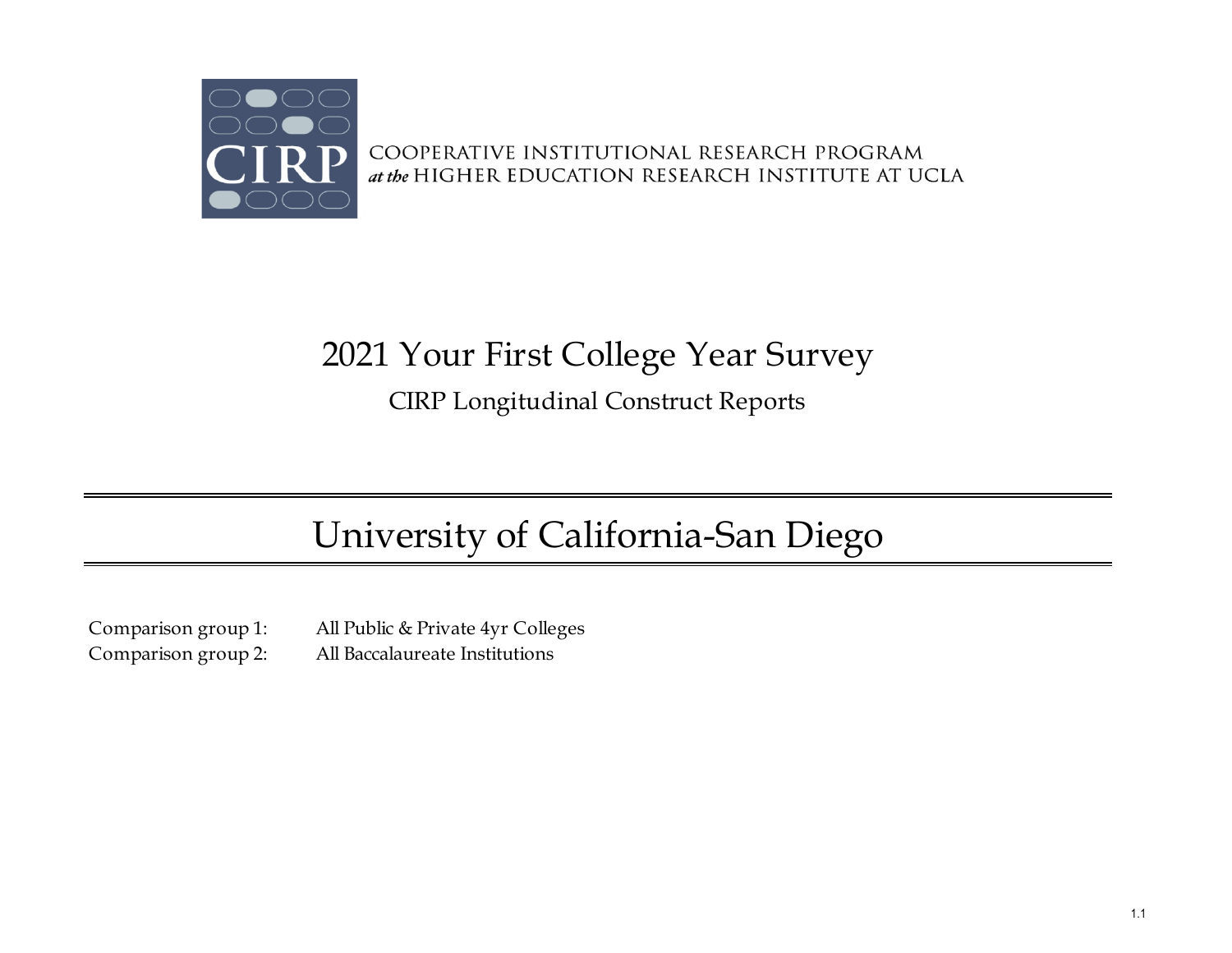

## **Table of Contents**

| How to Read the CIRP Longitudinal Construct Reports | <b>H1</b>                 |
|-----------------------------------------------------|---------------------------|
| All Respondents                                     |                           |
| a. Habits of Mind                                   | <u>1A</u>                 |
| b. Pluralistic Orientation                          | $\underline{1B}$          |
| c. Social Agency                                    | 1C                        |
| d. Academic Self-Concept                            | <u>1D</u>                 |
| e. Social Self-Concept                              | 1E                        |
| f. Science Identity                                 | 1E                        |
| g. Science Self-Efficacy                            | 16                        |
| Men                                                 |                           |
| a. Habits of Mind                                   | 2A                        |
| b. Pluralistic Orientation                          | $\underline{\mathsf{2B}}$ |
| c. Social Agency                                    | 2C                        |
| d. Academic Self-Concept                            | 2D                        |
| e. Social Self-Concept                              | 2E                        |
| f. Science Identity                                 | 2E                        |
| g. Science Self-Efficacy                            | 2G                        |
| Women                                               |                           |
| a. Habits of Mind                                   | 3A                        |
| b. Pluralistic Orientation                          | $\underline{\mathsf{3B}}$ |
| c. Social Agency                                    | 3C                        |
| d. Academic Self-Concept                            | 3D                        |
| e. Social Self-Concept                              | 3E                        |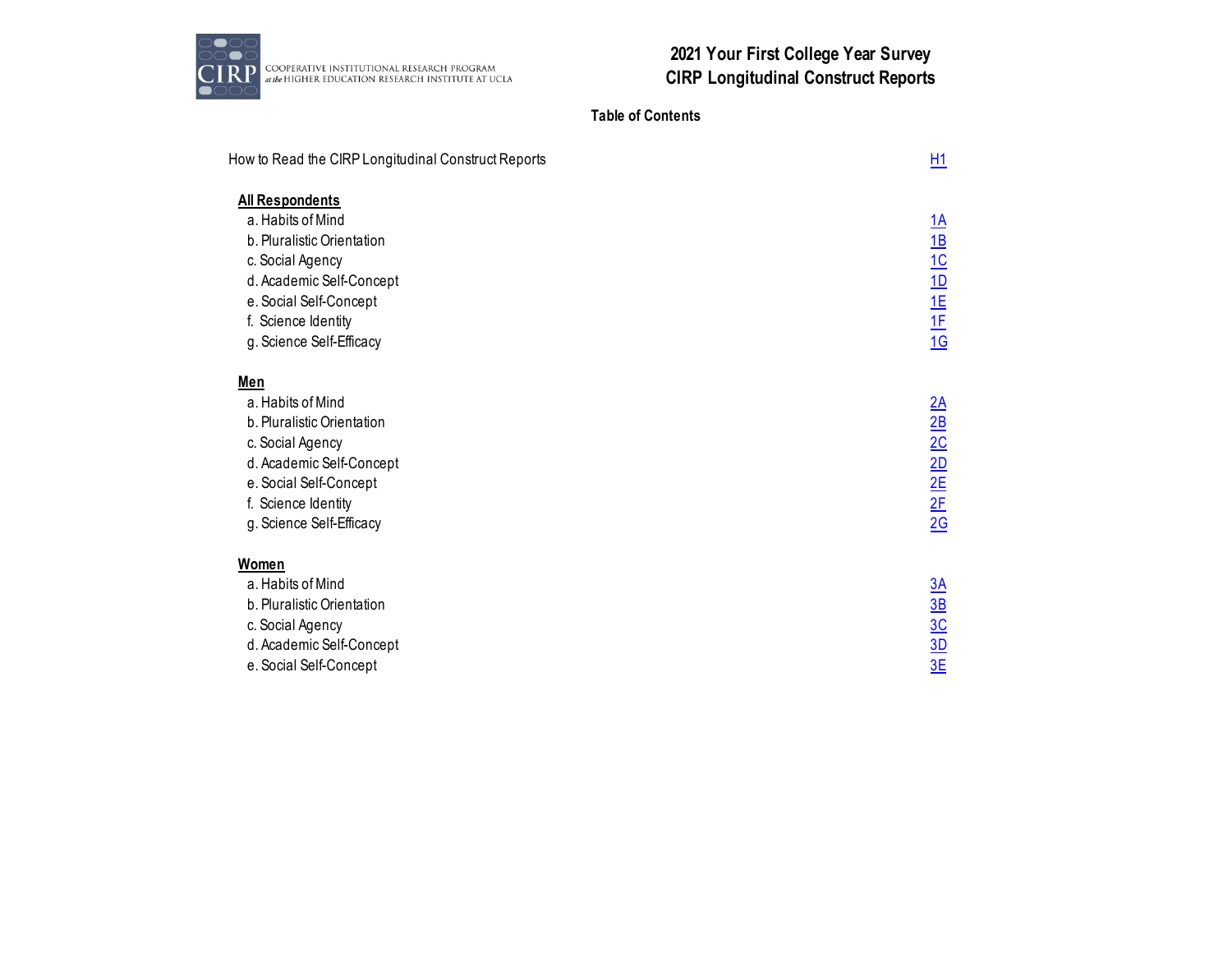The scores for the longitudinal CIRP Constructs were derived using Item Response Theory (IRT) methods specifically designed to measure withinperson change. This allows institutions to measure change in their student population over time and to compare the change in their student population to that of their comparison groups. The top portion of this report shows comparative information based on the mean score of a construct and the bottom portion shows the information based on the percentage of students who score in the high, average and low score groups for the construct.



**Mean** – The arithmetic mean is computed for each CIRP Construct. The CIRP Freshman Survey Constructs and the nonlongitudinal YFCY Constructs have been scaled to a mean of 50 and a standard deviation of 10. The longitudinal YFCY construct scores have been adjusted upwards or downwards from a mean of 50 during the IRT scoring process depending on the direction of change in the population, the standard deviation remains 10.

**Mean charts** – Provide a visual display of relevant construct scores for your institution and two comparison groups. The Yaxis is defined by the highest and lowest possible construct score. Mean scores are represented by circles. The numbers at the top and bottom of the vertical line are values for the 75th and 25th percentile.

**Statistical significance** – Uses ttest to examine the difference between the mean construct score on the CIRP Freshman Survey and YFCY. Constructs with mean differences that are larger than would be expected by chance are noted with one, two, or three stars, which correspond to the three standard levels of significance (\*p<.05, \*\*p<.01, and \*\*\*p<.001). Statistical significance measures the extent to which a difference is occurring by chance, not the extent to which a difference is important. Large sample sizes (like those in the comparison groups) tend to generate statistical significance even though the magnitude of the difference may be small and not practically significant. In order to provide additional context to statistical significance, effect sizes are provided.

| <b>Academic Self-Concept</b>                              |                    | Your Institution |                           |                          | Comp Group 1     |             | <b>All Institutions</b> |                  |             |  |  |
|-----------------------------------------------------------|--------------------|------------------|---------------------------|--------------------------|------------------|-------------|-------------------------|------------------|-------------|--|--|
|                                                           | <b>TFS</b>         | <b>YFCY</b>      | Change                    | <b>TFS</b>               | <b>YFCY</b>      | Change      | <b>TFS</b>              | <b>YFCY</b>      | Change      |  |  |
| Longitudinal Mean Report                                  |                    |                  |                           |                          |                  |             |                         |                  |             |  |  |
| Total (n)                                                 | 627                | 627              | $\overline{\phantom{a}}$  | 3.878                    | 3.878            | ÷           | 11.616                  | 11.616           |             |  |  |
| Mean                                                      | 51.9               | 50.0             | $-1.9$                    | 47.4                     | 46.6             | $-0.8$      | 50.6                    | 48.9             | $-1.8$      |  |  |
| Standard deviation                                        | 7.54               | 8.86             | ÷                         | 8.16                     | 8.94             |             | 8.68                    | 9.28             |             |  |  |
| Significance                                              | J.                 | $***$            |                           | $\overline{\phantom{a}}$ | $* * *$          | ÷,          |                         | $***$            |             |  |  |
| Effect size                                               |                    | 0.21             | لمحمد                     | ستستعد                   | 0.09             | محمد        |                         | 0.19             |             |  |  |
| 25th percentile                                           | 47.1               | 44.8             | $-2.3$                    | 40.9                     | 39.3             | $-1.6$      | 45.1                    | 42.1             | $-3.0$      |  |  |
| 75th percentile                                           | 57.0               | 55.6             | $-1.4$                    | 51.9                     | 51.9             | 0.0         | 56.8                    | 54.4             | $-2.4$      |  |  |
| The population mean at the end of the first year          |                    | Your Institution |                           |                          | Comp Group 1     |             |                         | All Institutions |             |  |  |
| decreased by 1.3.                                         | 69.9               |                  |                           | 699                      |                  |             | 69.9                    |                  |             |  |  |
|                                                           | 57.0               |                  |                           |                          |                  |             |                         | 56.8             |             |  |  |
|                                                           |                    |                  | 55.6                      |                          | 51.9             | 51.9        |                         |                  | 54.4        |  |  |
|                                                           |                    | 51.9             | 50.0                      |                          |                  |             |                         | 50.6             |             |  |  |
|                                                           |                    |                  |                           |                          | $O$ 47.4         | 46.6        |                         |                  | 48.9        |  |  |
|                                                           | 47.1               |                  | 44.8                      |                          |                  |             |                         | 45.1             |             |  |  |
|                                                           |                    |                  |                           |                          | 40.9             | 39.3        |                         |                  | 42.1        |  |  |
|                                                           |                    |                  |                           |                          |                  |             |                         |                  |             |  |  |
|                                                           |                    |                  |                           |                          |                  |             |                         |                  |             |  |  |
|                                                           | 14.1<br><b>TFS</b> |                  | YFCY                      | 14.1                     |                  |             | 14.1                    | <b>TFS</b>       | <b>YFCY</b> |  |  |
|                                                           |                    |                  |                           |                          | <b>TFS</b>       | <b>YFCY</b> |                         |                  |             |  |  |
|                                                           |                    |                  |                           |                          |                  |             |                         |                  |             |  |  |
| Longitudinal Percentage Report                            |                    |                  |                           |                          |                  |             |                         |                  |             |  |  |
| Total (n)<br>High construct score group                   | 627<br>31.7%       | 627<br>26.0%     | $\overline{a}$<br>$-5.7%$ | 3.878<br>15.4%           | 3.878<br>16.2%   | ÷<br>0.9%   | 11.616<br>28.6%         | 11.616<br>23.4%  | $-5.3%$     |  |  |
| Average construct score group                             | 52.5%              | 48.5%            | $-4.0%$                   | 46.7%                    | 40.9%            | $-5.8%$     | 46.7%                   | 44.3%            | $-2.5%$     |  |  |
| Low construct score group                                 | 15.8%              | 25.5%            | 9.7%                      | 37.9%                    | 42.9%            | 4.9%        | 24.6%                   | 32.3%            | 7.7%        |  |  |
| Significance (based on High score group)                  |                    |                  |                           |                          |                  |             |                         | $***$            |             |  |  |
|                                                           |                    |                  |                           |                          |                  |             |                         |                  |             |  |  |
|                                                           |                    | Your Institution |                           |                          | Comp Group 1     |             |                         | Comp Group 2     |             |  |  |
|                                                           |                    | High score group |                           |                          | High score group |             |                         | High score group |             |  |  |
|                                                           |                    |                  |                           |                          |                  |             |                         |                  |             |  |  |
| Survey items and estimation "weights":                    |                    |                  |                           |                          |                  |             |                         |                  |             |  |  |
| Rate yourself on each of the following traits as compared |                    |                  |                           |                          |                  |             |                         |                  |             |  |  |
| with the average person your age:                         |                    |                  |                           |                          |                  |             |                         |                  |             |  |  |
| * Academic ability                                        | 31.7%              | 26.0%            |                           |                          |                  | 16.2        |                         | 28.6%            |             |  |  |
| * Mathematical ability                                    |                    |                  |                           | 15.4<br>%                |                  | $\%$        |                         |                  | 23.4%       |  |  |
| * Self-confidence (intellectual)                          |                    |                  |                           |                          |                  |             |                         |                  |             |  |  |
| * Drive to achieve                                        |                    |                  |                           |                          |                  |             |                         |                  |             |  |  |
|                                                           |                    |                  |                           | <b>TFS</b>               |                  | YFCY        |                         |                  |             |  |  |
|                                                           | <b>TFS</b>         | <b>YFCY</b>      |                           |                          |                  |             |                         | <b>TFS</b>       | <b>YFCY</b> |  |  |

**Survey items and estimation "weights"** – The survey items used in the creation of the CIRP Construct are presented in the order in which they contribute to the construct along with the estimation weights generated in IRT. Items that tap into a trait more effectively are given greater weight in the estimation process.

**Percentage charts** – Provide a visual display of the construct "High Score Group" percentages for your institution and two comparison groups. "High" represents students who scored one-half standard deviation or more above mean (higher than 55).

**Comp Group** – The comparison group is comprised of all participating Institutions.

**Standard deviation** – Measures the variability around the mean. A small standard deviation indicates that the responses for the construct tend to be very close to the mean, whereas a large standard deviation indicates that the responses are spread over a larger range of response options.

**Effect size** – Determines the practical significance of the mean difference between the TFS and the YFCY. It is calculated by dividing the mean differences between the TFS and the YFCY by the standard deviation of the YFCY. Generally, an effect size of .2 is considered small, .5 medium, and .8 large. A positive effect size indicates that the construct score of the YFCY is greater than the TFS; a negative sign indicates that the construct score of the YFCY is smaller than the TFS.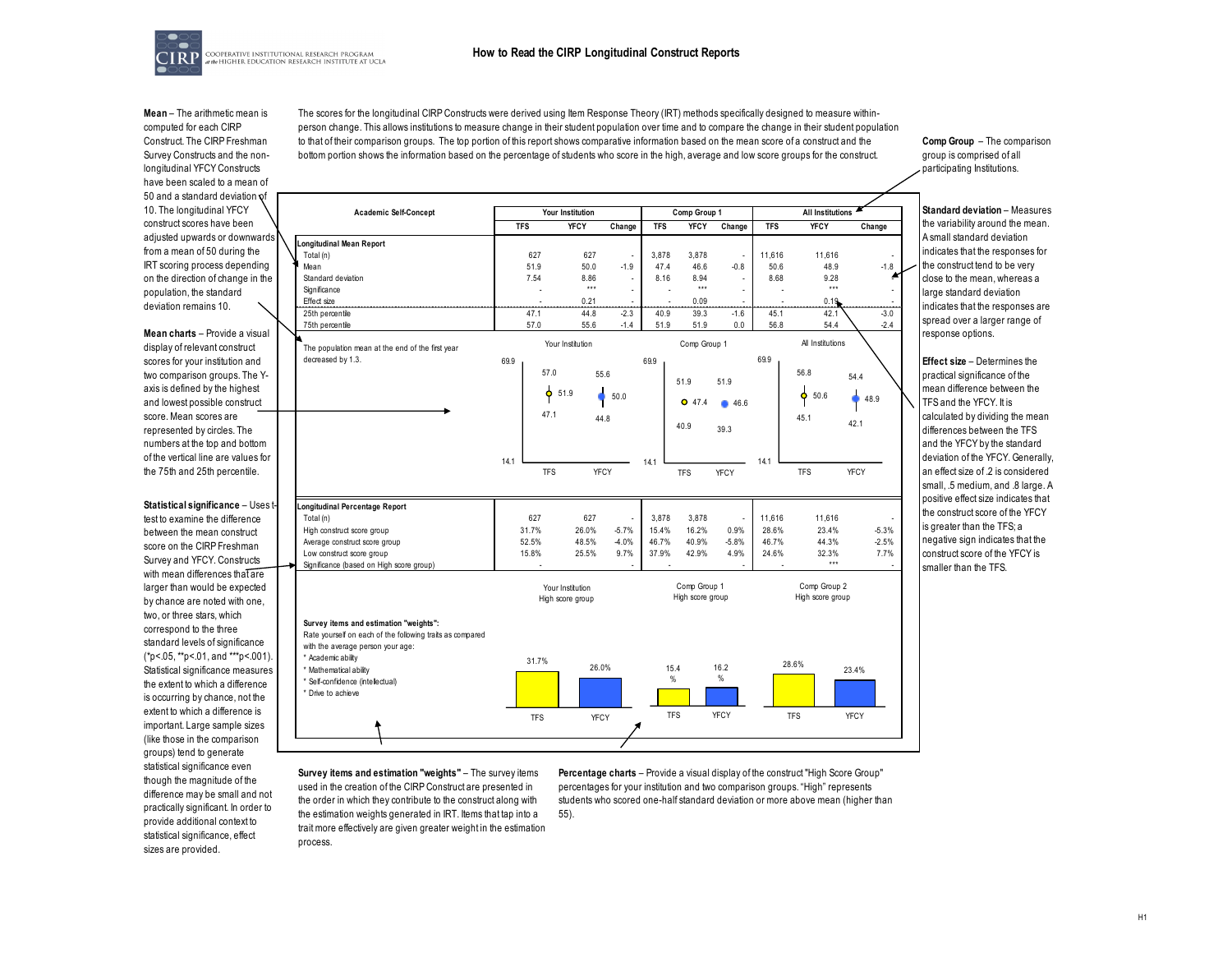

#### **2020 CIRP Freshman Survey / 2021 Your First College Year Survey Habits of Mind CIRP Longitudinal Construct Report All Respondents**

|                                                                                     |            | Your Institution |                          |            | Comp Group 1     |                |            | Comp Group 2     |             |
|-------------------------------------------------------------------------------------|------------|------------------|--------------------------|------------|------------------|----------------|------------|------------------|-------------|
| University of California-San Diego                                                  | <b>TFS</b> | <b>YFCY</b>      | Change                   | <b>TFS</b> | <b>YFCY</b>      | Change         | <b>TFS</b> | <b>YFCY</b>      | Change      |
| <b>Longitudinal Mean Report</b>                                                     |            |                  |                          |            |                  |                |            |                  |             |
| Total (n)                                                                           | 731        | 731              | $\overline{\phantom{a}}$ | 512        | 512              | $\blacksquare$ | 1,243      | 1,243            |             |
| Mean                                                                                | 50.0       | 49.6             | $-0.4$                   | 49.9       | 50.4             | 0.5            | 50.0       | 50.0             | 0.0         |
| Standard deviation                                                                  | 8.03       | 8.91             |                          | 8.75       | 9.39             |                | 8.33       | 9.12             |             |
| Significance                                                                        |            |                  |                          |            |                  |                |            |                  |             |
| Effect size                                                                         |            | $-0.04$          |                          |            | 0.06             |                | .          | 0.00             |             |
| 25th percentile                                                                     | 44.4       | 43.6             | $-0.8$                   | 44.1       | 44.5             | 0.4            | 44.3       | 43.9             | $-0.4$      |
| 75th percentile                                                                     | 55.2       | 56.2             | 1.0                      | 56.3       | 57.4             | 1.1            | 55.8       | 57.1             | 1.3         |
| The population mean at the end of the first year decreased by<br>0.4                |            | Your Institution |                          |            | Comp Group 1     |                |            | All Institutions |             |
|                                                                                     | 75.0       |                  |                          | 75.0       |                  |                | 75.0       |                  |             |
|                                                                                     |            | 55.2             | 56.2                     |            | 56.3             | 57.4           | 55.8       | 57.1             |             |
|                                                                                     |            | Ó<br>50.0        | 49.6                     |            | $O$ 49.9         | $\bullet$ 50.4 | ó          | 50.0             | 50.0        |
|                                                                                     |            | 44.4             | 43.6                     |            | 44.1             | 44.5           | 44.3       | 43.9             |             |
|                                                                                     |            |                  |                          |            |                  |                |            |                  |             |
|                                                                                     | 15.0       |                  |                          | 15.0       |                  |                | 15.0       |                  |             |
|                                                                                     |            | <b>TFS</b>       | <b>YFCY</b>              |            | <b>TFS</b>       | <b>YFCY</b>    | <b>TFS</b> |                  | <b>YFCY</b> |
| Longitudinal Percentage Report                                                      |            |                  |                          |            |                  |                |            |                  |             |
| Total $(n)$                                                                         | 731        | 731              | $\blacksquare$           | 512        | 512              |                | 1,243      | 1,243            |             |
| High construct score group                                                          | 26.0%      | 27.2%            | 1.2%                     | 28.7%      | 32.2%            | 3.5%           | 27.1%      | 29.3%            | 2.2%        |
| Average construct score group                                                       | 47.6%      | 42.4%            | $-5.2%$                  | 43.6%      | 42.0%            | $-1.6%$        | 45.9%      | 42.2%            | $-3.7%$     |
| Low construct score group                                                           | 26.4%      | 30.4%            | 4.0%                     | 27.7%      | 25.8%            | $-2.0%$        | 27.0%      | 28.5%            | 1.5%        |
| Significance (based on high score group)                                            |            |                  |                          |            |                  |                |            |                  |             |
| Survey items and estimation "weights":                                              |            | Your Institution |                          |            | Comp Group 1     |                |            | All Institutions |             |
| How often in the past year did you:                                                 |            | High score group |                          |            | High score group |                |            | High score group |             |
| * Support your opinions with a logical argument (2.28)                              |            |                  |                          |            |                  |                |            |                  |             |
| * Seek solutions to problems and explain them to others (2.20)                      |            |                  |                          |            |                  | 32.2%          |            |                  |             |
| * Look up scientific research articles and resources (1.48)                         | 26.0%      |                  | 27.2%                    | 28.7%      |                  |                | 27.1%      | 29.3%            |             |
| * Explore topics on your own, even though it was not required for<br>a class (1.81) |            |                  |                          |            |                  |                |            |                  |             |
| * Accept mistakes as part of the learning process (0.89)                            | <b>TFS</b> |                  | <b>YFCY</b>              | <b>TFS</b> |                  | <b>YFCY</b>    | <b>TFS</b> | <b>YFCY</b>      |             |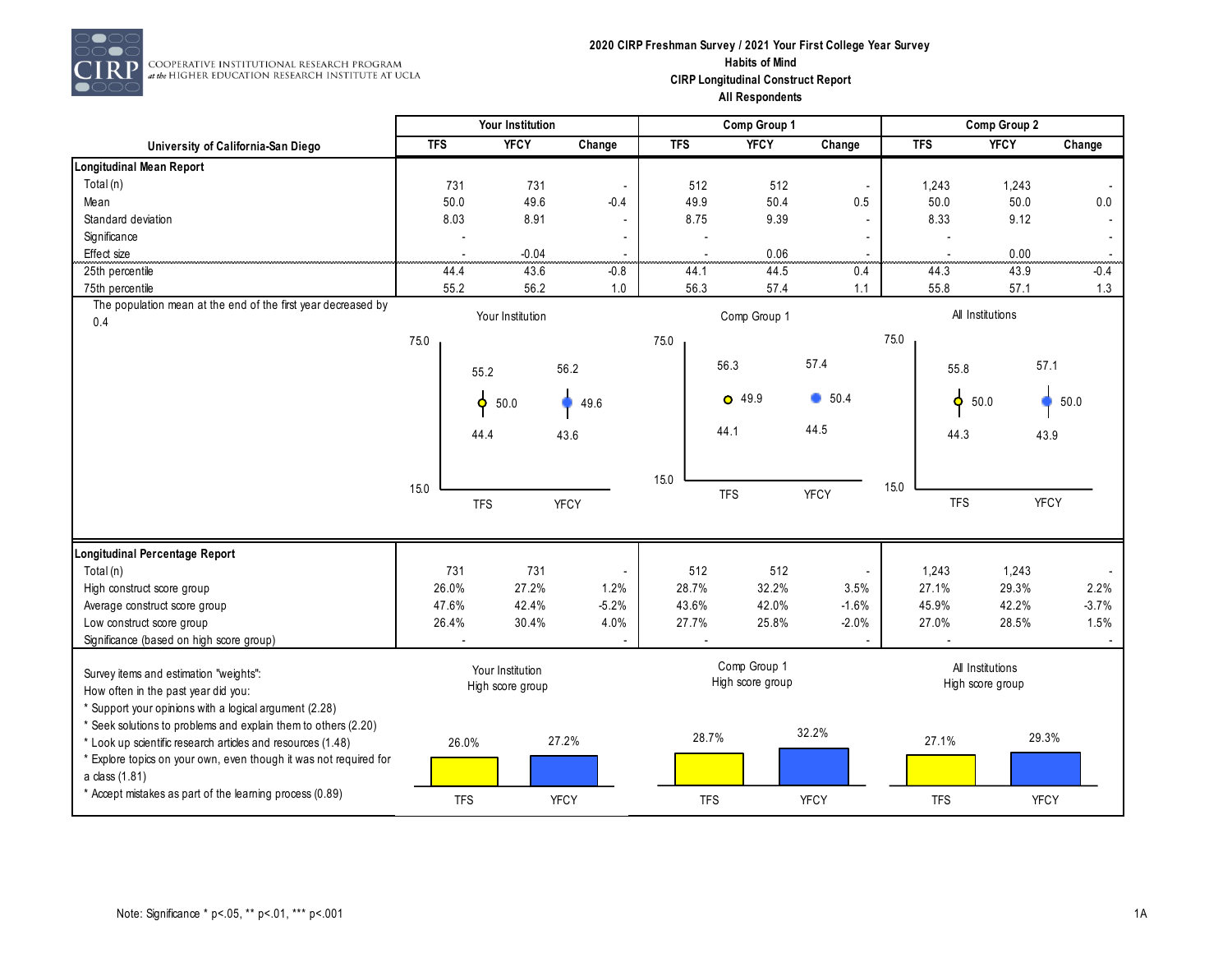

#### **2020 CIRP Freshman Survey / 2021 Your First College Year Survey Pluralistic Orientation CIRP Longitudinal Construct Report All Respondents**

|                                                                                                                       |            | Your Institution                     |                |            | Comp Group 1                     |                          |            | Comp Group 2                         |             |         |
|-----------------------------------------------------------------------------------------------------------------------|------------|--------------------------------------|----------------|------------|----------------------------------|--------------------------|------------|--------------------------------------|-------------|---------|
| University of California-San Diego                                                                                    | <b>TFS</b> | <b>YFCY</b>                          | Change         | <b>TFS</b> | <b>YFCY</b>                      | Change                   | <b>TFS</b> | <b>YFCY</b>                          |             | Change  |
| <b>Longitudinal Mean Report</b>                                                                                       |            |                                      |                |            |                                  |                          |            |                                      |             |         |
| Total (n)                                                                                                             | 691        | 691                                  | $\blacksquare$ | 470        | 470                              | $\overline{\phantom{a}}$ | 1,161      |                                      | 1,161       |         |
| Mean                                                                                                                  | 53.9       | 52.7                                 | $-1.1$         | 54.5       | 54.4                             | $-0.1$                   | 54.1       |                                      | 53.4        | $-0.7$  |
| Standard deviation                                                                                                    | 9.29       | 10.02                                | $\mathbf{r}$   | 8.73       | 10.29                            |                          | 9.07       |                                      | 10.16       |         |
| Significance                                                                                                          |            | $\star$                              |                |            |                                  |                          |            |                                      |             |         |
| Effect size                                                                                                           |            | $-0.11$                              | .              |            | $-0.01$                          |                          |            |                                      | $-0.07$     |         |
| 25th percentile                                                                                                       | 47.7       | 46.4                                 | $-1.3$         | 48.9       | 47.3                             | $-1.6$                   | 48.3       |                                      | 47.0        | $-1.3$  |
| 75th percentile                                                                                                       | 60.7       | 59.4                                 | $-1.3$         | 61.0       | 62.0                             | 1.0                      | 60.8       |                                      | 60.6        | $-0.2$  |
| The population mean at the end of the first year decreased by<br>1.1                                                  |            | Your Institution                     |                |            | Comp Group 1                     |                          |            | All Institutions                     |             |         |
|                                                                                                                       | 72.7       | 60.7                                 | 59.4           | 72.7       | 61.0                             | 62.0                     | 72.7       | 60.8                                 | 60.6        |         |
|                                                                                                                       |            | 53.9<br>۰                            | 52.7           |            | $O$ 54.5                         | $\bullet$ 54.4           |            | Ó<br>54.1                            | 53.4        |         |
|                                                                                                                       |            | 47.7                                 | 46.4           |            | 48.9                             | 47.3                     |            | 48.3                                 | 47.0        |         |
|                                                                                                                       |            |                                      |                |            |                                  |                          |            |                                      |             |         |
|                                                                                                                       | 10.3       |                                      |                | 10.3       |                                  |                          | 10.3       |                                      |             |         |
|                                                                                                                       |            | <b>TFS</b>                           | <b>YFCY</b>    |            | <b>TFS</b>                       | <b>YFCY</b>              |            | <b>TFS</b>                           | <b>YFCY</b> |         |
| Longitudinal Percentage Report                                                                                        |            |                                      |                |            |                                  |                          |            |                                      |             |         |
| Total (n)                                                                                                             | 691        | 691                                  | $\blacksquare$ | 470        | 470                              |                          | 1,161      |                                      | 1,161       |         |
| High construct score group                                                                                            | 45.4%      | 40.2%                                | $-5.2%$        | 47.7%      | 43.4%                            | $-4.3%$                  | 46.3%      |                                      | 41.5%       | $-4.8%$ |
| Average construct score group                                                                                         | 36.9%      | 39.5%                                | 2.6%           | 38.5%      | 39.1%                            | 0.6%                     | 37.6%      |                                      | 39.4%       | 1.8%    |
| Low construct score group                                                                                             | 17.7%      | 20.3%                                | 2.6%           | 13.8%      | 17.4%                            | 3.6%                     | 16.1%      |                                      | 19.1%       | 3.0%    |
| Significance (based on high score group)                                                                              |            |                                      |                |            |                                  |                          |            |                                      |             |         |
|                                                                                                                       |            | Your Institution<br>High score group |                |            | Comp Group 1<br>High score group |                          |            | All Institutions<br>High score group |             |         |
| Survey items and estimation "weights":                                                                                |            |                                      |                |            |                                  |                          |            |                                      |             |         |
| How would you rate yourself in the following areas:<br>* Ability to discuss and negotiate controversial issues (2.57) | 45.4%      |                                      | 40.2%          | 47.7%      |                                  | 43.4%                    | 46.3%      |                                      | 41.5%       |         |
| * Ability to see the world from someone else's perspective (2.43)                                                     |            |                                      |                |            |                                  |                          |            |                                      |             |         |
| * Ability to work cooperatively with diverse people (2.74)<br>* Openness to having my own views challenged (2.44)     |            |                                      |                |            |                                  |                          |            |                                      |             |         |
| * Tolerance of others with different beliefs (3.01)                                                                   | <b>TFS</b> |                                      | <b>YFCY</b>    | <b>TFS</b> |                                  | <b>YFCY</b>              | <b>TFS</b> |                                      | YFCY        |         |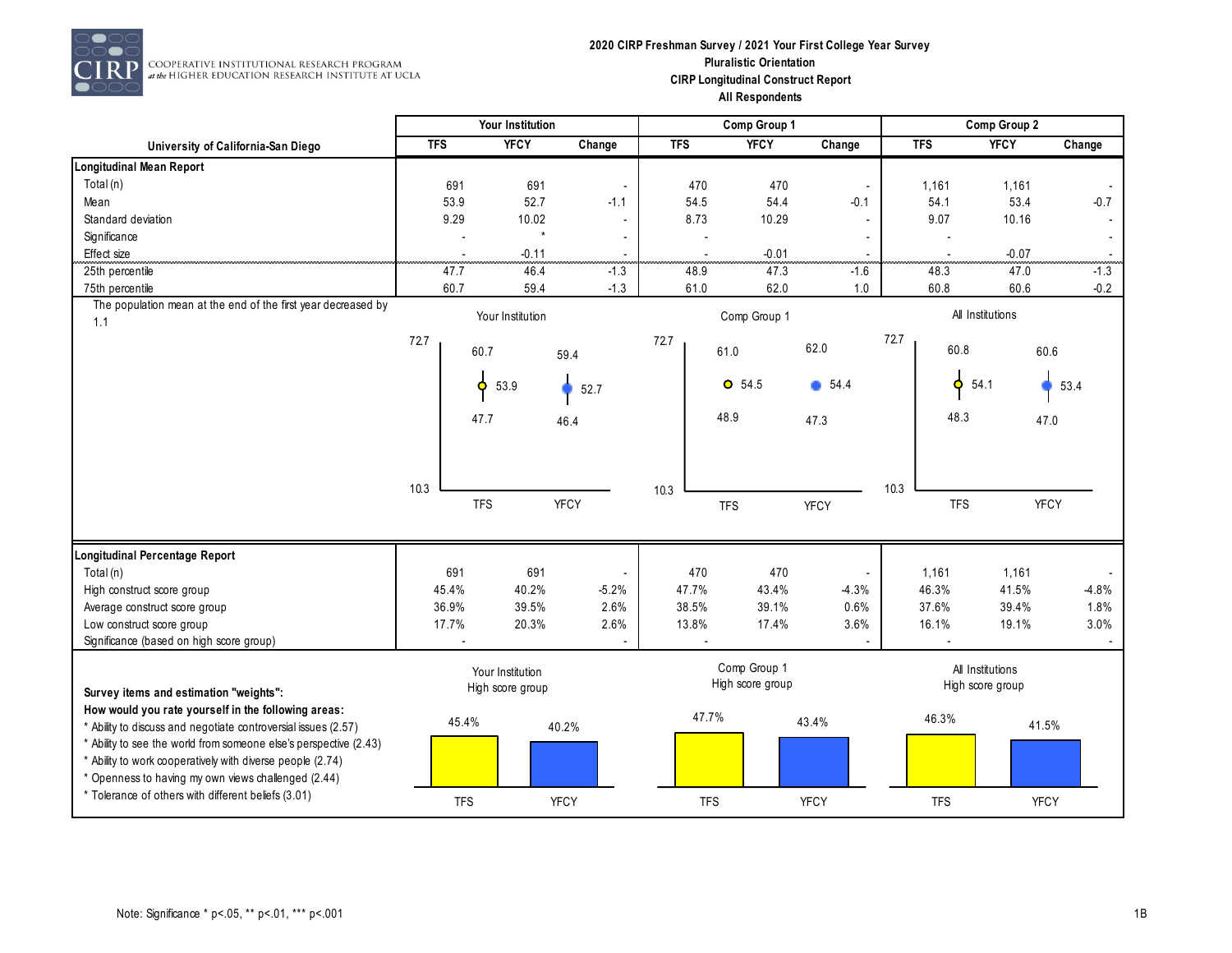

#### **2020 CIRP Freshman Survey / 2021 Your First College Year Survey Social Agency CIRP Longitudinal Construct Report All Respondents**

|                                                               | Your Institution |                  |                          |            | Comp Group 1             |                          | Comp Group 2 |                                      |             |  |
|---------------------------------------------------------------|------------------|------------------|--------------------------|------------|--------------------------|--------------------------|--------------|--------------------------------------|-------------|--|
| University of California-San Diego                            | <b>TFS</b>       | <b>YFCY</b>      | Change                   | <b>TFS</b> | <b>YFCY</b>              | Change                   | <b>TFS</b>   | <b>YFCY</b>                          | Change      |  |
| Longitudinal Mean Report                                      |                  |                  |                          |            |                          |                          |              |                                      |             |  |
| Total (n)                                                     | 626              | 626              | $\overline{\phantom{a}}$ | 410        | 410                      | $\overline{\phantom{a}}$ | 1,036        | 1,036                                |             |  |
| Mean                                                          | 53.6             | 52.5             | $-1.1$                   | 56.7       | 56.7                     | 0.0                      | 54.8         | 54.2                                 | $-0.6$      |  |
| Standard deviation                                            | 10.01            | 10.83            | $\blacksquare$           | 9.07       | 10.58                    |                          | 9.76         | 10.92                                |             |  |
| Significance                                                  |                  |                  | $\overline{a}$           |            | $\overline{\phantom{a}}$ |                          |              |                                      |             |  |
| <b>Effect</b> size                                            |                  | $-0.10$          |                          |            | 0.00                     |                          |              | $-0.06$                              |             |  |
| 25th percentile                                               | 46.4             | 45.3             | $-1.1$                   | 50.6       | 48.7                     | $-1.9$                   | 47.7         | 46.8                                 | $-0.9$      |  |
| 75th percentile                                               | 60.3             | 59.3             | $-1.0$                   | 63.8       | 63.2                     | $-0.6$                   | 61.6         | 60.6                                 | $-1.0$      |  |
| The population mean at the end of the first year decreased by |                  | Your Institution |                          |            | Comp Group 1             |                          |              | All Institutions                     |             |  |
| 1.1                                                           |                  |                  |                          |            |                          |                          |              |                                      |             |  |
|                                                               | 80.0             |                  |                          | 80.0       |                          |                          | 80.0         |                                      |             |  |
|                                                               |                  | 60.3             | 59.3                     |            | 63.8                     | 63.2                     | 61.6         | 60.6                                 |             |  |
|                                                               |                  | Ó<br>53.6        | 52.5                     |            | $O$ 56.7                 | 6.7                      | Ó            | 54.8                                 | 54.2        |  |
|                                                               |                  |                  |                          |            |                          |                          |              |                                      |             |  |
|                                                               |                  | 46.4             | 45.3                     |            | 50.6                     | 48.7                     | 47.7         | 46.8                                 |             |  |
|                                                               |                  |                  |                          |            |                          |                          |              |                                      |             |  |
|                                                               |                  |                  |                          |            |                          |                          |              |                                      |             |  |
|                                                               | 20.0             |                  |                          | 20.0       |                          |                          | 20.0         |                                      |             |  |
|                                                               |                  | <b>TFS</b>       | <b>YFCY</b>              |            | <b>TFS</b>               | <b>YFCY</b>              | <b>TFS</b>   |                                      | <b>YFCY</b> |  |
|                                                               |                  |                  |                          |            |                          |                          |              |                                      |             |  |
| Longitudinal Percentage Report                                |                  |                  |                          |            |                          |                          |              |                                      |             |  |
| Total (n)                                                     | 626              | 626              | $\overline{\phantom{a}}$ | 410        | 410                      |                          | 1,036        | 1,036                                |             |  |
| High construct score group                                    | 45.4%            | 42.0%            | $-3.4%$                  | 54.9%      | 53.7%                    | $-1.2%$                  | 49.1%        | 46.6%                                | $-2.5%$     |  |
| Average construct score group                                 | 35.3%            | 34.0%            | $-1.3%$                  | 34.1%      | 35.1%                    | 1.0%                     | 34.8%        | 34.5%                                | $-0.4%$     |  |
| Low construct score group                                     | 19.3%            | 24.0%            | 4.6%                     | 11.0%      | 11.2%                    | 0.2%                     | 16.0%        | 18.9%                                | 2.9%        |  |
| Significance (based on high score group)                      |                  |                  |                          |            |                          |                          |              |                                      |             |  |
|                                                               |                  |                  |                          |            | Comp Group 1             |                          |              |                                      |             |  |
| Survey items and estimation "weights":                        |                  | Your Institution |                          |            | High score group         |                          |              | All Institutions<br>High score group |             |  |
| Indicate the importance to you personally of each of the      |                  | High score group |                          |            |                          |                          |              |                                      |             |  |
| following:                                                    |                  |                  |                          |            |                          |                          |              |                                      |             |  |
| * Influencing social values (1.78)                            | 45.4%            |                  |                          |            | 54.9%                    | 53.7%                    | 49.1%        | 46.6%                                |             |  |
| * Helping others who are in difficulty (1.71)                 |                  |                  | 42.0%                    |            |                          |                          |              |                                      |             |  |
| * Participating in a community action program (2.86)          |                  |                  |                          |            |                          |                          |              |                                      |             |  |
| * Helping to promote racial understanding (2.77)              |                  |                  |                          |            |                          |                          |              |                                      |             |  |
| * Keeping up to date with political affairs (2.15)            |                  |                  |                          |            |                          |                          |              |                                      |             |  |
| * Becoming a community leader (2.65)                          |                  |                  |                          |            |                          |                          |              |                                      |             |  |
|                                                               | <b>TFS</b>       |                  | YFCY                     |            | <b>TFS</b>               | <b>YFCY</b>              | <b>TFS</b>   | <b>YFCY</b>                          |             |  |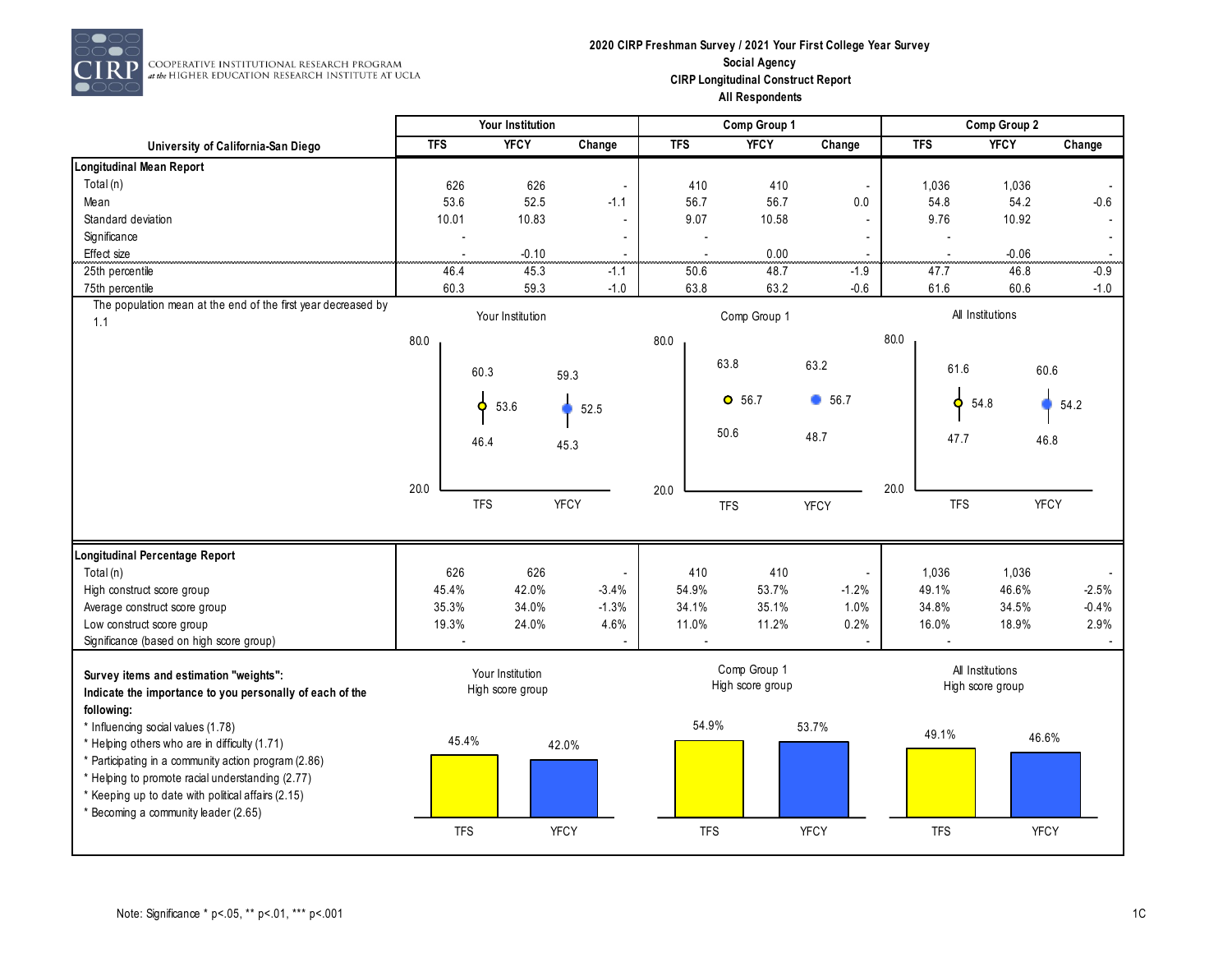

#### **2020 CIRP Freshman Survey / 2021 Your First College Year Survey Academic Self-Concept CIRP Longitudinal Construct Report All Respondents**

|                                                                      |            | <b>Your Institution</b> |                          |                | Comp Group 1                     |                          |                | Comp Group 2     |             |
|----------------------------------------------------------------------|------------|-------------------------|--------------------------|----------------|----------------------------------|--------------------------|----------------|------------------|-------------|
| University of California-San Diego                                   | <b>TFS</b> | <b>YFCY</b>             | Change                   | <b>TFS</b>     | <b>YFCY</b>                      | Change                   | <b>TFS</b>     | <b>YFCY</b>      | Change      |
| Longitudinal Mean Report                                             |            |                         |                          |                |                                  |                          |                |                  |             |
| Total (n)                                                            | 701        | 701                     | $\blacksquare$           | 485            | 485                              | $\overline{\phantom{a}}$ | 1,186          | 1,186            |             |
| Mean                                                                 | 49.3       | 46.0                    | $-3.2$                   | 48.8           | 46.8                             | $-2.0$                   | 49.1           | 46.3             | $-2.7$      |
| Standard deviation                                                   | 8.82       | 9.99                    | $\overline{a}$           | 8.68           | 9.69                             |                          | 8.76           | 9.87             |             |
| Significance                                                         |            | $\star\star\star$       |                          | $\overline{a}$ | $\star\star\star$                |                          | $\overline{a}$ | $***$            | $\sim$      |
| <b>Effect</b> size                                                   |            | $-0.32$                 |                          |                | $-0.21$                          |                          |                | $-0.28$          |             |
| 25th percentile                                                      | 44.4       | 39.0                    | $-5.4$                   | 43.1           | 39.3                             | $-3.8$                   | 43.8           | 39.0             | $-4.8$      |
| 75th percentile                                                      | 54.8       | 51.3                    | $-3.5$                   | 54.6           | 52.3                             | $-2.3$                   | 54.8           | 51.7             | $-3.1$      |
| The population mean at the end of the first year decreased by<br>3.2 |            | Your Institution        |                          |                | Comp Group 1                     |                          |                | All Institutions |             |
|                                                                      | 69.9       |                         |                          | 69.9           |                                  |                          | 69.9           |                  |             |
|                                                                      |            | 54.8                    | 51.3                     |                | 54.6                             | 52.3                     |                | 54.8             | 51.7        |
|                                                                      |            | 49.3<br>Ó               | 46.0                     |                | $O$ 48.8                         | 46.8                     |                | Ó<br>49.1        | 46.3        |
|                                                                      |            |                         |                          |                |                                  |                          |                |                  |             |
|                                                                      |            | 44.4                    | 39.0                     |                | 43.1                             | 39.3                     |                | 43.8             | 39.0        |
|                                                                      |            |                         |                          |                |                                  |                          |                |                  |             |
|                                                                      |            |                         |                          |                |                                  |                          |                |                  |             |
|                                                                      | 13.6       |                         |                          | 13.6           |                                  |                          | 13.6           |                  |             |
|                                                                      |            | <b>TFS</b>              | <b>YFCY</b>              |                | <b>TFS</b>                       | YFCY                     |                | <b>TFS</b>       | <b>YFCY</b> |
|                                                                      |            |                         |                          |                |                                  |                          |                |                  |             |
| Longitudinal Percentage Report                                       |            |                         |                          |                |                                  |                          |                |                  |             |
| Total (n)                                                            | 701        | 701                     | $\overline{\phantom{a}}$ | 485            | 485                              |                          | 1,186          | 1,186            |             |
| High construct score group                                           | 24.5%      | 15.7%                   | $-8.8%$                  | 24.5%          | 20.4%                            | $-4.1%$                  | 24.5%          | 17.6%            | $-6.9%$     |
| Average construct score group                                        | 46.4%      | 42.8%                   | $-3.6%$                  | 42.7%          | 38.6%                            | $-4.1%$                  | 44.9%          | 41.1%            | $-3.8%$     |
| Low construct score group                                            | 29.1%      | 41.5%                   | 12.4%                    | 32.8%          | 41.0%                            | 8.2%                     | 30.6%          | 41.3%            | 10.7%       |
| Significance (based on high score group)                             |            |                         |                          |                |                                  |                          |                |                  |             |
|                                                                      |            | Your Institution        |                          |                | Comp Group 1<br>High score group |                          |                | All Institutions |             |
| Survey items and estimation "weights":                               |            | High score group        |                          |                |                                  |                          |                | High score group |             |
| Rate yourself on each of the following traits as compared with the   |            |                         |                          |                |                                  |                          |                |                  |             |
| average person your age:                                             |            |                         |                          |                |                                  |                          |                |                  |             |
| * Academic ability (4.02)                                            | 24.5%      |                         |                          | 24.5%          |                                  |                          | 24.5%          |                  |             |
| * Mathematical ability (2.69)                                        |            |                         | 15.7%                    |                |                                  | 20.4%                    |                |                  | 17.6%       |
| * Self-confidence (intellectual) (1.90)                              |            |                         |                          |                |                                  |                          |                |                  |             |
| * Drive to achieve (1.72)                                            |            |                         |                          |                |                                  |                          |                |                  |             |
|                                                                      | <b>TFS</b> |                         | <b>YFCY</b>              | <b>TFS</b>     |                                  | <b>YFCY</b>              | <b>TFS</b>     |                  | <b>YFCY</b> |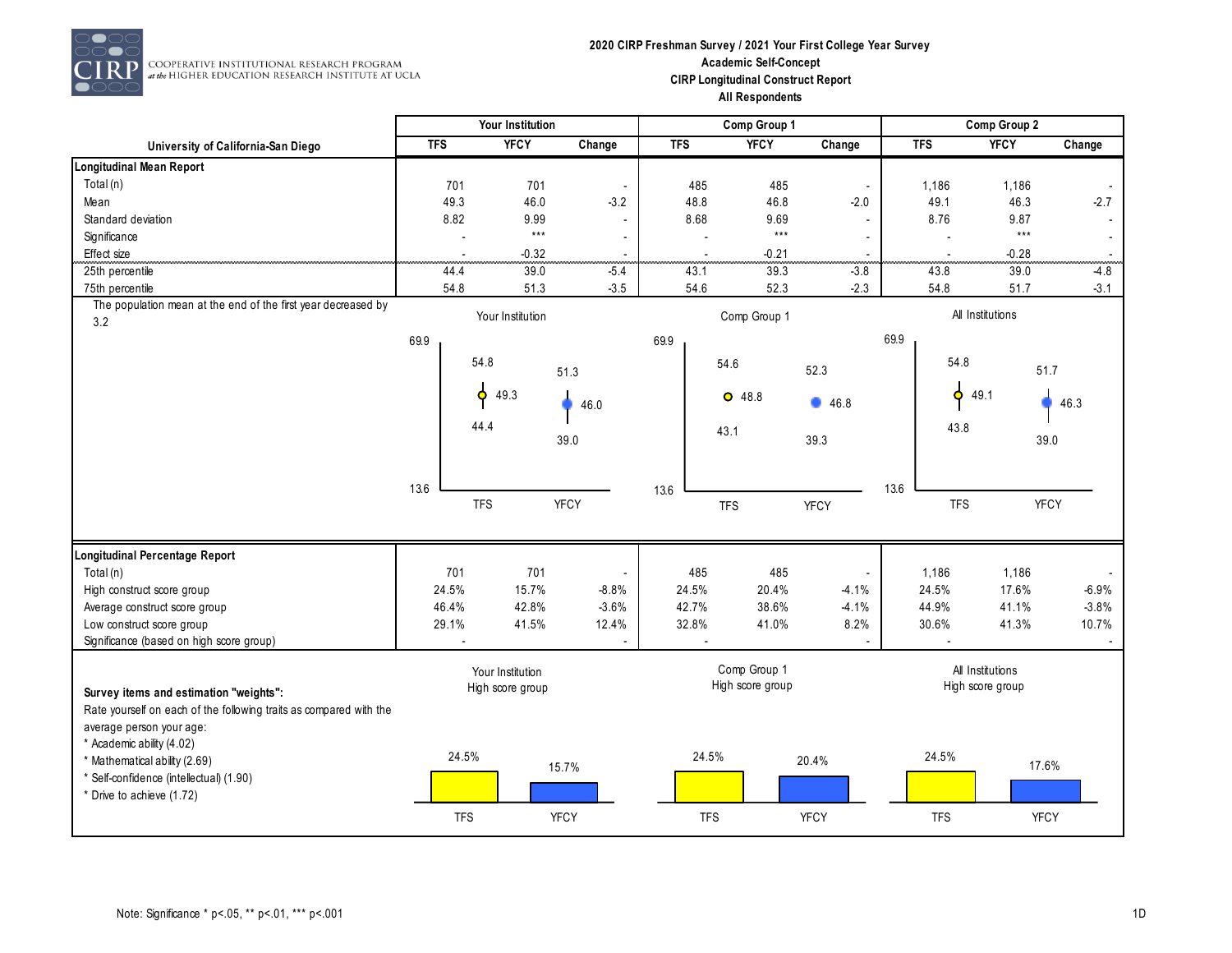

#### **2020 CIRP Freshman Survey / 2021 Your First College Year Survey Social Self-Concept CIRP Longitudinal Construct Report All Respondents**

|                                                                    |            | Your Institution                  |                          |                | Comp Group 1     |                          |            | Comp Group 2     |                                         |
|--------------------------------------------------------------------|------------|-----------------------------------|--------------------------|----------------|------------------|--------------------------|------------|------------------|-----------------------------------------|
| University of California-San Diego                                 | <b>TFS</b> | <b>YFCY</b>                       | Change                   | <b>TFS</b>     | <b>YFCY</b>      | Change                   | <b>TFS</b> | <b>YFCY</b>      | Change                                  |
| <b>Longitudinal Mean Report</b>                                    |            |                                   |                          |                |                  |                          |            |                  |                                         |
| Total (n)                                                          | 701        | 701                               | $\overline{\phantom{a}}$ | 484            | 484              | $\overline{\phantom{a}}$ | 1,185      |                  | 1,185                                   |
| Mean                                                               | 49.8       | 49.2                              | $-0.5$                   | 50.0           | 49.8             | $-0.3$                   |            | 49.9             | 49.5<br>$-0.4$                          |
| Standard deviation                                                 | 3.02       | 4.29                              | $\overline{\phantom{a}}$ | 3.12           | 4.44             |                          |            | 3.06             | 4.36<br>$\sim$                          |
| Significance                                                       |            | $^{\star\star}$<br>$\overline{a}$ | $\overline{\phantom{a}}$ | $\overline{a}$ |                  |                          |            | $\overline{a}$   | $\star\star$<br>$\sim$                  |
| <b>Effect</b> size                                                 |            | $-0.13$                           | $\overline{\phantom{a}}$ | $\overline{a}$ | $-0.06$          | $\overline{\phantom{a}}$ |            |                  | $-0.10$<br>$\overline{\phantom{a}}$<br> |
| 25th percentile                                                    | 48.0       | 46.8                              | $-1.2$                   | 48.1           | 47.0             | $-1.1$                   |            | 48.1             | 46.8<br>$-1.3$                          |
| 75th percentile                                                    | 51.4       | 51.7                              | 0.3                      | 51.7           | 52.2             | 0.5                      |            | 51.6             | 51.8<br>0.2                             |
| The population mean at the end of the first year decreased by      |            | Your Institution                  |                          |                | Comp Group 1     |                          |            | All Institutions |                                         |
| 0.5                                                                |            |                                   |                          |                |                  |                          |            |                  |                                         |
|                                                                    | 85.0       |                                   |                          | 85.0           |                  |                          | 85.0       |                  |                                         |
|                                                                    |            |                                   |                          |                |                  |                          |            |                  |                                         |
|                                                                    |            | 51.4                              | 51.7                     |                | 51.7             | 52.2                     |            | 51.6             | 51.8                                    |
|                                                                    |            | $O$ 49.8                          | 49.2                     |                | O 50.0           | 49.8                     |            | $O$ 49.9         | ۰<br>49.5                               |
|                                                                    |            |                                   |                          |                |                  |                          |            | 48.1             |                                         |
|                                                                    |            | 48.0                              | 46.8                     |                | 48.1             | 47.0                     |            |                  | 46.8                                    |
|                                                                    |            |                                   |                          |                |                  |                          |            |                  |                                         |
|                                                                    | 11.1       |                                   |                          |                |                  |                          | 11.1       |                  |                                         |
|                                                                    |            | <b>TFS</b>                        | <b>YFCY</b>              | 11.1           | <b>TFS</b>       | <b>YFCY</b>              |            | <b>TFS</b>       | <b>YFCY</b>                             |
|                                                                    |            |                                   |                          |                |                  |                          |            |                  |                                         |
|                                                                    |            |                                   |                          |                |                  |                          |            |                  |                                         |
| Longitudinal Percentage Report                                     |            |                                   |                          |                |                  |                          |            |                  |                                         |
| Total (n)                                                          | 701        | 701                               | $\blacksquare$           | 484            | 484              |                          | 1,185      |                  | 1,185                                   |
| High construct score group                                         | 4.0%       | 7.8%                              | 3.9%                     | 5.4%           | 9.5%             | 4.1%                     |            | 4.6%             | 8.5%<br>4.0%                            |
| Average construct score group                                      | 90.6%      | 79.2%                             | $-11.4%$                 | 90.3%          | 79.1%            | $-11.2%$                 | 90.5%      |                  | 79.2%<br>$-11.3%$                       |
| Low construct score group                                          | 5.4%       | 13.0%                             | 7.6%                     | 4.3%           | 11.4%            | 7.0%                     |            | 5.0%             | 12.3%<br>7.3%                           |
| Significance (based on high score group)                           |            |                                   | $\overline{\phantom{a}}$ |                |                  |                          |            |                  |                                         |
|                                                                    |            | Your Institution                  |                          |                | Comp Group 1     |                          |            | All Institutions |                                         |
|                                                                    |            | High score group                  |                          |                | High score group |                          |            | High score group |                                         |
| Survey items and estimation "weights":                             |            |                                   |                          |                |                  |                          |            |                  |                                         |
| Rate yourself on each of the following traits as compared with the |            |                                   |                          |                |                  |                          |            |                  |                                         |
| average person your age:                                           |            |                                   |                          |                |                  |                          |            |                  |                                         |
| * Leadership ability (1.88)                                        |            |                                   |                          |                |                  |                          |            |                  |                                         |
| * Public speaking ability (2.48)                                   |            |                                   |                          |                |                  |                          |            |                  |                                         |
| * Self-confidence (social) (3.53)                                  |            | 4.0%                              | 7.8%                     | 5.4%           |                  | 9.5%                     |            | 4.6%             | 8.5%                                    |
|                                                                    |            |                                   |                          |                |                  |                          |            |                  |                                         |
|                                                                    |            | <b>TFS</b>                        | <b>YFCY</b>              | <b>TFS</b>     |                  | <b>YFCY</b>              |            | <b>TFS</b>       | YFCY                                    |
|                                                                    |            |                                   |                          |                |                  |                          |            |                  |                                         |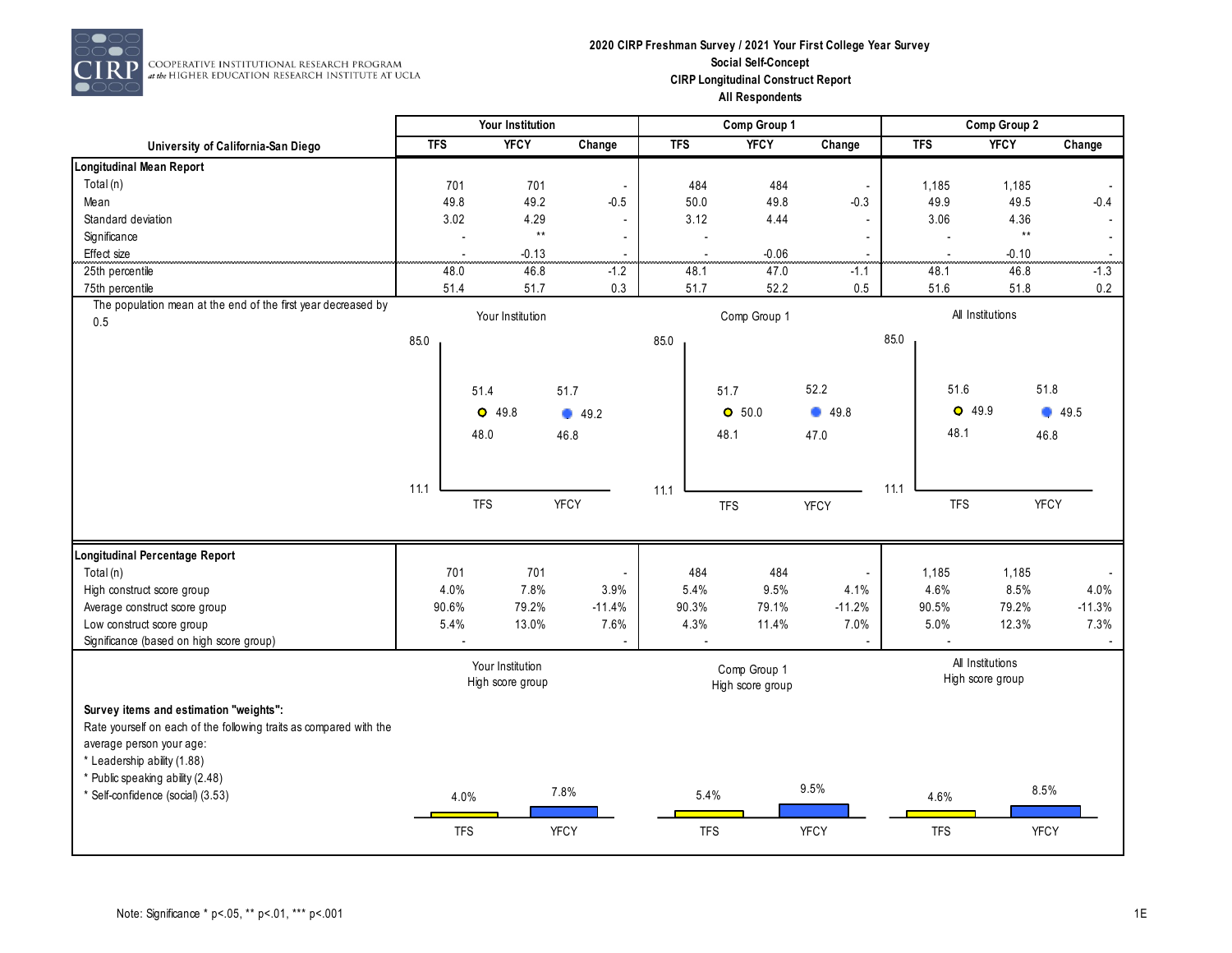

 $\overline{P}$  cooperative institutional research program<br> $\overline{P}$  at the Higher education research institute at ucla

#### **2020 CIRP Freshman Survey / 2021 Your First College Year Survey Science Identity CIRP Longitudinal Construct Report All Respondents**

|                                                                       | Your Institution |                |                  |                          | Comp Group 1 |                |                  |                          | Comp Group 2 |                |                   |                |
|-----------------------------------------------------------------------|------------------|----------------|------------------|--------------------------|--------------|----------------|------------------|--------------------------|--------------|----------------|-------------------|----------------|
| University of California-San Diego                                    | <b>TFS</b>       |                | <b>YFCY</b>      | Change                   | <b>TFS</b>   |                | <b>YFCY</b>      | Change                   |              | <b>TFS</b>     | <b>YFCY</b>       | Change         |
| <b>Longitudinal Mean Report</b>                                       |                  |                |                  |                          |              |                |                  |                          |              |                |                   |                |
| Total (n)                                                             |                  | 613            | 613              | $\overline{\phantom{a}}$ | 402          |                | 402              |                          |              | 1,015          | 1,015             | $\sim$         |
| Mean                                                                  |                  | 51.7           | 53.8             | 2.1                      | 49.7         |                | 50.8             | 1.2                      |              | 50.9           | 52.6              | 1.7            |
| Standard deviation                                                    | 8.56             |                | 8.09             | $\blacksquare$           | 10.13        |                | 8.74             | $\overline{a}$           |              | 9.26           | 8.47              | $\blacksquare$ |
| Significance                                                          |                  |                | $***$            | $\overline{a}$           |              | $\overline{a}$ |                  |                          |              | $\overline{a}$ | $\star\star\star$ | $\sim$         |
| Effect size                                                           |                  |                | 0.25             |                          |              |                | 0.13             |                          |              |                | 0.20              |                |
| 25th percentile                                                       |                  | 47.2           | 49.1             | 1.9                      | 42.2         |                | 45.0             | 2.8                      |              | 45.6           | 47.2              | 1.6            |
| 75th percentile                                                       | 57.8             |                | 59.5             | 1.7                      | 56.8         |                | 56.8             | 0.0                      |              | 57.2           | 58.8              | 1.6            |
| The population mean at the end of the first year increased by<br>2.1  |                  |                | Your Institution |                          |              |                | Comp Group 1     |                          |              |                | All Institutions  |                |
|                                                                       | 85.0             |                |                  |                          | 85.0         |                |                  |                          | 85.0         |                |                   |                |
|                                                                       |                  | 57.8           |                  | 59.5                     |              | 56.8           |                  | 56.8                     |              | 57.2           | 58.8              |                |
|                                                                       |                  | $\phi$<br>51.7 |                  | 53.8                     |              |                |                  |                          |              | $\phi$ 50.9    |                   | 52.6           |
|                                                                       |                  |                |                  |                          |              | $O$ 49.7       |                  | 50.8                     |              |                |                   |                |
|                                                                       |                  | 47.2           |                  | 49.1                     |              | 42.2           |                  | 45.0                     |              | 45.6           | 47.2              |                |
|                                                                       |                  |                |                  |                          |              |                |                  |                          |              |                |                   |                |
|                                                                       | 11.1             | <b>TFS</b>     |                  | <b>YFCY</b>              | 11.1         | <b>TFS</b>     |                  | <b>YFCY</b>              | 11.1         | <b>TFS</b>     | YFCY              |                |
|                                                                       |                  |                |                  |                          |              |                |                  |                          |              |                |                   |                |
| Longitudinal Percentage Report                                        |                  |                |                  |                          |              |                |                  |                          |              |                |                   |                |
| Total (n)                                                             |                  | 613            | 613              | $\overline{\phantom{a}}$ | 402          |                | 402              | $\overline{\phantom{a}}$ |              | 1,015          | 1,015             |                |
| High construct score group                                            | 37.0%            |                | 45.4%            | 8.3%                     | 28.9%        |                | 32.1%            | 3.2%                     |              | 33.8%          | 40.1%             | 6.3%           |
| Average construct score group                                         | 43.4%            |                | 40.3%            | $-3.1%$                  | 40.8%        |                | 42.8%            | 2.0%                     |              | 42.4%          | 41.3%             | $-1.1%$        |
| Low construct score group<br>Significance (based on high score group) | 19.6%            |                | 14.4%            | $-5.2%$                  | 30.3%        |                | 25.1%            | $-5.2%$                  |              | 23.8%          | 18.6%             | $-5.2%$        |
| Survey items and estimation "weights":                                |                  |                | Your Institution |                          |              |                | Comp Group 1     |                          |              |                | All Institutions  |                |
| Rate your agreement with each of the following statements:            |                  |                | High score group |                          |              |                | High score group |                          |              |                | High score group  |                |
| * I have a strong sense of belonging to a community of scientists     |                  |                |                  |                          |              |                |                  |                          |              |                |                   |                |
| (3.52)                                                                |                  |                |                  |                          |              |                |                  |                          |              |                |                   |                |
| * I derive great personal satisfaction from working on a team that    |                  |                |                  |                          |              |                |                  |                          |              |                |                   |                |
| is doing important research (1.78)                                    |                  | 37.0%          |                  | 45.4%                    |              |                |                  |                          |              |                | 40.1%             |                |
| * I think of myself as a scientist (5.54)                             |                  |                |                  |                          |              | 28.9%          |                  | 32.1%                    |              | 33.8%          |                   |                |
| * I feel like I belong in the field of science (4.43)                 |                  |                |                  |                          |              |                |                  |                          |              |                |                   |                |
|                                                                       |                  |                |                  |                          |              |                |                  |                          |              |                |                   |                |
|                                                                       |                  |                |                  |                          |              |                |                  |                          |              |                |                   |                |
|                                                                       |                  | <b>TFS</b>     |                  | <b>YFCY</b>              |              | <b>TFS</b>     |                  | <b>YFCY</b>              |              | <b>TFS</b>     | <b>YFCY</b>       |                |
|                                                                       |                  |                |                  |                          |              |                |                  |                          |              |                |                   |                |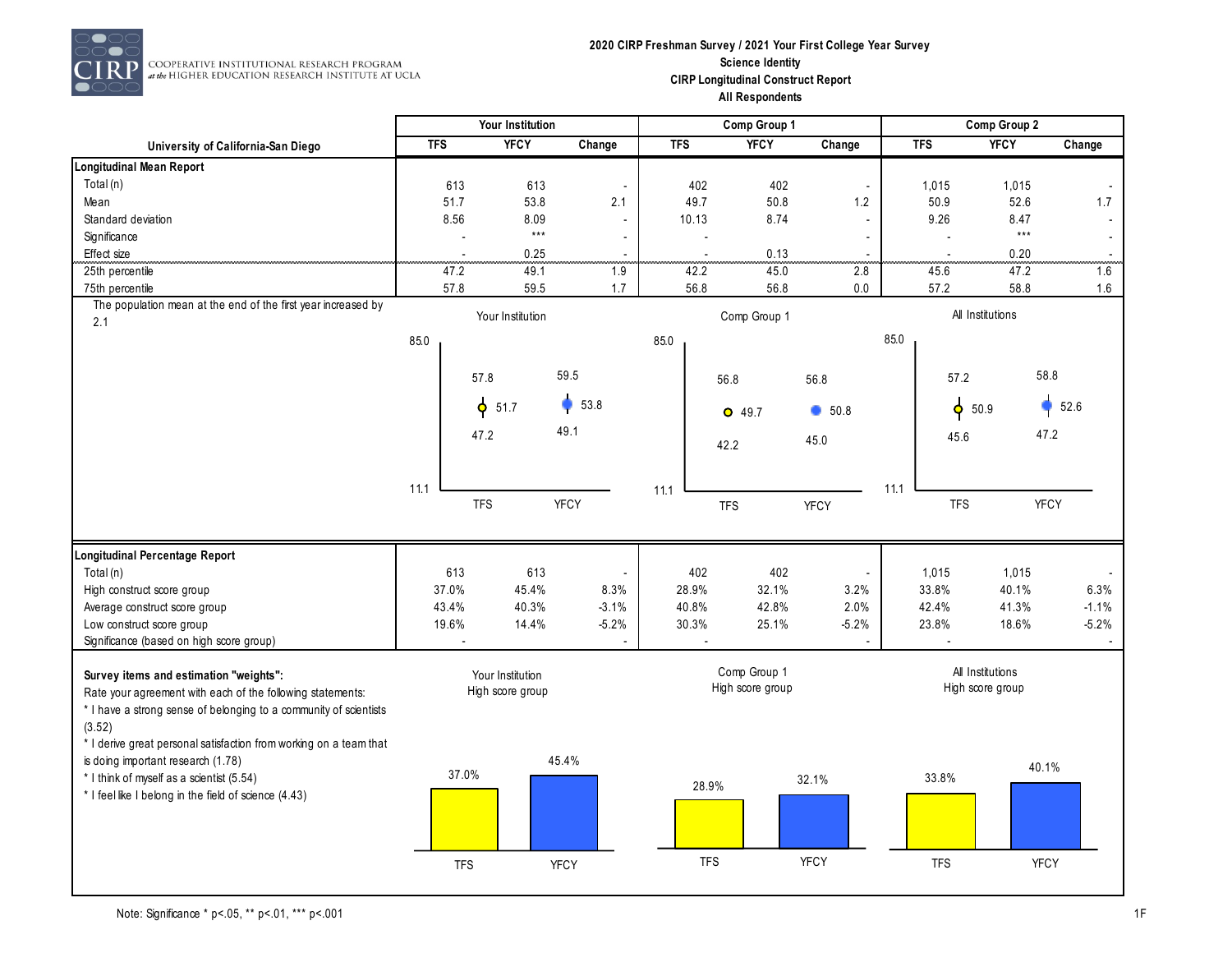

#### **2020 CIRP Freshman Survey / 2021 Your First College Year Survey Science Identity CIRP Longitudinal Construct Report All Respondents**

|                                            |    | $\cdot$<br>.<br>Your Institution |        |     | Comp Group         |        | Comp Group 2 |                    |        |  |
|--------------------------------------------|----|----------------------------------|--------|-----|--------------------|--------|--------------|--------------------|--------|--|
| . California San Diego<br>Universit<br>ำ∩† | -- | <b>VECV</b><br>けい                | Change | --- | <b>VEOV</b><br>TFU | Change |              | <b>VEOV</b><br>ורש | Change |  |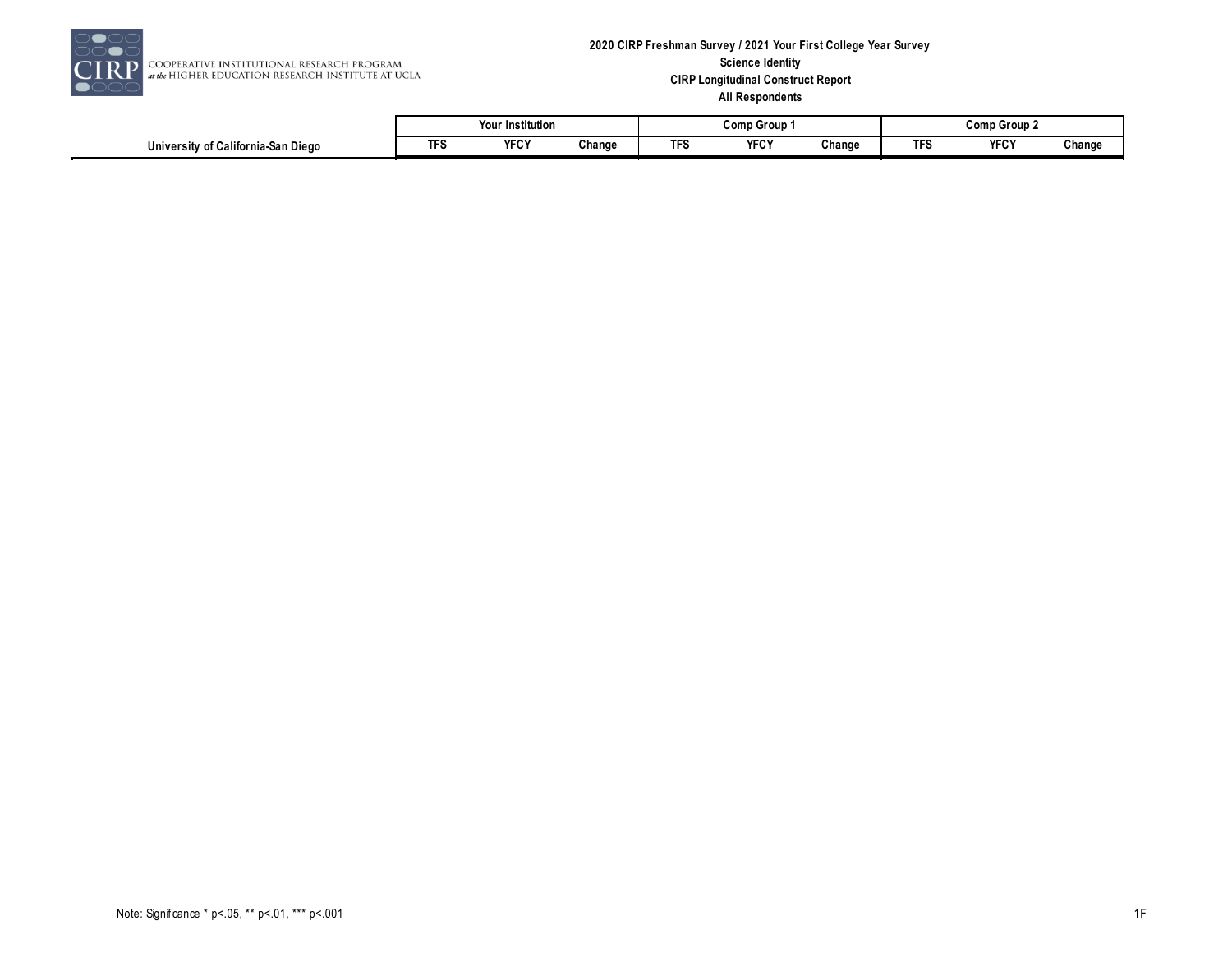

RP COOPERATIVE INSTITUTIONAL RESEARCH PROGRAM<br>at the HIGHER EDUCATION RESEARCH INSTITUTE AT UCLA

#### **2020 CIRP Freshman Survey / 2021 Your First College Year Survey Science Self-Efficacy CIRP Longitudinal Construct Report All Respondents**

|                                                                      |            | Your Institution                  |                      |                          | Comp Group 1             |                                |            | Comp Group 2                   |                      |
|----------------------------------------------------------------------|------------|-----------------------------------|----------------------|--------------------------|--------------------------|--------------------------------|------------|--------------------------------|----------------------|
| University of California-San Diego                                   | <b>TFS</b> | <b>YFCY</b>                       | Change               | <b>TFS</b>               | <b>YFCY</b>              | Change                         | <b>TFS</b> | <b>YFCY</b>                    | Change               |
| Longitudinal Mean Report                                             |            |                                   |                      |                          |                          |                                |            |                                |                      |
| Total (n)                                                            | 612        | 612                               |                      | 397                      | 397                      |                                | 1,009      | 1,009                          |                      |
| Mean                                                                 | 45.8       | 52.2                              | 6.4                  | 47.5                     | 51.1                     | 3.7                            | 46.4       | 51.8                           | 5.4                  |
| Standard deviation                                                   | 10.40      | 9.83                              |                      | 12.02                    | 9.46                     |                                | 11.09      | 9.70                           |                      |
| Significance                                                         |            | $***$                             |                      |                          | $***$                    |                                |            | $***$                          | $\sim$               |
| Effect size                                                          |            | 0.65                              | .                    |                          | 0.39                     |                                |            | 0.55                           |                      |
| 25th percentile                                                      | 39.7       | 45.2                              | 5.5                  | 42.7                     | 45.4                     | 2.7                            | 40.6       | 45.3                           | 4.7                  |
| 75th percentile                                                      | 52.7       | 57.9                              | 5.2                  | 54.9                     | 56.1                     | 1.2                            | 53.6       | 57.2                           | 3.6                  |
| The population mean at the end of the first year increased by<br>6.4 |            | Your Institution                  |                      |                          | Comp Group 1             |                                |            | All Institutions               |                      |
|                                                                      | 85.0       |                                   |                      | 85.0                     |                          |                                | 85.0       |                                |                      |
|                                                                      |            | 52.7<br>$\bullet$<br>45.8<br>39.7 | 57.9<br>52.2<br>45.2 |                          | 54.9<br>$O$ 47.5<br>42.7 | 56.1<br>$\bullet$ 51.1<br>45.4 |            | 53.6<br>$\bullet$ 46.4<br>40.6 | 57.2<br>51.8<br>45.3 |
|                                                                      | 11.1       | <b>TFS</b>                        | YFCY                 | 11.1                     | <b>TFS</b>               | <b>YFCY</b>                    | 11.1       | <b>TFS</b>                     | <b>YFCY</b>          |
| Longitudinal Percentage Report                                       |            |                                   |                      |                          |                          |                                |            |                                |                      |
| Total (n)                                                            | 612        | 612                               |                      | 397                      | 397                      |                                | 1,009      | 1,009                          |                      |
| High construct score group                                           | 12.6%      | 33.3%                             | 20.8%                | 19.4%                    | 29.5%                    | 10.1%                          | 15.3%      | 31.8%                          | 16.6%                |
| Average construct score group                                        | 39.2%      | 42.6%                             | 3.4%                 | 39.0%                    | 46.9%                    | 7.8%                           | 39.1%      | 44.3%                          | 5.2%                 |
| Low construct score group                                            | 48.2%      | 24.0%                             | $-24.2%$             | 41.6%                    | 23.7%                    | $-17.9%$                       | 45.6%      | 23.9%                          | $-21.7%$             |
| Significance (based on high score group)                             |            | $***$                             |                      | $\overline{\phantom{a}}$ |                          |                                |            | $***$                          | $\sim$               |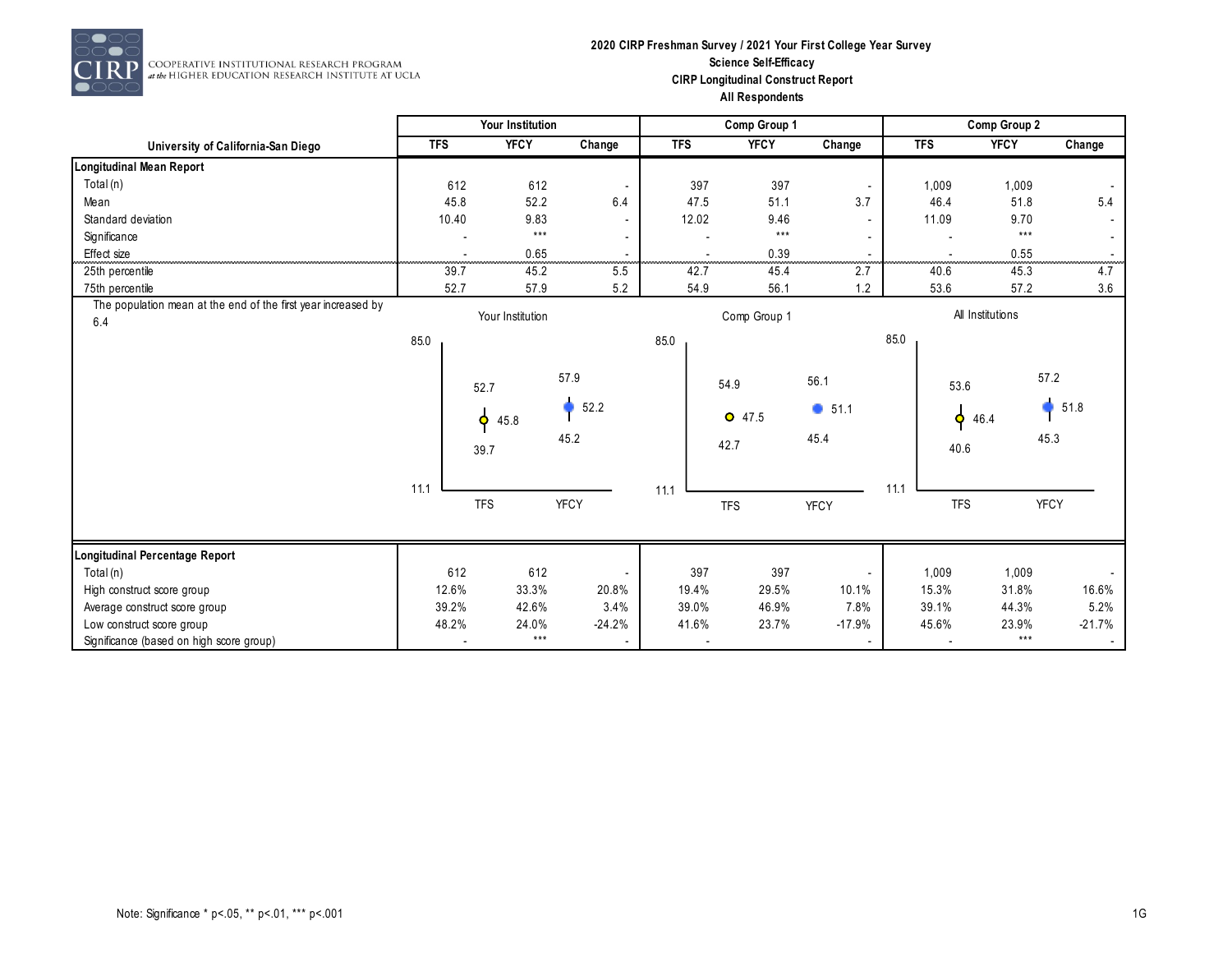

RP COOPERATIVE INSTITUTIONAL RESEARCH PROGRAM<br>at the HIGHER EDUCATION RESEARCH INSTITUTE AT UCLA

#### **2020 CIRP Freshman Survey / 2021 Your First College Year Survey Science Self-Efficacy CIRP Longitudinal Construct Report All Respondents**

|                                                                                                                                                                                                                                                                                                               | Your Institution |                                      |             |            | Comp Group 1                     |             |            | Comp Group 2                         |             |
|---------------------------------------------------------------------------------------------------------------------------------------------------------------------------------------------------------------------------------------------------------------------------------------------------------------|------------------|--------------------------------------|-------------|------------|----------------------------------|-------------|------------|--------------------------------------|-------------|
| University of California-San Diego                                                                                                                                                                                                                                                                            | <b>TFS</b>       | <b>YFCY</b>                          | Change      | <b>TFS</b> | <b>YFCY</b>                      | Change      | <b>TFS</b> | <b>YFCY</b>                          | Change      |
| Survey items and estimation "weights":<br>Rate your confidence with respect to being able to do each of the<br>following:<br>* Use technical science skills (use of tools, instruments, and/or<br>techniques) (1.49)<br>* Generate a research question (2.33)                                                 |                  | Your Institution<br>High score group |             |            | Comp Group 1<br>High score group |             |            | All Institutions<br>High score group |             |
| * Determine how to collect appropriate data (2.82)<br>* Explain the results of a study (2.87)<br>* Use scientific literature to guide research (2.70)<br>* Integrate results from multiple studies (2.79)<br>* Ask relevant questions (1.73)<br>* Identify what is known and not known about a problem (1.95) | 12.6%            |                                      | 33.3%       | 19.4%      |                                  | 29.5%       | 15.3%      |                                      | 31.8%       |
| * Understand scientific concepts (2.40)<br>* See connections between different areas of science and<br>mathematics (1.90)                                                                                                                                                                                     | <b>TFS</b>       |                                      | <b>YFCY</b> | <b>TFS</b> |                                  | <b>YFCY</b> | <b>TFS</b> |                                      | <b>YFCY</b> |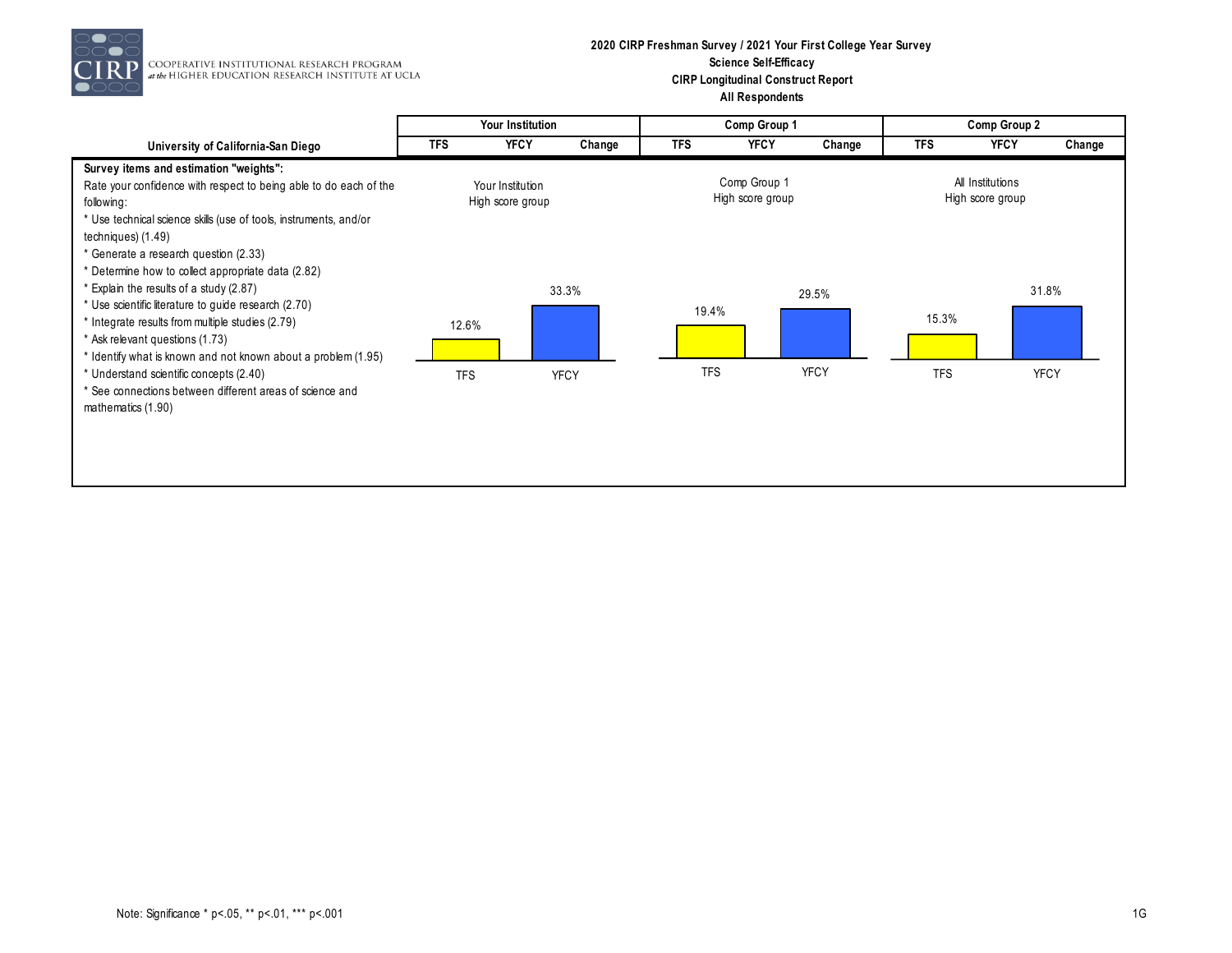

**2020 CIRP Freshman Survey / 2021 Your First College Year Survey Habits of Mind**

> **CIRP Longitudinal Construct Report Men**

|                                                                            | Your Institution |                          |                  | Comp Group 1             |            |                          |                  | Comp Group 2   |      |                    |                  |                                    |
|----------------------------------------------------------------------------|------------------|--------------------------|------------------|--------------------------|------------|--------------------------|------------------|----------------|------|--------------------|------------------|------------------------------------|
| University of California-San Diego                                         | <b>TFS</b>       |                          | <b>YFCY</b>      | Change                   | <b>TFS</b> |                          | <b>YFCY</b>      | Change         |      | <b>TFS</b>         | <b>YFCY</b>      | Change                             |
| <b>Longitudinal Mean Report</b>                                            |                  |                          |                  |                          |            |                          |                  |                |      |                    |                  |                                    |
| Total (n)                                                                  |                  | 220                      | 220              | $\overline{\phantom{a}}$ |            | 110                      | 110              | $\overline{a}$ |      | 330                | 330              | $\mathcal{L}_{\mathcal{A}}$        |
| Mean                                                                       |                  | 50.9                     | 50.4             | $-0.5$                   |            | 52.9                     | 52.1             | $-0.9$         |      | 51.5               | 50.9             | $-0.6$                             |
| Standard deviation                                                         |                  | 7.77                     | 8.56             | $\overline{a}$           |            | 7.72                     | 8.94             |                |      | 7.80               | 8.71             | $\overline{\phantom{a}}$           |
| Significance                                                               |                  | $\overline{\phantom{a}}$ |                  | $\overline{\phantom{a}}$ |            | $\overline{\phantom{a}}$ |                  |                |      |                    |                  | $\overline{\phantom{a}}$           |
| Effect size<br>25th percentile                                             |                  | 45.4                     | $-0.05$<br>44.9  | $\overline{a}$<br>$-0.5$ |            | 48.0                     | $-0.10$<br>46.2  | $-1.8$         |      | 46.4               | $-0.07$<br>45.0  | $\overline{\phantom{a}}$<br>$-1.4$ |
| 75th percentile                                                            |                  | 54.9                     | 56.0             | 1.1                      |            | 59.9                     | 59.6             | $-0.3$         |      | 56.6               | 57.2             | 0.6                                |
| The population mean at the end of the first year decreased by              |                  |                          |                  |                          |            |                          |                  |                |      |                    |                  |                                    |
| 0.5                                                                        |                  |                          | Your Institution |                          |            |                          | Comp Group 1     |                |      |                    | All Institutions |                                    |
|                                                                            | 75.0             |                          |                  |                          | 75.0       |                          |                  |                | 75.0 |                    |                  |                                    |
|                                                                            |                  |                          |                  | 56.0                     |            |                          | 59.9             | 59.6           |      | 56.6               | 57.2             |                                    |
|                                                                            |                  | 54.9                     |                  |                          |            |                          |                  |                |      |                    |                  |                                    |
|                                                                            |                  | ¢.                       | 50.9             | 50.4                     |            |                          | $O$ 52.9         | 652.1          |      | $\mathbf{\dot{q}}$ | 51.5             | 50.9                               |
|                                                                            |                  |                          |                  |                          |            |                          | 48.0             | 46.2           |      | 46.4               |                  |                                    |
|                                                                            |                  | 45.4                     |                  | 44.9                     |            |                          |                  |                |      |                    | 45.0             |                                    |
|                                                                            |                  |                          |                  |                          |            |                          |                  |                |      |                    |                  |                                    |
|                                                                            | 15.0             |                          |                  |                          | 15.0       |                          |                  |                | 15.0 |                    |                  |                                    |
|                                                                            |                  | <b>TFS</b>               |                  | <b>YFCY</b>              |            |                          | <b>TFS</b>       | <b>YFCY</b>    |      | <b>TFS</b>         | <b>YFCY</b>      |                                    |
|                                                                            |                  |                          |                  |                          |            |                          |                  |                |      |                    |                  |                                    |
| Longitudinal Percentage Report                                             |                  |                          |                  |                          |            |                          |                  |                |      |                    |                  |                                    |
| Total (n)                                                                  |                  | 220                      | 220              |                          |            | 110                      | 110              |                |      | 330                | 330              |                                    |
| High construct score group                                                 | 25.0%            |                          | 27.3%            | 2.3%                     |            | 37.3%                    | 36.4%            | $-0.9%$        |      | 29.1%              | 30.3%            | 1.2%                               |
| Average construct score group                                              | 52.3%            |                          | 46.8%            | $-5.5%$                  |            | 45.5%                    | 40.0%            | $-5.5%$        |      | 50.0%              | 44.5%            | $-5.5%$                            |
| Low construct score group                                                  | 22.7%            |                          | 25.9%            | 3.2%                     |            | 17.3%                    | 23.6%            | 6.4%           |      | 20.9%              | 25.2%            | 4.2%                               |
| Significance (based on high score group)                                   |                  |                          |                  |                          |            |                          |                  |                |      |                    |                  |                                    |
| Survey items and estimation "weights":                                     |                  |                          | Your Institution |                          |            |                          | Comp Group 1     |                |      |                    | All Institutions |                                    |
| How often in the past year did you:                                        |                  |                          | High score group |                          |            |                          | High score group |                |      |                    | High score group |                                    |
| * Support your opinions with a logical argument (2.28)                     |                  |                          |                  |                          |            |                          |                  |                |      |                    |                  |                                    |
| * Seek solutions to problems and explain them to others (2.20)             |                  |                          |                  |                          |            |                          |                  |                |      |                    |                  |                                    |
| * Look up scientific research articles and resources (1.48)                |                  |                          |                  |                          |            |                          |                  |                |      |                    |                  |                                    |
| * Explore topics on your own, even though it was not required for          |                  |                          |                  |                          |            |                          |                  |                |      |                    |                  |                                    |
| a class (1.81)<br>* Accept mistakes as part of the learning process (0.89) |                  |                          |                  |                          |            |                          |                  |                |      |                    |                  |                                    |
|                                                                            |                  |                          |                  |                          |            | 37.3%                    |                  | 36.4%          |      |                    |                  |                                    |
|                                                                            |                  |                          |                  |                          |            |                          |                  |                |      | 29.1%              | 30.3%            |                                    |
|                                                                            |                  | 25.0%                    |                  | 27.3%                    |            |                          |                  |                |      |                    |                  |                                    |
|                                                                            |                  |                          |                  |                          |            |                          |                  |                |      |                    |                  |                                    |
|                                                                            |                  |                          |                  |                          |            |                          |                  |                |      |                    |                  |                                    |
|                                                                            |                  |                          |                  |                          |            |                          |                  |                |      |                    |                  |                                    |
|                                                                            |                  | <b>TFS</b>               |                  | YFCY                     |            | <b>TFS</b>               |                  | <b>YFCY</b>    |      | <b>TFS</b>         | <b>YFCY</b>      |                                    |
|                                                                            |                  |                          |                  |                          |            |                          |                  |                |      |                    |                  |                                    |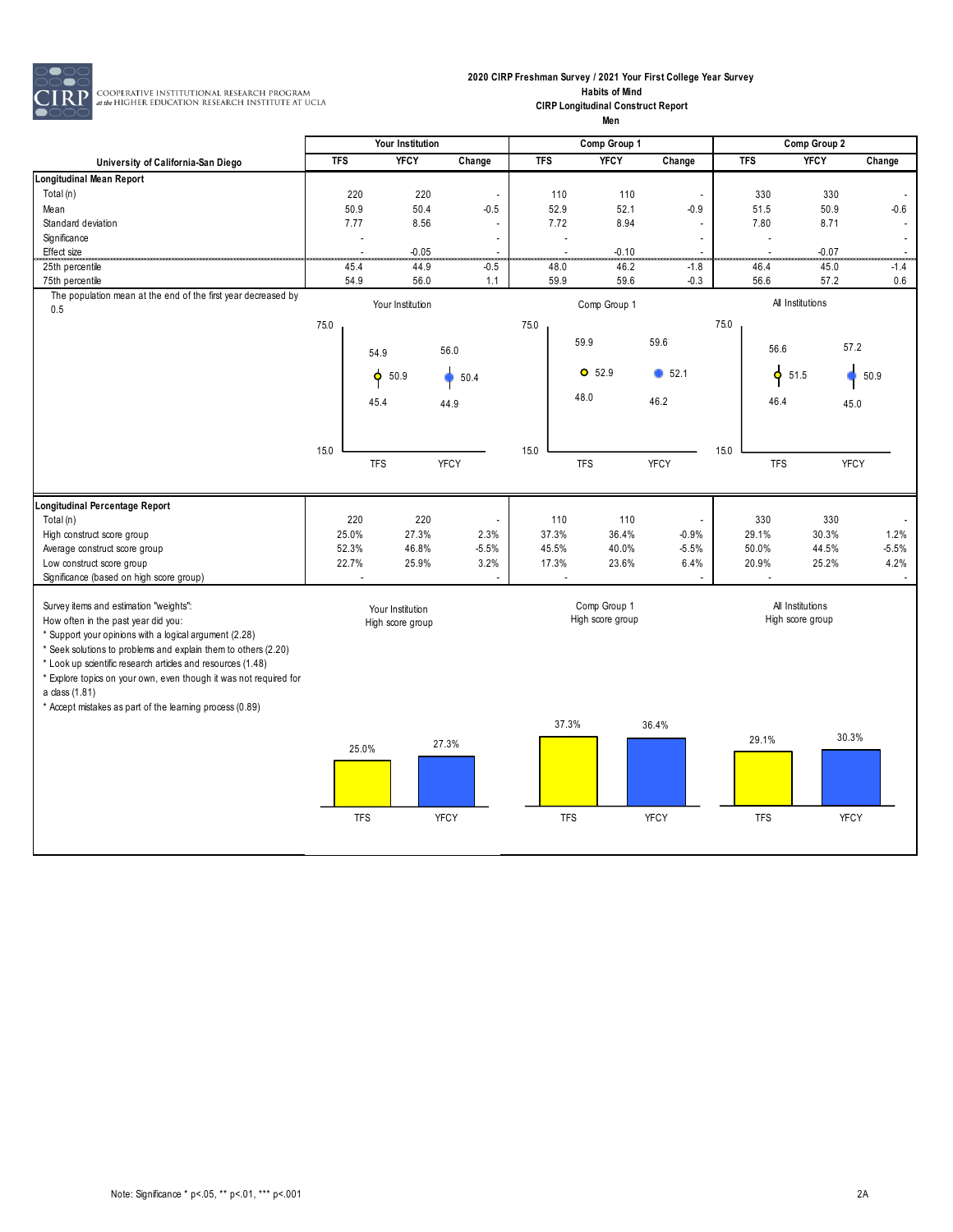

RP COOPERATIVE INSTITUTIONAL RESEARCH PROGRAM<br>at the HIGHER EDUCATION RESEARCH INSTITUTE AT UCLA

## **2020 CIRP Freshman Survey / 2021 Your First College Year Survey Pluralistic Orientation CIRP Longitudinal Construct Report**

|                                                                                                                                                                                        |            | Your Institution                     |                          |            | Comp Group 1                     |                          | Comp Group 2 |                                      |             |         |
|----------------------------------------------------------------------------------------------------------------------------------------------------------------------------------------|------------|--------------------------------------|--------------------------|------------|----------------------------------|--------------------------|--------------|--------------------------------------|-------------|---------|
| University of California-San Diego                                                                                                                                                     | <b>TFS</b> | <b>YFCY</b>                          | Change                   | <b>TFS</b> | <b>YFCY</b>                      | Change                   | <b>TFS</b>   |                                      | <b>YFCY</b> | Change  |
| Longitudinal Mean Report                                                                                                                                                               |            |                                      |                          |            |                                  |                          |              |                                      |             |         |
| Total (n)                                                                                                                                                                              | 206        | 206                                  |                          | 106        | 106                              | $\overline{\phantom{a}}$ |              | 312                                  | 312         |         |
| Mean                                                                                                                                                                                   | 53.6       | 52.2                                 | $-1.4$                   | 56.1       | 56.1                             | 0.0                      |              | 54.4                                 | 53.5        | $-0.9$  |
| Standard deviation                                                                                                                                                                     | 9.87       | 10.33                                |                          | 8.17       | 9.89                             |                          |              | 9.39                                 | 10.33       |         |
| Significance                                                                                                                                                                           |            |                                      |                          |            |                                  |                          |              |                                      |             |         |
| Effect size                                                                                                                                                                            |            | $-0.14$                              |                          |            | 0.00                             |                          |              | .                                    | $-0.09$     |         |
| 25th percentile                                                                                                                                                                        | 47.3       | 46.4                                 | $-0.9$                   | 50.6       | 49.8                             | $-0.8$                   |              | 48.7                                 | 48.1        | $-0.6$  |
| 75th percentile                                                                                                                                                                        | 60.4       | 58.3                                 | $-2.1$                   | 61.6       | 63.3                             | 1.7                      |              | 61.2                                 | 60.5        | $-0.7$  |
| The population mean at the end of the first year decreased by<br>1.4                                                                                                                   |            | Your Institution                     |                          |            | Comp Group 1                     |                          |              | All Institutions                     |             |         |
|                                                                                                                                                                                        | 72.7       | 60.4                                 | 58.3                     | 72.7       | 61.6                             | 63.3                     | 72.7         | 61.2                                 | 60.5        |         |
|                                                                                                                                                                                        |            | 53.6<br>٥                            | 52.2                     |            | $O$ 56.1                         | 6.1                      |              | 54.4                                 | 53.5        |         |
|                                                                                                                                                                                        |            | 47.3                                 | 46.4                     |            | 50.6                             | 49.8                     |              | 48.7                                 | 48.1        |         |
|                                                                                                                                                                                        |            |                                      |                          |            |                                  |                          |              |                                      |             |         |
|                                                                                                                                                                                        | 10.3       |                                      |                          |            |                                  |                          | 10.3         |                                      |             |         |
|                                                                                                                                                                                        |            | <b>TFS</b>                           | <b>YFCY</b>              | 10.3       | <b>TFS</b>                       | <b>YFCY</b>              |              | <b>TFS</b>                           | <b>YFCY</b> |         |
| Longitudinal Percentage Report                                                                                                                                                         |            |                                      |                          |            |                                  |                          |              |                                      |             |         |
| Total (n)                                                                                                                                                                              | 206        | 206                                  | $\overline{\phantom{a}}$ | 106        | 106                              | ÷,                       |              | 312                                  | 312         |         |
| High construct score group                                                                                                                                                             | 44.2%      | 36.9%                                | $-7.3%$                  | 53.8%      | 48.1%                            | $-5.7%$                  | 47.4%        |                                      | 40.7%       | $-6.7%$ |
| Average construct score group                                                                                                                                                          | 36.9%      | 43.7%                                | 6.8%                     | 37.7%      | 38.7%                            | 0.9%                     | 37.2%        |                                      | 42.0%       | 4.8%    |
| Low construct score group                                                                                                                                                              | 18.9%      | 19.4%                                | 0.5%                     | 8.5%       | 13.2%                            | 4.7%                     | 15.4%        |                                      | 17.3%       | 1.9%    |
| Significance (based on high score group)                                                                                                                                               |            |                                      |                          |            |                                  |                          |              |                                      |             |         |
| Survey items and estimation "weights":                                                                                                                                                 |            | Your Institution<br>High score group |                          |            | Comp Group 1<br>High score group |                          |              | All Institutions<br>High score group |             |         |
| How would you rate yourself in the following areas:<br>* Ability to discuss and negotiate controversial issues (2.57)                                                                  | 44.2%      |                                      | 36.9%                    | 53.8%      |                                  | 48.1%                    |              | 47.4%                                | 40.7%       |         |
| * Ability to see the world from someone else's perspective (2.43)<br>* Ability to work cooperatively with diverse people (2.74)<br>* Openness to having my own views challenged (2.44) |            |                                      |                          |            |                                  |                          |              |                                      |             |         |
| * Tolerance of others with different beliefs (3.01)                                                                                                                                    | <b>TFS</b> |                                      | <b>YFCY</b>              | <b>TFS</b> |                                  | <b>YFCY</b>              |              | <b>TFS</b>                           | <b>YFCY</b> |         |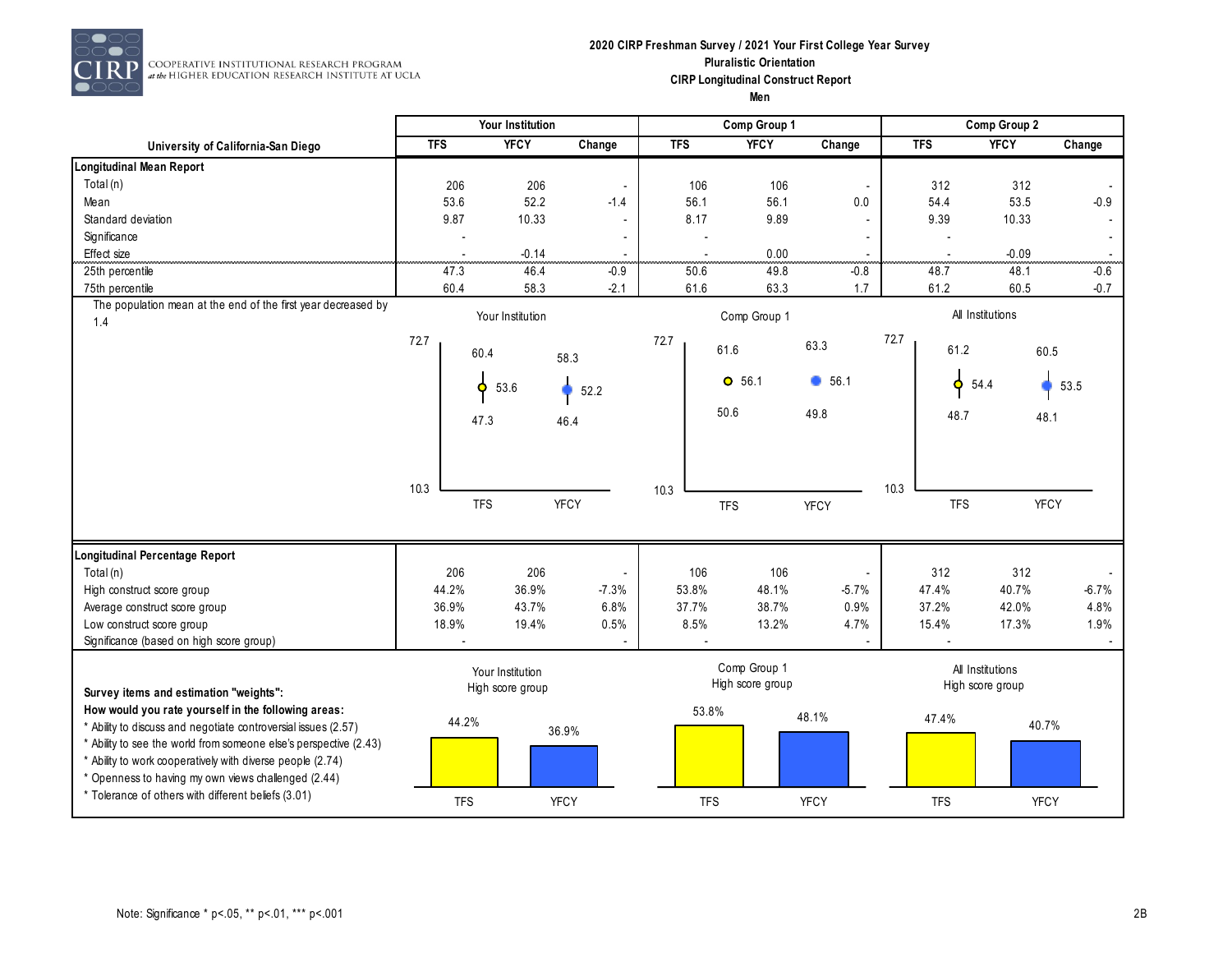

 $\overline{P}$  cooperative institutional research program<br> $\overline{P}$  at the Higher education research institute at ucla

## **2020 CIRP Freshman Survey / 2021 Your First College Year Survey Social Agency CIRP Longitudinal Construct Report**

|                                                                                                                                                                                                 |            | Your Institution                     |                          |            | Comp Group 1                     |             | Comp Group 2 |                   |                                      |         |
|-------------------------------------------------------------------------------------------------------------------------------------------------------------------------------------------------|------------|--------------------------------------|--------------------------|------------|----------------------------------|-------------|--------------|-------------------|--------------------------------------|---------|
| University of California-San Diego                                                                                                                                                              | <b>TFS</b> | <b>YFCY</b>                          | Change                   | <b>TFS</b> | <b>YFCY</b>                      | Change      |              | <b>TFS</b>        | <b>YFCY</b>                          | Change  |
| <b>Longitudinal Mean Report</b>                                                                                                                                                                 |            |                                      |                          |            |                                  |             |              |                   |                                      |         |
| Total (n)                                                                                                                                                                                       | 187        | 187                                  | $\overline{\phantom{a}}$ | 95         | 95                               |             |              | 282               | 282                                  |         |
| Mean                                                                                                                                                                                            | 50.8       | 49.4                                 | $-1.4$                   | 54.3       | 54.0                             | $-0.3$      |              | 52.0              | 51.0                                 | $-1.0$  |
| Standard deviation                                                                                                                                                                              | 9.97       | 10.41                                | $\overline{\phantom{a}}$ | 9.77       | 10.37                            |             |              | 10.02             | 10.61                                |         |
| Significance                                                                                                                                                                                    |            |                                      | $\overline{\phantom{a}}$ |            | $\overline{\phantom{a}}$         |             |              |                   |                                      |         |
| Effect size                                                                                                                                                                                     |            | $-0.14$                              |                          |            | $-0.02$                          |             |              |                   | $-0.10$                              |         |
| 25th percentile                                                                                                                                                                                 | 43.8       | 41.7                                 | $-2.1$                   | 46.5       | 47.1                             | 0.6         |              | 44.7              | 43.3                                 | -1.4    |
| 75th percentile                                                                                                                                                                                 | 59.0       | 56.8                                 | $-2.2$                   | 61.4       | 59.0                             | $-2.4$      |              | 59.4              | 57.4                                 | $-2.0$  |
| The population mean at the end of the first year decreased by<br>1.4                                                                                                                            |            | Your Institution                     |                          |            | Comp Group 1                     |             |              |                   | All Institutions                     |         |
|                                                                                                                                                                                                 | 80.0       |                                      |                          | 80.0       |                                  |             | 80.0         |                   |                                      |         |
|                                                                                                                                                                                                 |            |                                      |                          |            | 61.4                             |             |              |                   |                                      |         |
|                                                                                                                                                                                                 |            | 59.0                                 | 56.8                     |            |                                  | 59.0        |              | 59.4              | 57.4                                 |         |
|                                                                                                                                                                                                 |            | 50.8                                 | 49.4                     |            | $O$ 54.3                         | 6.54.0      |              | 52.0<br>$\bullet$ |                                      | 51.0    |
|                                                                                                                                                                                                 |            | 43.8                                 | 41.7                     |            | 46.5                             | 47.1        |              | 44.7              | 43.3                                 |         |
|                                                                                                                                                                                                 | 20.0       |                                      |                          | 20.0       |                                  |             | 20.0         |                   |                                      |         |
|                                                                                                                                                                                                 |            | <b>TFS</b>                           | YFCY                     |            | <b>TFS</b>                       | <b>YFCY</b> |              | <b>TFS</b>        | <b>YFCY</b>                          |         |
| Longitudinal Percentage Report                                                                                                                                                                  |            |                                      |                          |            |                                  |             |              |                   |                                      |         |
| Total (n)                                                                                                                                                                                       | 187        | 187                                  |                          | 95         | 95                               |             |              | 282               | 282                                  |         |
| High construct score group                                                                                                                                                                      | 33.7%      | 33.2%                                | $-0.5%$                  | 48.4%      | 43.2%                            | $-5.3%$     |              | 38.7%             | 36.5%                                | $-2.1%$ |
| Average construct score group                                                                                                                                                                   | 38.0%      | 31.0%                                | $-7.0%$                  | 30.5%      | 41.1%                            | 10.5%       |              | 35.5%             | 34.4%                                | $-1.1%$ |
| Low construct score group                                                                                                                                                                       | 28.3%      | 35.8%                                | 7.5%                     | 21.1%      | 15.8%                            | $-5.3%$     |              | 25.9%             | 29.1%                                | 3.2%    |
| Significance (based on high score group)                                                                                                                                                        |            |                                      |                          |            |                                  |             |              |                   |                                      |         |
| Survey items and estimation "weights":<br>Indicate the importance to you personally of each of the<br>following:                                                                                |            | Your Institution<br>High score group |                          |            | Comp Group 1<br>High score group |             |              |                   | All Institutions<br>High score group |         |
| * Influencing social values (1.78)<br>* Helping others who are in difficulty (1.71)<br>* Participating in a community action program (2.86)<br>* Helping to promote racial understanding (2.77) | 33.7%      |                                      | 33.2%                    |            | 48.4%                            | 43.2%       |              | 38.7%             | 36.5%                                |         |
| * Keeping up to date with political affairs (2.15)<br>* Becoming a community leader (2.65)                                                                                                      |            |                                      |                          |            |                                  |             |              |                   |                                      |         |
|                                                                                                                                                                                                 | <b>TFS</b> |                                      | <b>YFCY</b>              |            | <b>TFS</b>                       | <b>YFCY</b> |              | <b>TFS</b>        | YFCY                                 |         |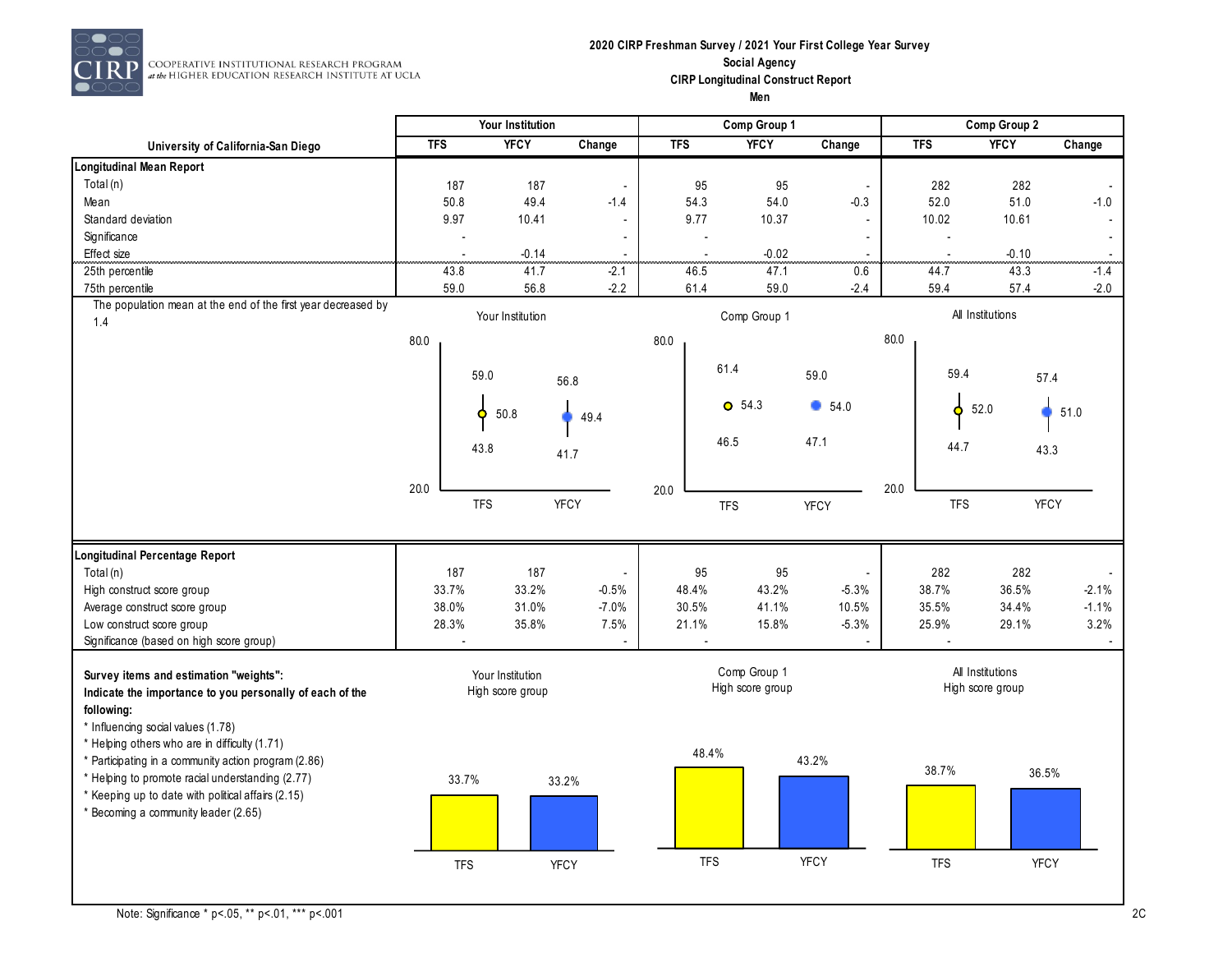

 $\begin{array}{c} \textbf{COOPERATIVE INSTITUTIONAL RESLARCH PROGRAM} \\ \textit{at the HIGHER EDUCATION RESLARCH INSTITUTE AT UCLA} \end{array}$ 

#### **2020 CIRP Freshman Survey / 2021 Your First College Year Survey Academic Self-Concept CIRP Longitudinal Construct Report Men**

|                                                                                                              |            | Your Institution |                                      |                          |            |                | Comp Group 1                     |             | Comp Group 2 |            |                                      |         |
|--------------------------------------------------------------------------------------------------------------|------------|------------------|--------------------------------------|--------------------------|------------|----------------|----------------------------------|-------------|--------------|------------|--------------------------------------|---------|
| University of California-San Diego                                                                           | <b>TFS</b> |                  | <b>YFCY</b>                          | Change                   | <b>TFS</b> |                | <b>YFCY</b>                      | Change      |              | <b>TFS</b> | <b>YFCY</b>                          | Change  |
| <b>Longitudinal Mean Report</b>                                                                              |            |                  |                                      |                          |            |                |                                  |             |              |            |                                      |         |
| Total (n)                                                                                                    |            | 211              | 211                                  | $\overline{\phantom{a}}$ |            | 106            | 106                              |             |              | 317        | 317                                  |         |
| Mean                                                                                                         |            | 52.4             | 49.7                                 | $-2.7$                   |            | 52.1           | 50.5                             | $-1.5$      |              | 52.3       | 50.0                                 | $-2.3$  |
| Standard deviation                                                                                           |            | 8.90             | 10.14                                | $\blacksquare$           |            | 7.97           | 9.45                             |             |              | 8.59       | 9.91                                 |         |
| Significance                                                                                                 |            |                  | $\star\star$                         | $\overline{a}$           |            |                |                                  |             |              |            | $\star\star$                         |         |
| Effect size                                                                                                  |            |                  | $-0.27$                              |                          |            |                | $-0.16$                          |             |              |            |                                      |         |
| 25th percentile                                                                                              |            | 46.7             | 44.2                                 | $-2.5$                   |            | 46.7           | 44.5                             | $-2.2$      |              | 46.7       | $-0.23$<br>44.5                      | $2.2$   |
| 75th percentile                                                                                              |            | 59.2             | 56.3                                 | $-2.9$                   |            | 57.1           | 57.0                             | $-0.1$      |              | 58.9       | 56.3                                 | $-2.6$  |
| The population mean at the end of the first year decreased by<br>2.7                                         |            |                  | Your Institution                     |                          |            |                | Comp Group 1                     |             |              |            | All Institutions                     |         |
|                                                                                                              | 69.9       | 59.2             |                                      | 56.3                     | 69.9       | 57.1           |                                  | 57.0        | 69.9         | 58.9       | 56.3                                 |         |
|                                                                                                              |            | ٥                | 52.4                                 | 49.7                     |            |                | $O$ 52.1                         | 650.5       |              | Ó          | 52.3                                 | 50.0    |
|                                                                                                              |            | 46.7             |                                      | 44.2                     |            | 46.7           |                                  | 44.5        |              | 46.7       | 44.5                                 |         |
|                                                                                                              |            |                  |                                      |                          |            |                |                                  |             |              |            |                                      |         |
|                                                                                                              | 13.6       |                  |                                      |                          | 13.6       |                |                                  |             | 13.6         |            |                                      |         |
|                                                                                                              |            | <b>TFS</b>       |                                      | <b>YFCY</b>              |            | <b>TFS</b>     |                                  | <b>YFCY</b> |              | <b>TFS</b> | <b>YFCY</b>                          |         |
| Longitudinal Percentage Report                                                                               |            |                  |                                      |                          |            |                |                                  |             |              |            |                                      |         |
| Total (n)                                                                                                    |            | 211              | 211                                  |                          |            | 106            | 106                              |             |              | 317        | 317                                  |         |
| High construct score group                                                                                   |            | 37.4%            | 27.0%                                | $-10.4%$                 | 38.7%      |                | 31.1%                            | $-7.5%$     |              | 37.9%      | 28.4%                                | $-9.5%$ |
| Average construct score group                                                                                |            | 44.1%            | 46.0%                                | 1.9%                     | 40.6%      |                | 39.6%                            | $-0.9%$     |              | 42.9%      | 43.8%                                | 0.9%    |
| Low construct score group                                                                                    |            | 18.5%            | 27.0%                                | 8.5%                     | 20.8%      |                | 29.2%                            | 8.5%        |              | 19.2%      | 27.8%                                | 8.5%    |
| Significance (based on high score group)                                                                     |            |                  |                                      |                          |            | $\overline{a}$ |                                  |             |              |            |                                      |         |
| Survey items and estimation "weights":<br>Rate yourself on each of the following traits as compared with the |            |                  | Your Institution<br>High score group |                          |            |                | Comp Group 1<br>High score group |             |              |            | All Institutions<br>High score group |         |
| average person your age:<br>* Academic ability (4.02)<br>* Mathematical ability (2.69)                       |            |                  |                                      |                          |            |                |                                  |             |              |            |                                      |         |
| * Self-confidence (intellectual) (1.90)                                                                      |            | 37.4%            |                                      | 27.0%                    |            | 38.7%          |                                  | 31.1%       |              | 37.9%      | 28.4%                                |         |
| * Drive to achieve (1.72)                                                                                    |            |                  |                                      |                          |            |                |                                  |             |              |            |                                      |         |
|                                                                                                              |            | <b>TFS</b>       |                                      | <b>YFCY</b>              |            | <b>TFS</b>     |                                  | YFCY        |              | <b>TFS</b> | YFCY                                 |         |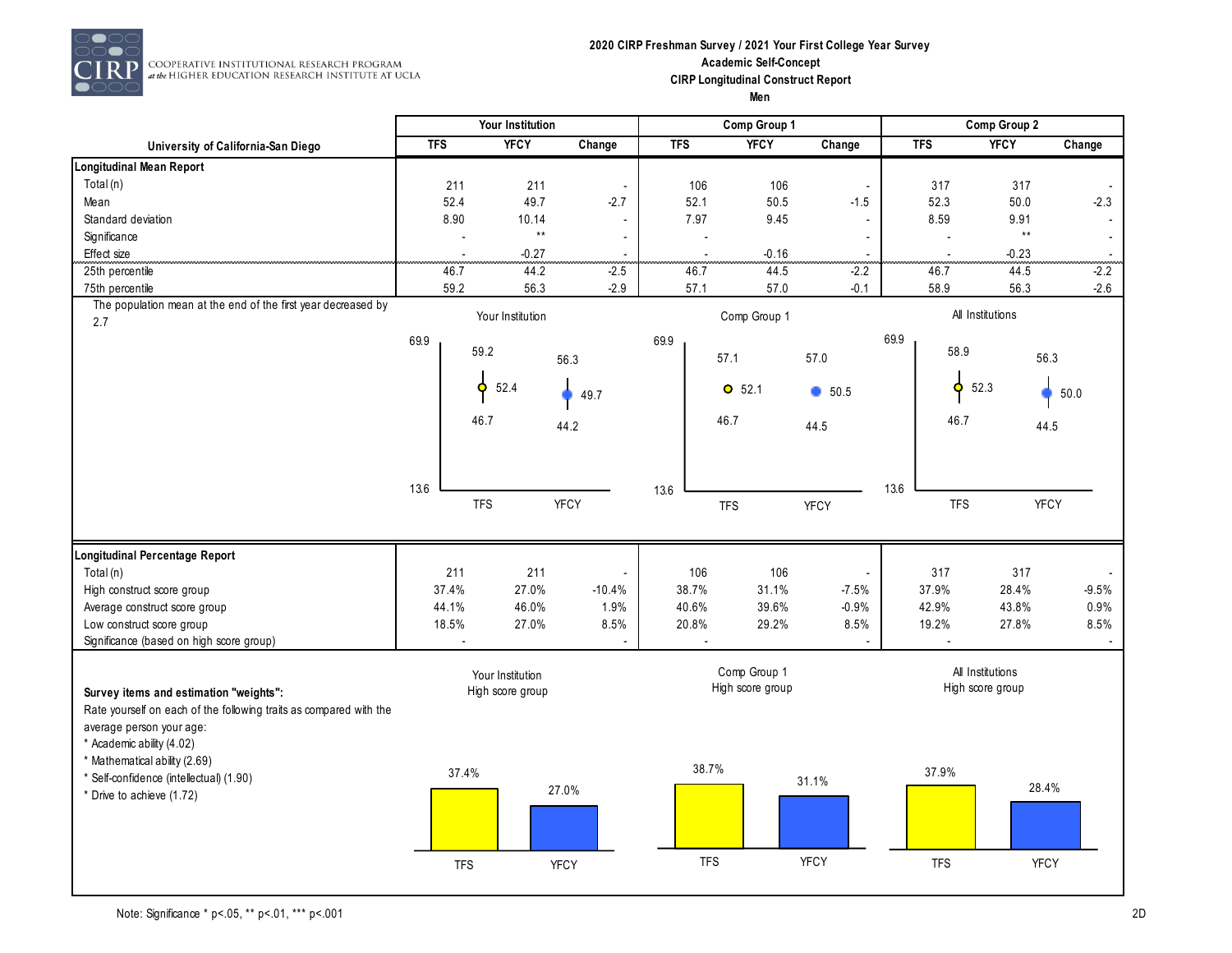

RP COOPERATIVE INSTITUTIONAL RESEARCH PROGRAM<br>at the HIGHER EDUCATION RESEARCH INSTITUTE AT UCLA

#### **2020 CIRP Freshman Survey / 2021 Your First College Year Survey Academic Self-Concept CIRP Longitudinal Construct Report Men**

|                                         |    | ur Institution    |        |      | Comp Group  |        | Comp Group |             |        |  |  |
|-----------------------------------------|----|-------------------|--------|------|-------------|--------|------------|-------------|--------|--|--|
| University of California-San<br>ı Dieac | -- | <b>VECV</b><br>ᅚᅛ | Change | ٠Γν. | <b>YFCY</b> | Change | --<br>. .  | <b>YFCY</b> | Change |  |  |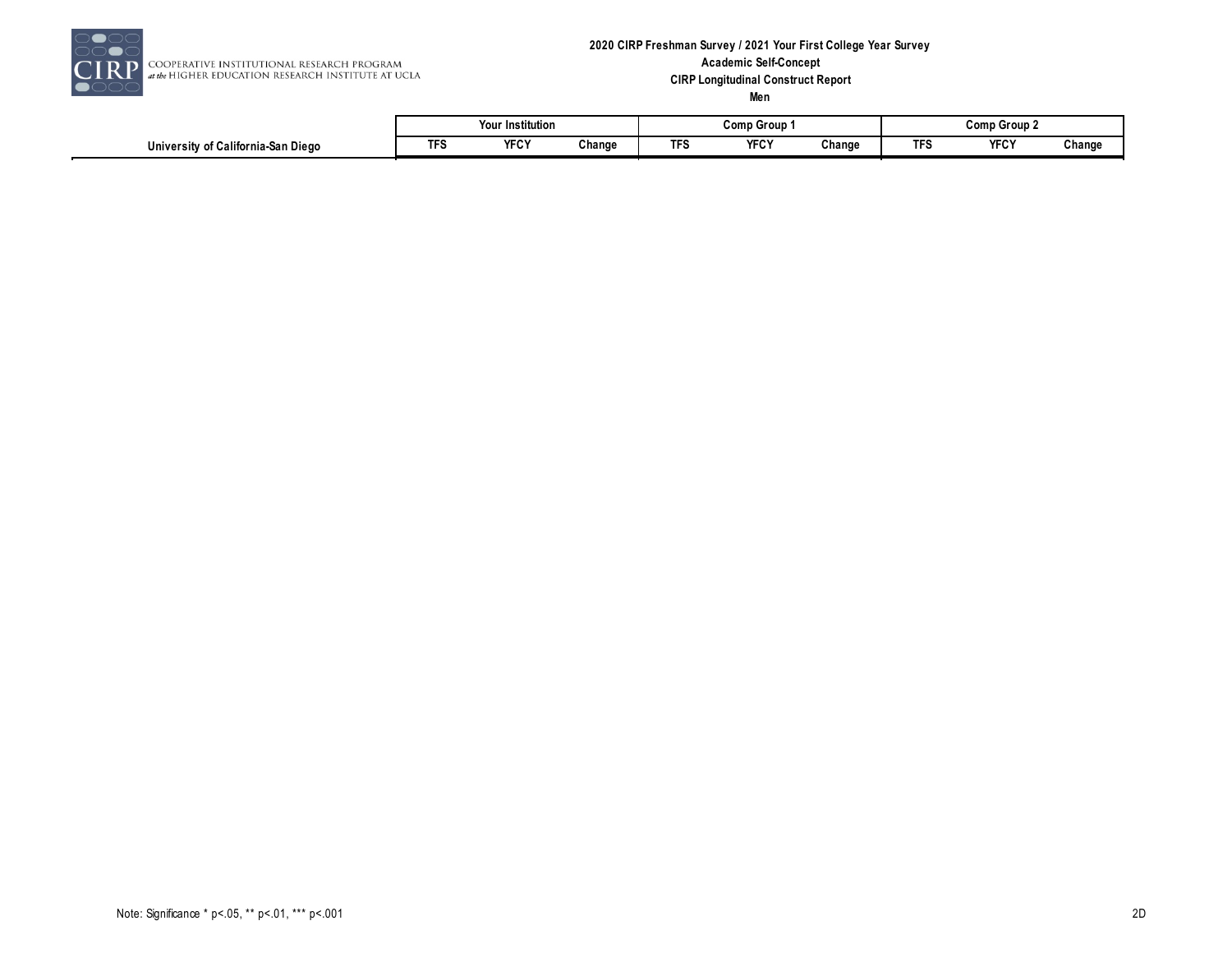

 $\begin{array}{c} \textbf{COOPERATIVE INSTITUTIONAL RESLARCH PROGRAM} \\ \textit{at the HIGHER EDUCATION RESLARCH INSTITUTE AT UCLA} \end{array}$ 

#### **2020 CIRP Freshman Survey / 2021 Your First College Year Survey Social Self-Concept CIRP Longitudinal Construct Report Men**

|                                                                      | Your Institution |                          |                                      |                          |      |            | Comp Group 1                     |                          | Comp Group 2 |                                      |             |          |
|----------------------------------------------------------------------|------------------|--------------------------|--------------------------------------|--------------------------|------|------------|----------------------------------|--------------------------|--------------|--------------------------------------|-------------|----------|
| University of California-San Diego                                   | <b>TFS</b>       |                          | <b>YFCY</b>                          | Change                   |      | <b>TFS</b> | <b>YFCY</b>                      | Change                   |              | <b>TFS</b>                           | <b>YFCY</b> | Change   |
| Longitudinal Mean Report                                             |                  |                          |                                      |                          |      |            |                                  |                          |              |                                      |             |          |
| Total (n)                                                            |                  | 211                      | 211                                  | $\overline{\phantom{a}}$ |      | 106        | 106                              | $\overline{\phantom{a}}$ |              | 317                                  | 317         | $\sim$   |
| Mean                                                                 |                  | 50.1                     | 49.2                                 | $-0.9$                   |      | 50.4       | 50.0                             | $-0.3$                   |              | 50.2                                 | 49.5        | $-0.7$   |
| Standard deviation                                                   |                  | 3.35                     | 4.75                                 | $\frac{1}{2}$            |      | 3.03       | 4.54                             | $\blacksquare$           |              | 3.24                                 | 4.69        | $\sim$   |
| Significance                                                         |                  | $\overline{\phantom{a}}$ | $\star$                              |                          |      |            |                                  |                          |              |                                      | $\star$     | $\sim$   |
| Effect size                                                          |                  |                          | $-0.19$                              |                          |      |            | $-0.07$                          |                          |              |                                      | $-0.15$     |          |
| 25th percentile                                                      |                  | 48.0                     | 46.4                                 | $-1.6$                   |      | 48.8       | 46.8                             | $-2.0$                   |              | 48.4                                 | 46.5        | $-1.9$   |
| 75th percentile                                                      |                  | 51.8                     | 52.2                                 | 0.4                      |      | 51.8       | 52.9                             | 1.1                      |              | 51.8                                 | 52.4        | 0.6      |
| The population mean at the end of the first year decreased by<br>0.9 |                  |                          | Your Institution                     |                          |      |            | Comp Group 1                     |                          |              | All Institutions                     |             |          |
|                                                                      | 85.0             |                          |                                      |                          | 85.0 |            |                                  |                          | 85.0         |                                      |             |          |
|                                                                      |                  | 51.8                     |                                      | 52.2                     |      |            | 51.8                             | 52.9                     |              | 51.8                                 | 52.4        |          |
|                                                                      |                  | $Q$ 50.1                 |                                      | 49.2                     |      |            | O 50.4                           | $\bullet$ 50.0           |              | O 50.2                               |             | 49.5     |
|                                                                      |                  | 48.0                     |                                      | 46.4                     |      |            | 48.8                             | 46.8                     |              | 48.4                                 | 46.5        |          |
|                                                                      |                  |                          |                                      |                          |      |            |                                  |                          |              |                                      |             |          |
|                                                                      | 11.1             |                          |                                      |                          | 11.1 |            |                                  |                          | 11.1         |                                      |             |          |
|                                                                      |                  | <b>TFS</b>               |                                      | <b>YFCY</b>              |      |            | <b>TFS</b>                       | <b>YFCY</b>              |              | <b>TFS</b>                           | <b>YFCY</b> |          |
| Longitudinal Percentage Report                                       |                  |                          |                                      |                          |      |            |                                  |                          |              |                                      |             |          |
| Total (n)                                                            |                  | 211                      | 211                                  |                          |      | 106        | 106                              |                          |              | 317                                  | 317         |          |
| High construct score group                                           |                  | 4.7%                     | 9.0%                                 | 4.3%                     |      | 5.7%       | 11.3%                            | 5.7%                     |              | 5.0%                                 | 9.8%        | 4.7%     |
| Average construct score group                                        |                  | 90.0%                    | 75.4%                                | $-14.7%$                 |      | 90.6%      | 73.6%                            | $-17.0%$                 |              | 90.2%                                | 74.8%       | $-15.5%$ |
| Low construct score group                                            |                  | 5.2%                     | 15.6%                                | 10.4%                    |      | 3.8%       | 15.1%                            | 11.3%                    |              | 4.7%                                 | 15.5%       | 10.7%    |
| Significance (based on high score group)                             |                  |                          |                                      |                          |      |            |                                  |                          |              |                                      |             |          |
|                                                                      |                  |                          | Your Institution<br>High score group |                          |      |            | Comp Group 1<br>High score group |                          |              | All Institutions<br>High score group |             |          |
| Survey items and estimation "weights":                               |                  |                          |                                      |                          |      |            |                                  |                          |              |                                      |             |          |
| Rate yourself on each of the following traits as compared with the   |                  |                          |                                      |                          |      |            |                                  |                          |              |                                      |             |          |
| average person your age:                                             |                  |                          |                                      |                          |      |            |                                  |                          |              |                                      |             |          |
| * Leadership ability (1.88)                                          |                  |                          |                                      |                          |      |            |                                  |                          |              |                                      |             |          |
| * Public speaking ability (2.48)                                     |                  |                          |                                      |                          |      |            |                                  |                          |              |                                      |             |          |
| * Self-confidence (social) (3.53)                                    |                  |                          |                                      |                          |      |            |                                  |                          |              |                                      |             |          |
|                                                                      |                  | 4.7%                     |                                      | 9.0%                     |      | 5.7%       |                                  | 11.3%                    |              | 5.0%                                 | 9.8%        |          |
|                                                                      |                  | <b>TFS</b>               |                                      | <b>YFCY</b>              |      | <b>TFS</b> |                                  | <b>YFCY</b>              |              | <b>TFS</b>                           | <b>YFCY</b> |          |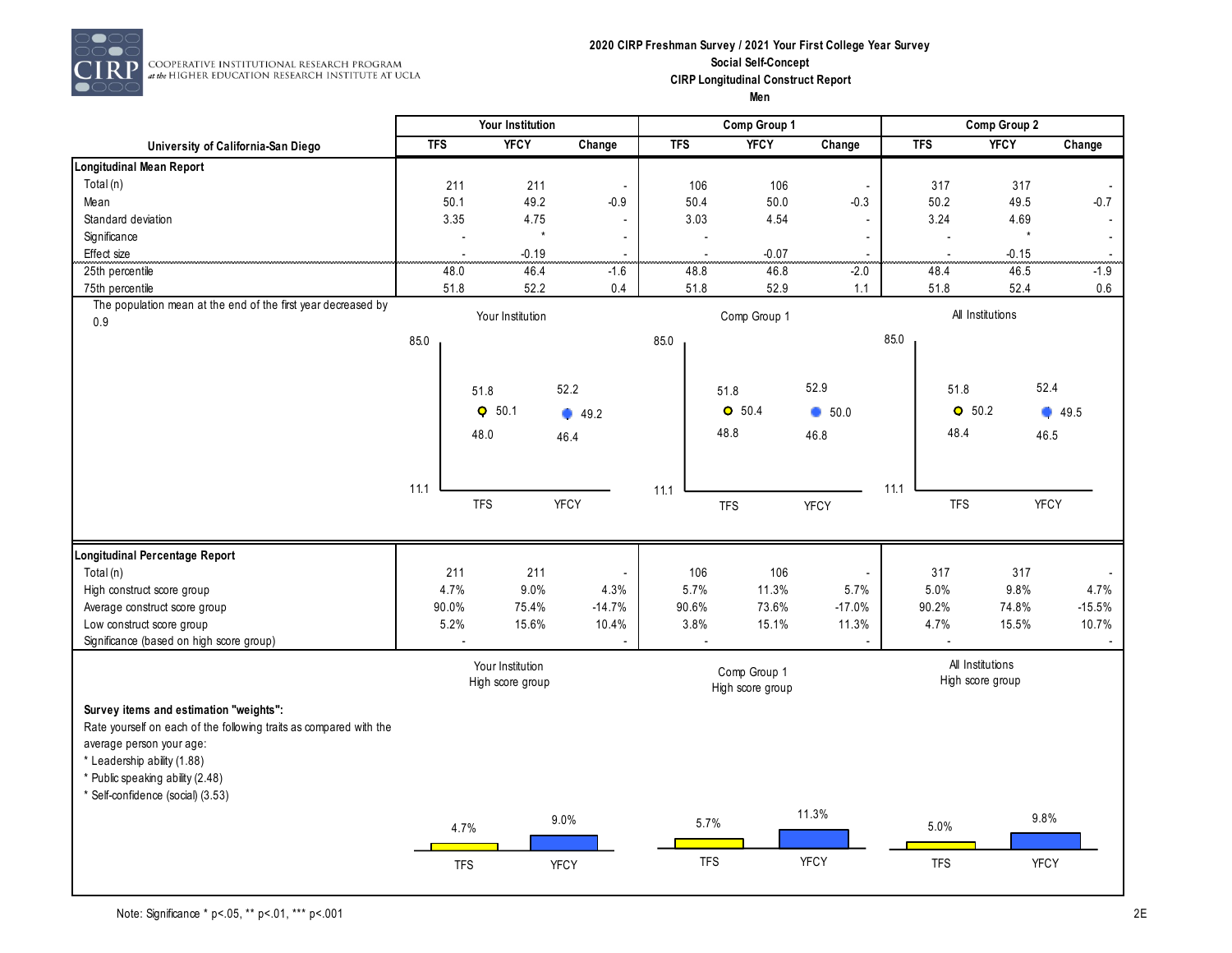

#### **2020 CIRP Freshman Survey / 2021 Your First College Year Survey Social Self-Concept CIRP Longitudinal Construct Report Men**

|                                                            |              | ' Institution<br>Your |        |     | Comp Group       |        | Comp Group 2 |             |        |  |
|------------------------------------------------------------|--------------|-----------------------|--------|-----|------------------|--------|--------------|-------------|--------|--|
| . .<br>. .<br>′ of California-San Dieαo<br>University of C | <u>те по</u> | <b>YFCY</b>           | Change | ΓFξ | <b>VEOV</b><br>. | Change |              | <b>YFCY</b> | Change |  |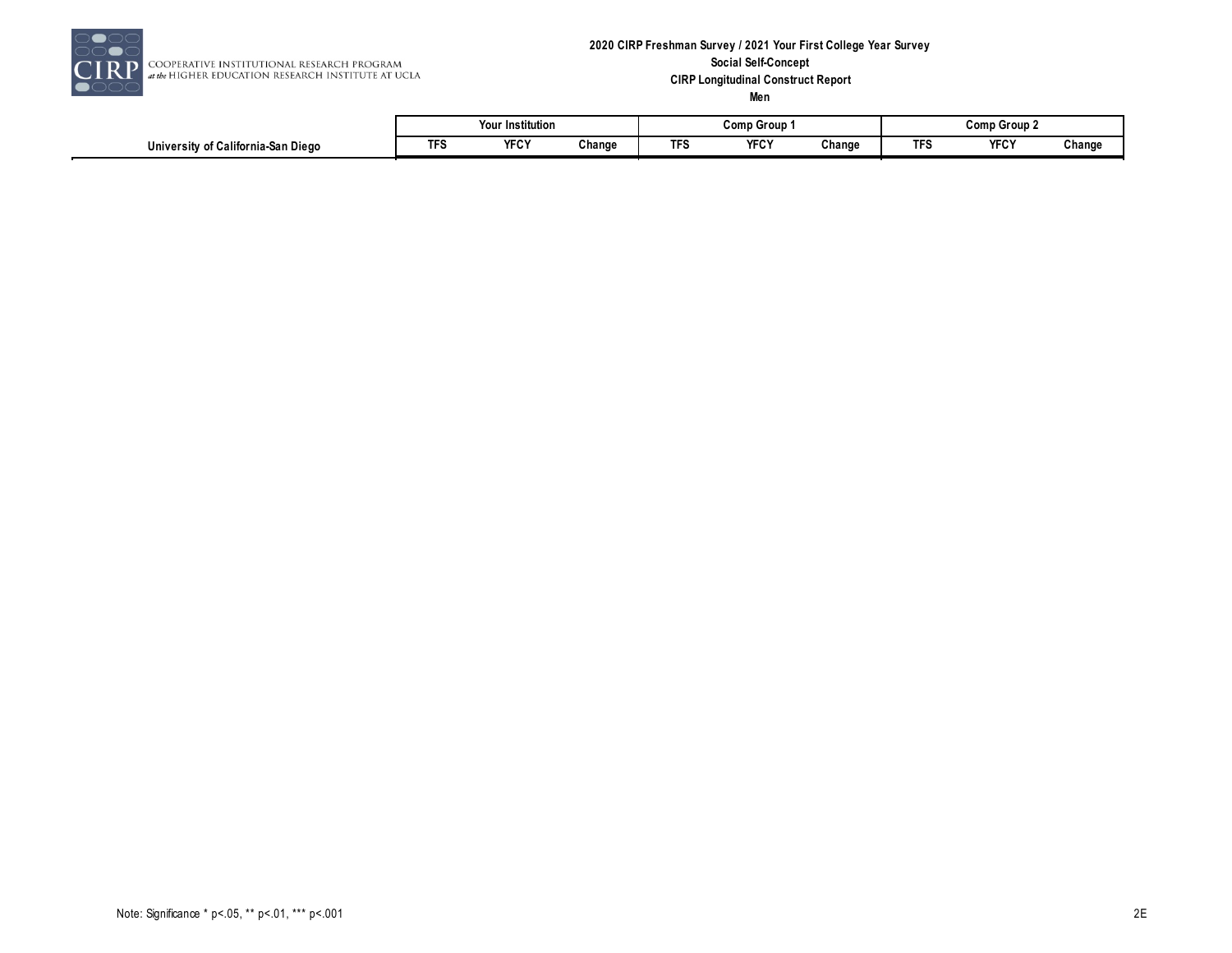

RP COOPERATIVE INSTITUTIONAL RESEARCH PROGRAM<br>at the HIGHER EDUCATION RESEARCH INSTITUTE AT UCLA

#### **2020 CIRP Freshman Survey / 2021 Your First College Year Survey Science Identity CIRP Longitudinal Construct Report Men**

|                                                                                                                                                       | Your Institution |                  |                          |            | Comp Group 1                     |                          | Comp Group 2 |                           |                          |  |
|-------------------------------------------------------------------------------------------------------------------------------------------------------|------------------|------------------|--------------------------|------------|----------------------------------|--------------------------|--------------|---------------------------|--------------------------|--|
| University of California-San Diego                                                                                                                    | <b>TFS</b>       | <b>YFCY</b>      | Change                   | <b>TFS</b> | <b>YFCY</b>                      | Change                   | <b>TFS</b>   | <b>YFCY</b>               | Change                   |  |
| Longitudinal Mean Report                                                                                                                              |                  |                  |                          |            |                                  |                          |              |                           |                          |  |
| Total (n)                                                                                                                                             | 183              | 183              | $\overline{\phantom{a}}$ | 96         | 96                               | $\overline{\phantom{a}}$ | 279          | 279                       |                          |  |
| Mean                                                                                                                                                  | 52.4             | 54.6             | 2.2                      | 51.1       | 52.2                             | $1.2$                    | 52.0         | 53.8                      | 1.8                      |  |
| Standard deviation                                                                                                                                    | 8.54             | 7.72             |                          | 9.50       | 8.50                             | $\blacksquare$           | 8.89         | 8.06                      |                          |  |
| Significance                                                                                                                                          | $\overline{a}$   | $^\star$         | $\overline{\phantom{a}}$ |            |                                  | $\overline{\phantom{a}}$ |              | $\star$<br>$\overline{a}$ | $\overline{\phantom{a}}$ |  |
| Effect size                                                                                                                                           | $\overline{a}$   | 0.28             |                          |            | 0.14                             |                          |              | 0.23<br>$\overline{a}$    |                          |  |
| 25th percentile                                                                                                                                       | 46.7             | 50.7             | 4.0                      | 46.5       | 47.0                             | 0.5                      | 46.7         | 49.1                      | 2.4                      |  |
| 75th percentile                                                                                                                                       | 58.9             | 60.3             | 1.4                      | 58.0       | 58.3                             | 0.3                      | 58.7         | 59.5                      | $0.8\,$                  |  |
| The population mean at the end of the first year increased by<br>2.2                                                                                  |                  | Your Institution |                          |            | Comp Group 1                     |                          |              | All Institutions          |                          |  |
|                                                                                                                                                       | 85.0             |                  |                          | 85.0       |                                  |                          | 85.0         |                           |                          |  |
|                                                                                                                                                       |                  | 58.9             | 60.3                     |            | 58.0                             | 58.3                     |              | 58.7                      | 59.5                     |  |
|                                                                                                                                                       |                  | 52.4<br>۰        | 54.6                     |            | $O$ 51.1                         | 52.2                     |              | 52.0<br>۰                 | 53.8                     |  |
|                                                                                                                                                       |                  | 46.7             | 50.7                     |            | 46.5                             | 47.0                     |              | 46.7                      | 49.1                     |  |
|                                                                                                                                                       |                  |                  |                          |            |                                  |                          |              |                           |                          |  |
|                                                                                                                                                       | 11.1             | <b>TFS</b>       | <b>YFCY</b>              | 11.1       | <b>TFS</b>                       | <b>YFCY</b>              | 11.1         | <b>TFS</b>                | <b>YFCY</b>              |  |
| Longitudinal Percentage Report                                                                                                                        |                  |                  |                          |            |                                  |                          |              |                           |                          |  |
| Total (n)                                                                                                                                             | 183              | 183              |                          | 96         | 96                               | $\overline{\phantom{a}}$ | 279          | 279                       |                          |  |
| High construct score group                                                                                                                            | 43.7%            | 49.7%            | 6.0%                     | 32.3%      | 35.4%                            | 3.1%                     | 39.8%        | 44.8%                     | 5.0%                     |  |
| Average construct score group                                                                                                                         | 37.2%            | 37.7%            | 0.5%                     | 45.8%      | 44.8%                            | $-1.0%$                  | 40.1%        | 40.1%                     | 0.0%                     |  |
| Low construct score group                                                                                                                             | 19.1%            | 12.6%            | $-6.6%$                  | 21.9%      | 19.8%                            | $-2.1%$                  | 20.1%        | 15.1%                     | $-5.0%$                  |  |
| Significance (based on high score group)                                                                                                              |                  |                  |                          |            |                                  |                          |              |                           |                          |  |
| Survey items and estimation "weights":                                                                                                                |                  | Your Institution |                          |            | Comp Group 1<br>High score group |                          |              | All Institutions          |                          |  |
| Rate your agreement with each of the following statements:<br>* I have a strong sense of belonging to a community of scientists<br>(3.52)             |                  | High score group |                          |            |                                  |                          |              | High score group          |                          |  |
| * I derive great personal satisfaction from working on a team that<br>is doing important research (1.78)<br>* I think of myself as a scientist (5.54) | 43.7%            |                  | 49.7%                    |            |                                  | 35.4%                    | 39.8%        |                           | 44.8%                    |  |
| * I feel like I belong in the field of science (4.43)                                                                                                 |                  |                  |                          |            | 32.3%                            |                          |              |                           |                          |  |
|                                                                                                                                                       | <b>TFS</b>       |                  | <b>YFCY</b>              |            | <b>TFS</b>                       | <b>YFCY</b>              | <b>TFS</b>   |                           | YFCY                     |  |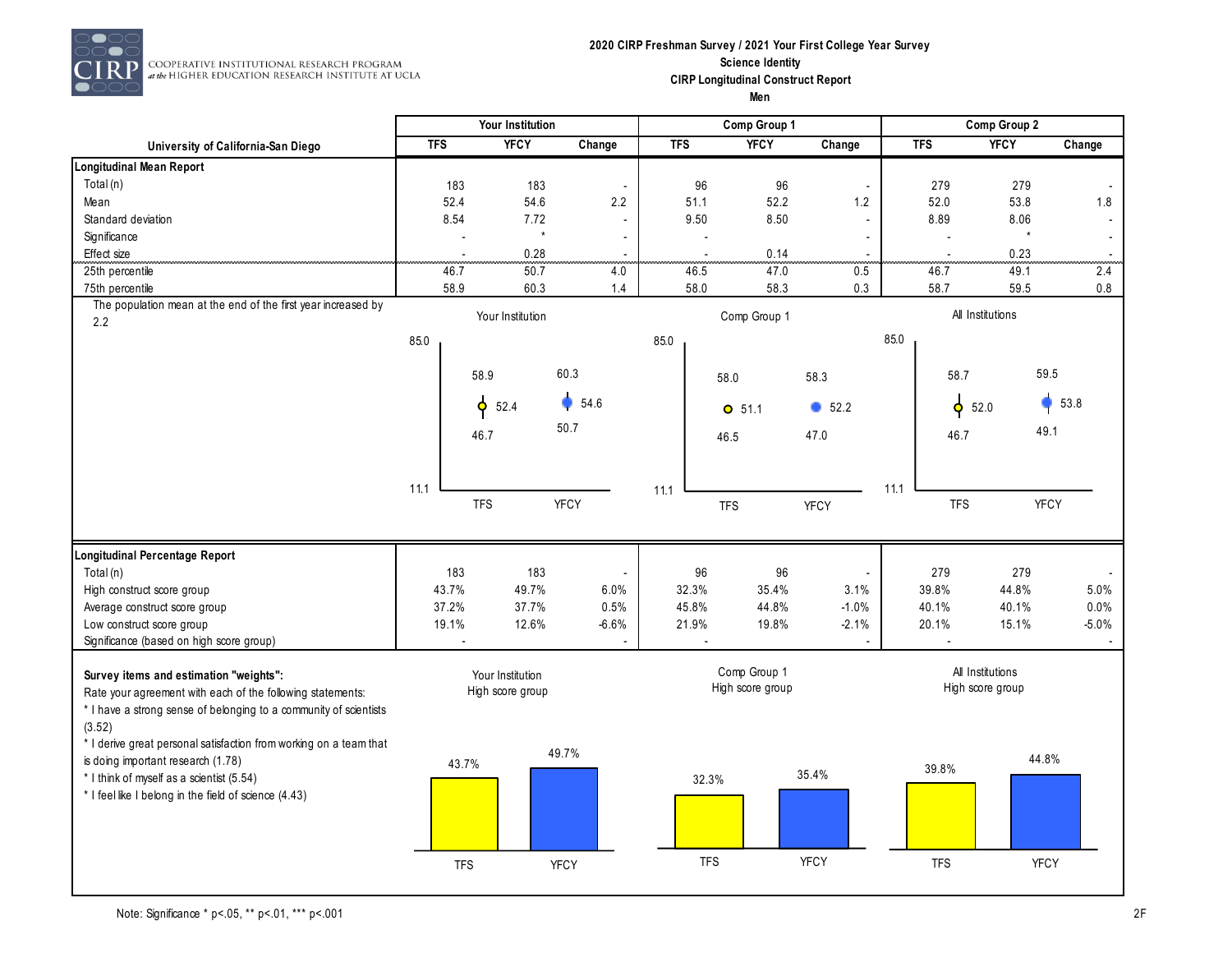

#### **2020 CIRP Freshman Survey / 2021 Your First College Year Survey Science Identity CIRP Longitudinal Construct Report Men**

|                                                |            | <br>Your Institution    |        |          | Comr<br>) Group |        | Comp Group 2 |                     |        |  |
|------------------------------------------------|------------|-------------------------|--------|----------|-----------------|--------|--------------|---------------------|--------|--|
| $\cdots$<br>University of California-San Diego | <b>TFS</b> | <b>VEOV</b><br>Yŀ<br>பு | Change | T<br>.FS | YFCY            | Change |              | <b>VECV</b><br>ֿירע | Change |  |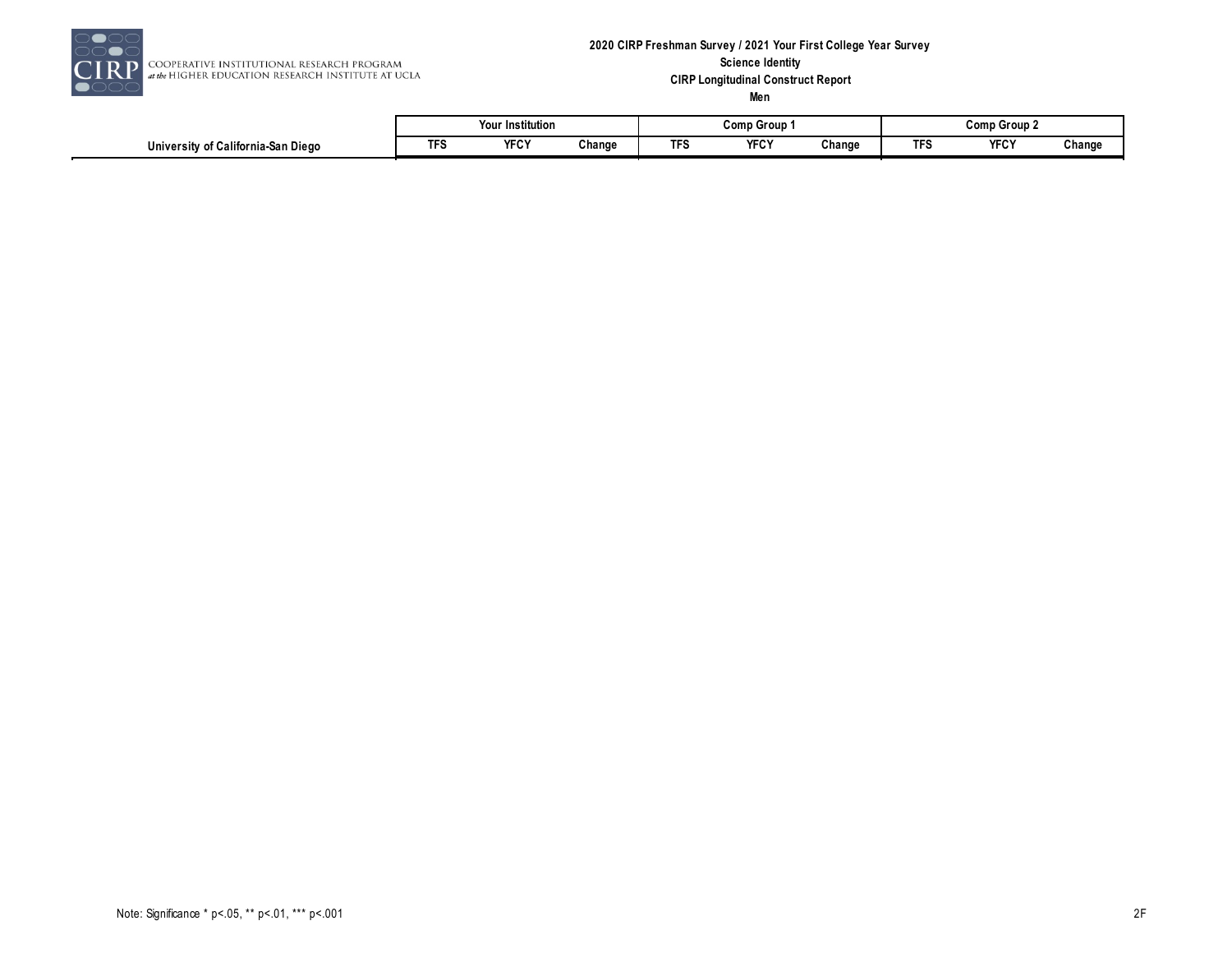

## **2020 CIRP Freshman Survey / 2021 Your First College Year Survey Science Self-Efficacy CIRP Longitudinal Construct Report**

|                                                                 |            | Your Institution                  |                      |                          | Comp Group 1             |                          | Comp Group 2 |                             |              |          |
|-----------------------------------------------------------------|------------|-----------------------------------|----------------------|--------------------------|--------------------------|--------------------------|--------------|-----------------------------|--------------|----------|
| University of California-San Diego                              | <b>TFS</b> | <b>YFCY</b>                       | Change               | <b>TFS</b>               | <b>YFCY</b>              | Change                   |              | <b>TFS</b>                  | <b>YFCY</b>  | Change   |
| <b>Longitudinal Mean Report</b>                                 |            |                                   |                      |                          |                          |                          |              |                             |              |          |
| Total (n)                                                       | 181        | 181                               |                      | 95                       | 95                       |                          |              | 276                         | 276          |          |
| Mean                                                            | 47.6       | 53.6                              | 6.0                  | 47.1                     | 52.9                     | 5.8                      |              | 47.5                        | 53.4         | 6.0      |
| Standard deviation                                              | 10.90      | 10.02                             |                      | 11.99                    | 8.93                     |                          |              | 11.27                       | 9.65         |          |
| Significance                                                    |            | $***$                             |                      |                          | $\star\star\star$        | $\overline{\phantom{a}}$ |              |                             | $***$        |          |
| Effect size                                                     |            | 0.60                              |                      |                          | $0.65\,$                 | .                        |              |                             | 0.62<br>.    |          |
| 25th percentile                                                 | 41.9       | 46.7                              | 4.8                  | 43.3                     | 48.9                     | 5.6                      |              | 42.4                        | 47.5         | 5.1      |
| 75th percentile                                                 | 54.3       | 60.0                              | 5.7                  | 54.6                     | 56.7                     | 2.1                      |              | 54.4                        | 59.1         | 4.7      |
| The population mean at the end of the first year increased by 6 |            | Your Institution                  |                      |                          | Comp Group 1             |                          |              | All Institutions            |              |          |
|                                                                 | 85.0       |                                   |                      | 85.0                     |                          |                          | 85.0         |                             |              |          |
|                                                                 |            | 54.3<br>$\bullet$<br>47.6<br>41.9 | 60.0<br>53.6<br>46.7 |                          | 54.6<br>$O$ 47.1<br>43.3 | 56.7<br>952.9<br>48.9    |              | 54.4<br>$\phi$ 47.5<br>42.4 | 59.1<br>47.5 | 53.4     |
|                                                                 | 11.1       | <b>TFS</b>                        | <b>YFCY</b>          | 11.1                     | <b>TFS</b>               | <b>YFCY</b>              | 11.1         | <b>TFS</b>                  | <b>YFCY</b>  |          |
| Longitudinal Percentage Report                                  |            |                                   |                      |                          |                          |                          |              |                             |              |          |
| Total (n)                                                       | 181        | 181                               |                      | 95                       | 95                       | $\overline{\phantom{a}}$ |              | 276                         | 276          |          |
| High construct score group                                      | 17.1%      | 38.7%                             | 21.5%                | 20.0%                    | 34.7%                    | 14.7%                    |              | 18.1%                       | 37.3%        | 19.2%    |
| Average construct score group                                   | 43.1%      | 40.3%                             | $-2.8%$              | 37.9%                    | 49.5%                    | 11.6%                    |              | 41.3%                       | 43.5%        | 2.2%     |
| Low construct score group                                       | 39.8%      | 21.0%                             | $-18.8%$             | 42.1%                    | 15.8%                    | $-26.3%$                 |              | 40.6%                       | 19.2%        | $-21.4%$ |
| Significance (based on high score group)                        |            | $^\star$                          | $\sim$               | $\overline{\phantom{a}}$ |                          | $\overline{\phantom{a}}$ |              |                             |              |          |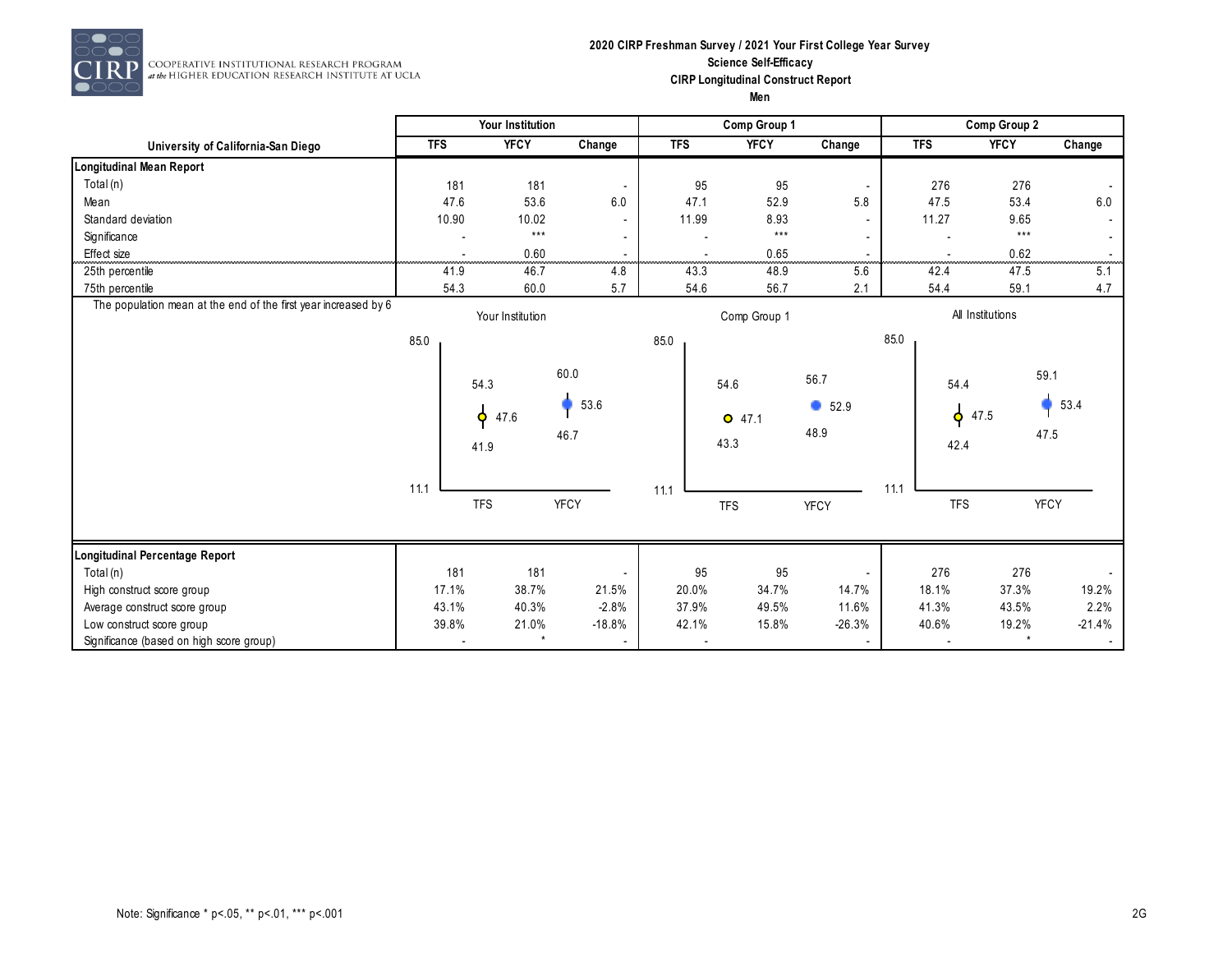

COOPERATIVE INSTITUTIONAL RESEARCH PROGRAM<br>at the HIGHER EDUCATION RESEARCH INSTITUTE AT UCLA

#### **2020 CIRP Freshman Survey / 2021 Your First College Year Survey Science Self-Efficacy CIRP Longitudinal Construct Report Men**

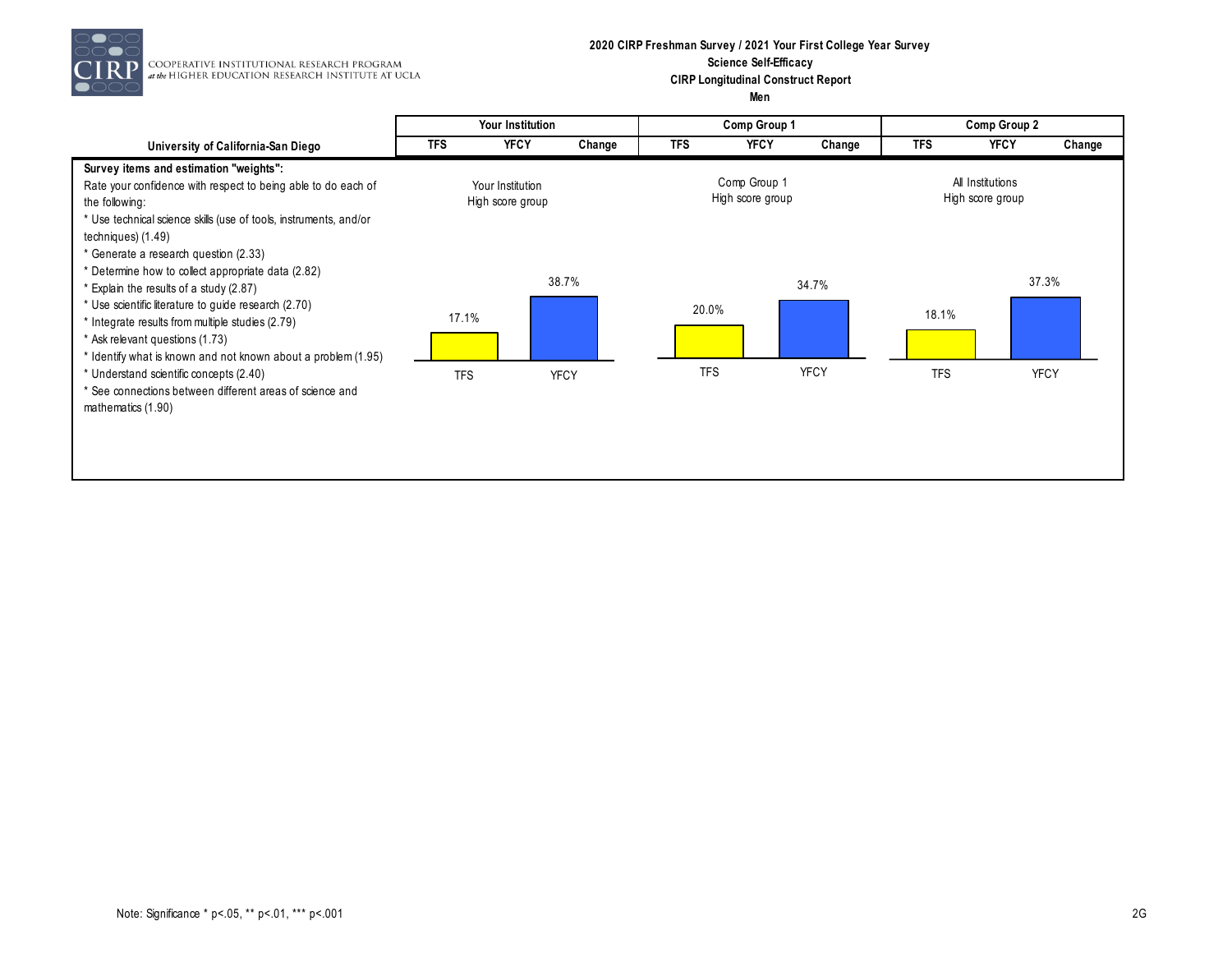

## **2020 CIRP Freshman Survey / 2021 Your First College Year Survey Habits of Mind CIRP Longitudinal Construct Report**

**Women**

|                                                                                                                          | Your Institution |                  |                          | Comp Group 1 |            |                  |                          | Comp Group 2 |            |                  |         |
|--------------------------------------------------------------------------------------------------------------------------|------------------|------------------|--------------------------|--------------|------------|------------------|--------------------------|--------------|------------|------------------|---------|
| University of California-San Diego                                                                                       | <b>TFS</b>       | <b>YFCY</b>      | Change                   | <b>TFS</b>   |            | <b>YFCY</b>      | Change                   |              | <b>TFS</b> | <b>YFCY</b>      | Change  |
| Longitudinal Mean Report                                                                                                 |                  |                  |                          |              |            |                  |                          |              |            |                  |         |
| Total (n)                                                                                                                | 490              | 490              | $\overline{\phantom{a}}$ | 387          |            | 387              | $\overline{\phantom{a}}$ |              | 877        | 877              |         |
| Mean                                                                                                                     | 49.6             | 49.2             | $-0.4$                   | 49.0         |            | 50.0             | 0.9                      |              | 49.4       | 49.5             | 0.2     |
| Standard deviation                                                                                                       | 8.12             | 9.10             |                          | 8.87         |            | 9.39             |                          |              | 8.46       | 9.23             |         |
| Significance                                                                                                             |                  |                  |                          |              |            |                  |                          |              |            |                  |         |
| Effect size                                                                                                              |                  | $-0.05$          |                          |              |            | 0.10             |                          |              |            | 0.02             |         |
| 25th percentile                                                                                                          | 43.8             | 42.8             | $-1.0$                   | 42.9         |            | 44.3             | 1.4                      |              | 43.6       | 43.3             | $-0.3$  |
| 75th percentile                                                                                                          | 55.2             | 55.9             | 0.7                      | 55.6         |            | 57.3             | 1.7                      |              | 55.4       | 56.9             | 1.5     |
| The population mean at the end of the first year decreased by                                                            |                  | Your Institution |                          |              |            | Comp Group 1     |                          |              |            | All Institutions |         |
| 0.4                                                                                                                      |                  |                  |                          |              |            |                  |                          |              |            |                  |         |
|                                                                                                                          | 75.0             |                  |                          | 75.0         |            |                  |                          | 75.0         |            |                  |         |
|                                                                                                                          |                  | 55.2             | 55.9                     |              | 55.6       |                  | 57.3                     |              | 55.4       | 56.9             |         |
|                                                                                                                          |                  |                  |                          |              |            |                  |                          |              |            |                  |         |
|                                                                                                                          |                  | Ó<br>49.6        | 49.2                     |              | $O$ 49.0   |                  | $\bullet$ 50.0           |              | $\bullet$  | 49.4             | 49.5    |
|                                                                                                                          |                  | 43.8             | 42.8                     |              | 42.9       |                  | 44.3                     |              | 43.6       | 43.3             |         |
|                                                                                                                          |                  |                  |                          |              |            |                  |                          |              |            |                  |         |
|                                                                                                                          |                  |                  |                          |              |            |                  |                          |              |            |                  |         |
|                                                                                                                          | 15.0             | <b>TFS</b>       | <b>YFCY</b>              | 15.0         | <b>TFS</b> |                  | YFCY                     | 15.0         | <b>TFS</b> |                  | YFCY    |
|                                                                                                                          |                  |                  |                          |              |            |                  |                          |              |            |                  |         |
| Longitudinal Percentage Report                                                                                           |                  |                  |                          |              |            |                  |                          |              |            |                  |         |
| Total (n)                                                                                                                | 490              | 490              | $\overline{\phantom{a}}$ | 387          |            | 387              |                          |              | 877        | 877              |         |
| High construct score group                                                                                               | 26.3%            | 26.9%            | 0.6%                     | 25.8%        |            | 30.7%            | 4.9%                     |              | 26.1%      | 28.6%            | 2.5%    |
| Average construct score group                                                                                            | 45.1%            | 40.4%            | $-4.7%$                  | 43.4%        |            | 42.4%            | $-1.0%$                  |              | 44.4%      | 41.3%            | $-3.1%$ |
| Low construct score group                                                                                                | 28.6%            | 32.7%            | 4.1%                     | 30.7%        |            | 26.9%            | $-3.9%$                  |              | 29.5%      | 30.1%            | 0.6%    |
| Significance (based on high score group)                                                                                 |                  |                  |                          |              |            |                  |                          |              |            |                  |         |
|                                                                                                                          |                  | Your Institution |                          |              |            | Comp Group 1     |                          |              |            | All Institutions |         |
| Survey items and estimation "weights":                                                                                   |                  | High score group |                          |              |            | High score group |                          |              |            | High score group |         |
| How often in the past year did you:                                                                                      |                  |                  |                          |              |            |                  |                          |              |            |                  |         |
| * Support your opinions with a logical argument (2.28)<br>* Seek solutions to problems and explain them to others (2.20) |                  |                  |                          |              |            |                  |                          |              |            |                  |         |
| * Look up scientific research articles and resources (1.48)                                                              | 26.3%            |                  | 26.9%                    |              | 25.8%      |                  | 30.7%                    |              | 26.1%      | 28.6%            |         |
| * Explore topics on your own, even though it was not required for                                                        |                  |                  |                          |              |            |                  |                          |              |            |                  |         |
| a class (1.81)                                                                                                           |                  |                  |                          |              |            |                  |                          |              |            |                  |         |
| * Accept mistakes as part of the learning process (0.89)                                                                 | <b>TFS</b>       |                  | <b>YFCY</b>              |              | <b>TFS</b> |                  | <b>YFCY</b>              |              | <b>TFS</b> | <b>YFCY</b>      |         |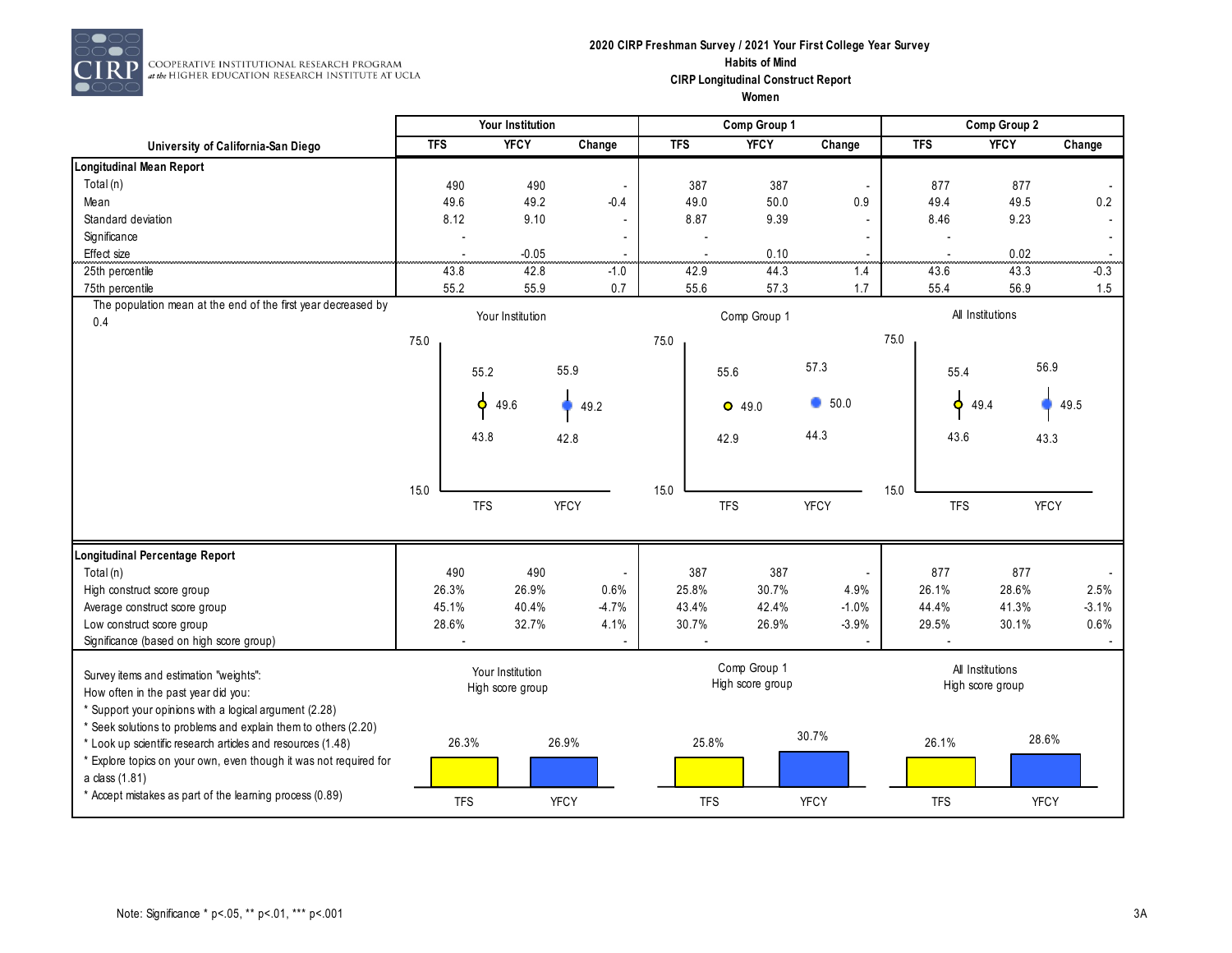

#### **2020 CIRP Freshman Survey / 2021 Your First College Year Survey Pluralistic Orientation CIRP Longitudinal Construct Report Women**

|                                                                                                                       |            |                  | Your Institution |                          |            |            | Comp Group 1     |                          |      |            | Comp Group 2     |         |
|-----------------------------------------------------------------------------------------------------------------------|------------|------------------|------------------|--------------------------|------------|------------|------------------|--------------------------|------|------------|------------------|---------|
| University of California-San Diego                                                                                    | <b>TFS</b> |                  | <b>YFCY</b>      | Change                   | <b>TFS</b> |            | <b>YFCY</b>      | Change                   |      | <b>TFS</b> | <b>YFCY</b>      | Change  |
| Longitudinal Mean Report                                                                                              |            |                  |                  |                          |            |            |                  |                          |      |            |                  |         |
| Total (n)                                                                                                             |            | 464              | 464              | $\overline{\phantom{a}}$ | 349        |            | 349              | $\overline{\phantom{a}}$ |      | 813        | 813              |         |
| Mean                                                                                                                  |            | 53.9             | 52.8             | $-1.0$                   | 54.0       |            | 54.0             | 0.0                      |      | 53.9       | 53.3             | $-0.6$  |
| Standard deviation                                                                                                    |            | 9.09             | 9.93             | $\overline{\phantom{a}}$ | 8.88       |            | 10.46            |                          |      | 8.99       | 10.17            |         |
| Significance                                                                                                          |            |                  |                  |                          |            |            |                  |                          |      |            |                  |         |
| Effect size                                                                                                           |            |                  | $-0.10$          |                          |            |            | 0.00             |                          |      |            | $-0.06$          |         |
| 25th percentile                                                                                                       |            | 47.7             | 46.4             | $-1.3$                   | 48.6       |            | 46.7             | $-1.9$                   |      | 48.1       | 46.5             | $-1.6$  |
| 75th percentile                                                                                                       |            | 60.7             | 59.5             | $-1.2$                   | 60.1       |            | 61.4             | 1.3                      |      | 60.4       | 60.6             | 0.2     |
| The population mean at the end of the first year decreased by                                                         |            |                  |                  |                          |            |            |                  |                          |      |            |                  |         |
|                                                                                                                       |            |                  | Your Institution |                          |            |            | Comp Group 1     |                          |      |            | All Institutions |         |
|                                                                                                                       | 72.7       |                  |                  |                          | 72.7       |            |                  | 61.4                     | 72.7 |            |                  |         |
|                                                                                                                       |            | 60.7             |                  | 59.5                     |            | 60.1       |                  |                          |      | 60.4       | 60.6             |         |
|                                                                                                                       |            | $\ddot{\bullet}$ | 53.9             |                          |            |            | $O$ 54.0         | 654.0                    |      | ¢          | 53.9             | 53.3    |
|                                                                                                                       |            |                  |                  | 52.8                     |            |            |                  |                          |      |            |                  |         |
|                                                                                                                       |            | 47.7             |                  | 46.4                     |            | 48.6       |                  |                          |      | 48.1       |                  |         |
|                                                                                                                       |            |                  |                  |                          |            |            |                  | 46.7                     |      |            | 46.5             |         |
|                                                                                                                       |            |                  |                  |                          |            |            |                  |                          |      |            |                  |         |
|                                                                                                                       |            |                  |                  |                          |            |            |                  |                          |      |            |                  |         |
|                                                                                                                       | 10.3       |                  |                  |                          | 10.3       |            |                  |                          | 10.3 |            |                  |         |
|                                                                                                                       |            | <b>TFS</b>       |                  | <b>YFCY</b>              |            | <b>TFS</b> |                  | <b>YFCY</b>              |      | <b>TFS</b> | YFCY             |         |
|                                                                                                                       |            |                  |                  |                          |            |            |                  |                          |      |            |                  |         |
|                                                                                                                       |            |                  |                  |                          |            |            |                  |                          |      |            |                  |         |
| Longitudinal Percentage Report                                                                                        |            |                  |                  |                          |            |            |                  |                          |      |            |                  |         |
| Total (n)                                                                                                             |            | 464              | 464              | $\overline{\phantom{a}}$ | 349        |            | 349              |                          |      | 813        | 813              |         |
| High construct score group                                                                                            |            | 45.5%            | 40.7%            | $-4.7%$                  | 45.6%      |            | 41.8%            | $-3.7%$                  |      | 45.5%      | 41.2%            | $-4.3%$ |
| Average construct score group                                                                                         |            | 36.6%            | 38.1%            | 1.5%                     | 39.0%      |            | 39.0%            | 0.0%                     |      | 37.6%      | 38.5%            | 0.9%    |
| Low construct score group                                                                                             |            | 17.9%            | 21.1%            | 3.2%                     | 15.5%      |            | 19.2%            | 3.7%                     |      | 16.9%      | 20.3%            | 3.4%    |
| Significance (based on high score group)                                                                              |            |                  |                  |                          |            |            |                  |                          |      |            |                  |         |
|                                                                                                                       |            |                  | Your Institution |                          |            |            | Comp Group 1     |                          |      |            | All Institutions |         |
| Survey items and estimation "weights":                                                                                |            |                  | High score group |                          |            |            | High score group |                          |      |            | High score group |         |
| How would you rate yourself in the following areas:<br>* Ability to discuss and negotiate controversial issues (2.57) |            |                  |                  |                          |            |            |                  |                          |      |            |                  |         |
| * Ability to see the world from someone else's perspective (2.43)                                                     |            | 45.5%            |                  | 40.7%                    |            | 45.6%      |                  | 41.8%                    |      | 45.5%      | 41.2%            |         |
| * Ability to work cooperatively with diverse people (2.74)                                                            |            |                  |                  |                          |            |            |                  |                          |      |            |                  |         |
| * Openness to having my own views challenged (2.44)                                                                   |            |                  |                  |                          |            |            |                  |                          |      |            |                  |         |
| * Tolerance of others with different beliefs (3.01)                                                                   |            |                  |                  |                          |            |            |                  |                          |      |            |                  |         |
|                                                                                                                       |            | <b>TFS</b>       |                  | <b>YFCY</b>              |            | <b>TFS</b> |                  | <b>YFCY</b>              |      | <b>TFS</b> | <b>YFCY</b>      |         |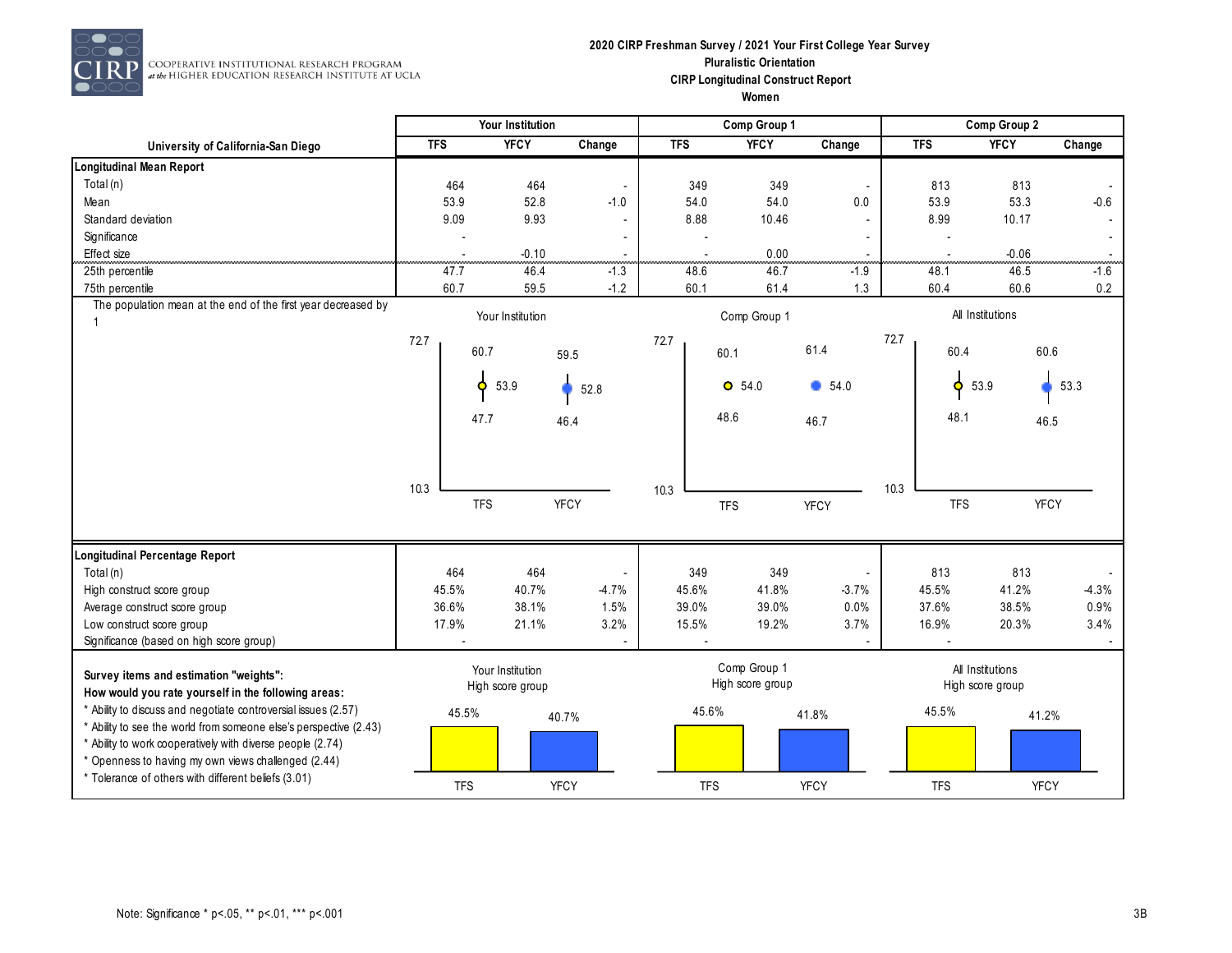

COOPERATIVE INSTITUTIONAL RESEARCH PROGRAM<br>at the HIGHER EDUCATION RESEARCH INSTITUTE AT UCLA

#### **2020 CIRP Freshman Survey / 2021 Your First College Year Survey Social Agency CIRP Longitudinal Construct Report Women**

|                                                                                                                                                |            |            | Your Institution                     |                |            | Comp Group 1                     |                          |      |            | Comp Group 2                         |         |
|------------------------------------------------------------------------------------------------------------------------------------------------|------------|------------|--------------------------------------|----------------|------------|----------------------------------|--------------------------|------|------------|--------------------------------------|---------|
| University of California-San Diego                                                                                                             | <b>TFS</b> |            | <b>YFCY</b>                          | Change         | <b>TFS</b> | <b>YFCY</b>                      | Change                   |      | <b>TFS</b> | <b>YFCY</b>                          | Change  |
| Longitudinal Mean Report                                                                                                                       |            |            |                                      |                |            |                                  |                          |      |            |                                      |         |
| Total (n)                                                                                                                                      |            | 420        | 420                                  |                | 300        | 300                              | $\overline{\phantom{a}}$ |      | 720        | 720                                  |         |
| Mean                                                                                                                                           |            | 54.8       | 53.8                                 | $-0.9$         | 57.4       | 57.3                             | $-0.1$                   |      | 55.9       | 55.3                                 | $-0.6$  |
| Standard deviation                                                                                                                             |            | 9.79       | 10.57                                | $\overline{a}$ | 8.69       | 10.55                            |                          |      | 9.43       | 10.70                                |         |
| Significance                                                                                                                                   |            |            |                                      | $\blacksquare$ |            | $\overline{\phantom{a}}$         |                          |      |            |                                      |         |
| Effect size                                                                                                                                    |            |            | $-0.09$                              |                |            | $-0.01$                          |                          |      |            | $-0.05$                              |         |
| 25th percentile                                                                                                                                |            | 47.9       | 47.2                                 | $-0.7$         | 51.1       | 49.6                             | $-1.5$                   |      | 49.3       | 47.9                                 | $-1.4$  |
| 75th percentile                                                                                                                                |            | 61.3       | 60.0                                 | $-1.3$         | 64.0       | 63.7                             | $-0.3$                   |      | 62.3       | 61.3                                 | $-1.0$  |
| The population mean at the end of the first year decreased by<br>0.9                                                                           |            |            | Your Institution                     |                |            | Comp Group 1                     |                          |      |            | All Institutions                     |         |
|                                                                                                                                                | 80.0       |            |                                      |                | 80.0       |                                  |                          | 80.0 |            |                                      |         |
|                                                                                                                                                |            | 61.3       |                                      | 60.0           |            | 64.0                             | 63.7                     |      | 62.3       | 61.3                                 |         |
|                                                                                                                                                |            | Ó          | 54.8                                 | 53.8           |            | $O$ 57.4                         | 657.3                    |      | Ó.         | 55.9                                 | 55.3    |
|                                                                                                                                                |            | 47.9       |                                      | 47.2           |            | 51.1                             | 49.6                     |      | 49.3       | 47.9                                 |         |
|                                                                                                                                                | 20.0       |            |                                      |                |            |                                  |                          | 20.0 |            |                                      |         |
|                                                                                                                                                |            | <b>TFS</b> |                                      | <b>YFCY</b>    | 20.0       | <b>TFS</b>                       | <b>YFCY</b>              |      | <b>TFS</b> | <b>YFCY</b>                          |         |
| Longitudinal Percentage Report                                                                                                                 |            |            |                                      |                |            |                                  |                          |      |            |                                      |         |
| Total (n)                                                                                                                                      |            | 420        | 420                                  | $\blacksquare$ | 300        | 300                              |                          |      | 720        | 720                                  |         |
| High construct score group                                                                                                                     |            | 50.7%      | 45.5%                                | $-5.2%$        | 57.7%      | 57.0%                            | $-0.7%$                  |      | 53.6%      | 50.3%                                | $-3.3%$ |
| Average construct score group                                                                                                                  |            | 33.6%      | 36.2%                                | 2.6%           | 34.7%      | 32.7%                            | $-2.0%$                  |      | 34.0%      | 34.7%                                | 0.7%    |
| Low construct score group                                                                                                                      |            | 15.7%      | 18.3%                                | 2.6%           | 7.7%       | 10.3%                            | 2.7%                     |      | 12.4%      | 15.0%                                | 2.6%    |
| Significance (based on high score group)                                                                                                       |            |            |                                      |                |            |                                  |                          |      |            |                                      |         |
| Survey items and estimation "weights":<br>Indicate the importance to you personally of each of the<br>following:                               |            |            | Your Institution<br>High score group |                |            | Comp Group 1<br>High score group |                          |      |            | All Institutions<br>High score group |         |
| * Influencing social values (1.78)<br>* Helping others who are in difficulty (1.71)<br>* Participating in a community action program (2.86)    |            | 50.7%      |                                      | 45.5%          |            | 57.7%                            | 57.0%                    |      | 53.6%      | 50.3%                                |         |
| * Helping to promote racial understanding (2.77)<br>* Keeping up to date with political affairs (2.15)<br>* Becoming a community leader (2.65) |            |            |                                      |                |            |                                  |                          |      |            |                                      |         |
|                                                                                                                                                |            | <b>TFS</b> |                                      | <b>YFCY</b>    |            | <b>TFS</b>                       | YFCY                     |      | <b>TFS</b> | YFCY                                 |         |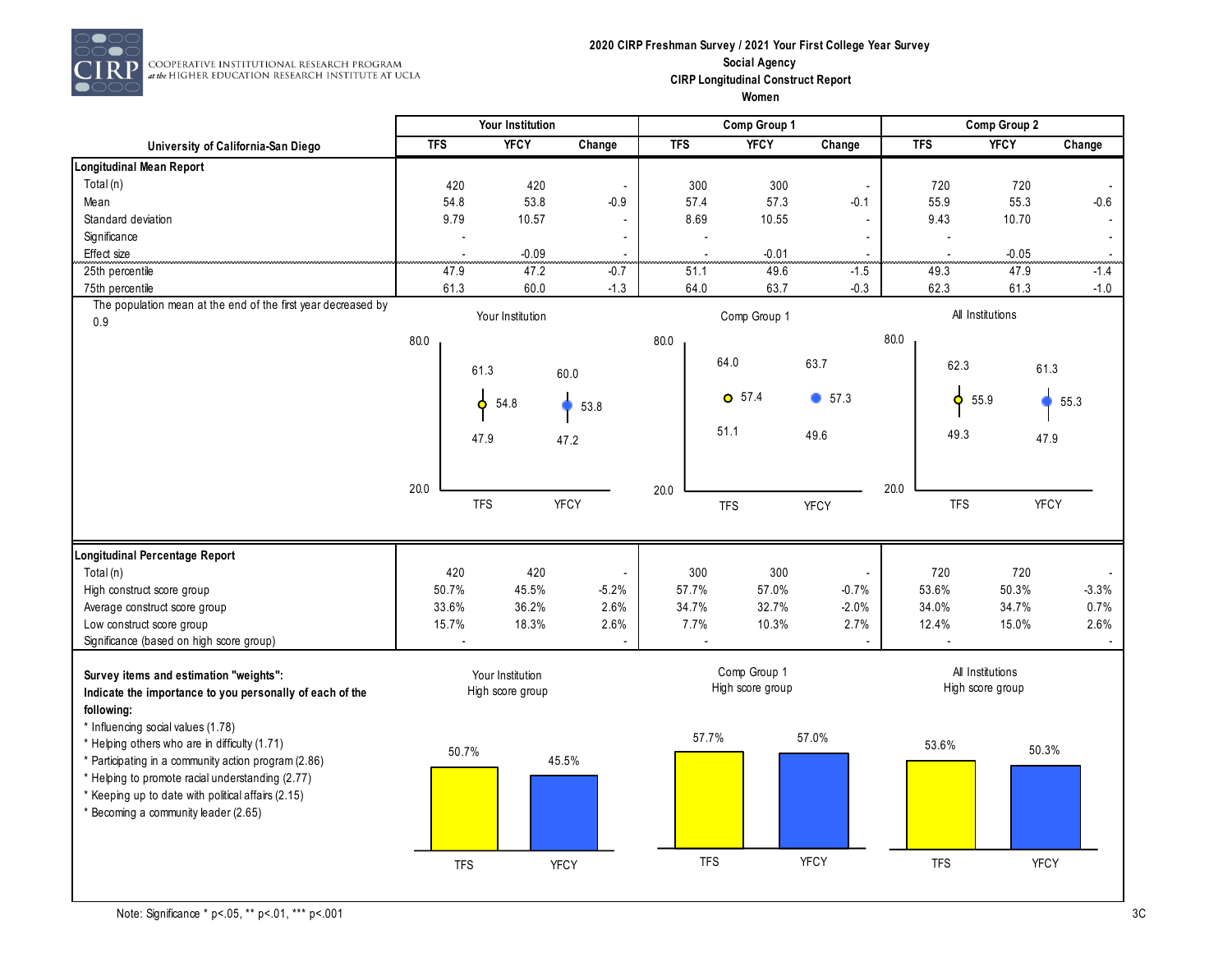

 $\boxed{\textcolor{blue}{\textcolor{blue}{\textbf{P}}}}\ \textcolor{blue}{\overbrace{\textcolor{blue}{\textbf{GOPERATIVE}}\textcolor{blue}{\textbf{INSTITUTIONAL RESEARCH PROGRAM}}\textcolor{blue}{\textcolor{blue}{\textbf{at the HIGHER EDUCATION RESLARCH INSTITUTE AT UCLA}}}}$ 

#### **2020 CIRP Freshman Survey / 2021 Your First College Year Survey Academic Self-Concept CIRP Longitudinal Construct Report Women**

|                                                                      |            | Your Institution  |                          |                               | Comp Group 1     |             |            | Comp Group 2     |             |
|----------------------------------------------------------------------|------------|-------------------|--------------------------|-------------------------------|------------------|-------------|------------|------------------|-------------|
| University of California-San Diego                                   | <b>TFS</b> | <b>YFCY</b>       | Change                   | <b>TFS</b>                    | <b>YFCY</b>      | Change      | <b>TFS</b> | <b>YFCY</b>      | Change      |
| Longitudinal Mean Report                                             |            |                   |                          |                               |                  |             |            |                  |             |
| Total (n)                                                            | 469        | 469               | $\overline{\phantom{a}}$ | 364                           | 364              |             | 833        | 833              |             |
| Mean                                                                 | 47.8       | 44.4              | $-3.4$                   | 47.8                          | 45.6             | $-2.2$      | 47.8       | 44.9             | $-2.9$      |
| Standard deviation                                                   | 8.40       | 9.48              | $\sim$                   | 8.64                          | 9.57             |             | 8.50       | 9.53             |             |
| Significance                                                         |            | $\star\star\star$ | $\overline{a}$           | $\overline{a}$                | $\star\star$     |             |            | $***$            |             |
| Effect size                                                          |            | $-0.36$           | .                        | $\overline{\phantom{a}}$<br>. | $-0.22$          |             | .          | $-0.30$          |             |
| 25th percentile                                                      | 43.1       | 37.6              | $-5.5$                   | 41.6                          | 37.7             | $-3.9$      | 42.7       | 37.6             | $-5.1$      |
| 75th percentile                                                      | 52.5       | 49.8              | $-2.7$                   | 53.1                          | 51.2             | $-1.9$      | 52.8       | 50.3             | $-2.5$      |
| The population mean at the end of the first year decreased by<br>3.4 |            | Your Institution  |                          |                               | Comp Group 1     |             |            | All Institutions |             |
|                                                                      | 69.9       |                   |                          | 69.9                          |                  |             | 69.9       |                  |             |
|                                                                      |            | 52.5              |                          |                               | 53.1             | 51.2        |            | 52.8             | 50.3        |
|                                                                      |            |                   | 49.8                     |                               |                  |             |            |                  |             |
|                                                                      |            | $\phi$<br>47.8    | 44.4                     |                               | $O$ 47.8         | 45.6        |            | p<br>47.8        | 44.9        |
|                                                                      |            | 43.1              |                          |                               | 41.6             |             |            | 42.7             | 37.6        |
|                                                                      |            |                   | 37.6                     |                               |                  | 37.7        |            |                  |             |
|                                                                      | 13.6       |                   |                          | 13.6                          |                  |             | 13.6       |                  |             |
|                                                                      |            | <b>TFS</b>        | <b>YFCY</b>              |                               | <b>TFS</b>       | <b>YFCY</b> |            | <b>TFS</b>       | YFCY        |
|                                                                      |            |                   |                          |                               |                  |             |            |                  |             |
| Longitudinal Percentage Report                                       |            |                   |                          |                               |                  |             |            |                  |             |
| Total (n)                                                            | 469        | 469               | $\overline{\phantom{a}}$ | 364                           | 364              |             | 833        | 833              |             |
| High construct score group                                           | 18.6%      | 10.7%             | $-7.9%$                  | 20.6%                         | 17.0%            | $-3.6%$     | 19.4%      | 13.4%            | $-6.0%$     |
| Average construct score group                                        | 47.5%      | 40.9%             | $-6.6%$                  | 43.1%                         | 38.5%            | $-4.7%$     | 45.6%      | 39.9%            | $-5.8%$     |
| Low construct score group                                            | 33.9%      | 48.4%             | 14.5%                    | 36.3%                         | 44.5%            | 8.2%        | 34.9%      | 46.7%            | 11.8%       |
| Significance (based on high score group)                             |            |                   |                          |                               |                  |             |            |                  |             |
|                                                                      |            | Your Institution  |                          |                               | Comp Group 1     |             |            | All Institutions |             |
| Survey items and estimation "weights":                               |            | High score group  |                          |                               | High score group |             |            | High score group |             |
| Rate yourself on each of the following traits as compared with the   |            |                   |                          |                               |                  |             |            |                  |             |
| average person your age:                                             |            |                   |                          |                               |                  |             |            |                  |             |
| * Academic ability (4.02)                                            |            |                   |                          |                               |                  |             |            |                  |             |
| * Mathematical ability (2.69)                                        | 18.6%      |                   |                          | 20.6%                         |                  |             | 19.4%      |                  |             |
| * Self-confidence (intellectual) (1.90)                              |            |                   | 10.7%                    |                               |                  | 17.0%       |            |                  | 13.4%       |
| * Drive to achieve (1.72)                                            |            |                   |                          |                               |                  |             |            |                  |             |
|                                                                      | <b>TFS</b> |                   | <b>YFCY</b>              | <b>TFS</b>                    |                  | <b>YFCY</b> | <b>TFS</b> |                  | <b>YFCY</b> |
|                                                                      |            |                   |                          |                               |                  |             |            |                  |             |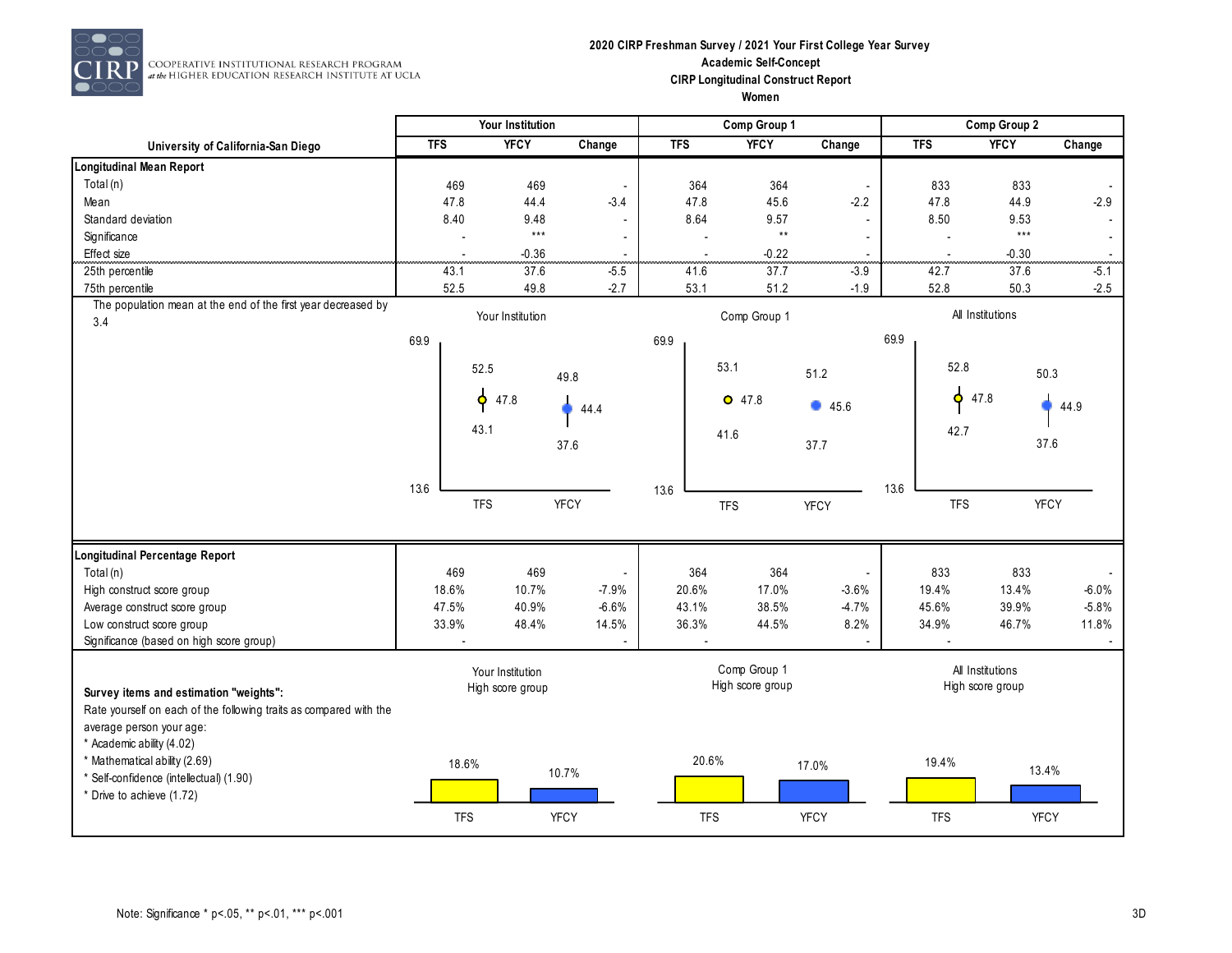

COOPERATIVE INSTITUTIONAL RESEARCH PROGRAM at the HIGHER EDUCATION RESEARCH INSTITUTE AT UCLA

#### **2020 CIRP Freshman Survey / 2021 Your First College Year Survey Social Self-Concept CIRP Longitudinal Construct Report Women**

|                                                                                                                                                                                                                                                  | Your Institution |                |                                      | Comp Group 1             |            |                |                                  | Comp Group 2             |      |                  |                                      |                    |
|--------------------------------------------------------------------------------------------------------------------------------------------------------------------------------------------------------------------------------------------------|------------------|----------------|--------------------------------------|--------------------------|------------|----------------|----------------------------------|--------------------------|------|------------------|--------------------------------------|--------------------|
| University of California-San Diego                                                                                                                                                                                                               | <b>TFS</b>       |                | <b>YFCY</b>                          | Change                   | <b>TFS</b> |                | <b>YFCY</b>                      | Change                   |      | <b>TFS</b>       | <b>YFCY</b>                          | Change             |
| Longitudinal Mean Report                                                                                                                                                                                                                         |                  |                |                                      |                          |            |                |                                  |                          |      |                  |                                      |                    |
| Total (n)                                                                                                                                                                                                                                        |                  | 469            | 469                                  | $\overline{\phantom{a}}$ |            | 363            | 363                              | $\blacksquare$           |      | 832              | 832                                  |                    |
| Mean                                                                                                                                                                                                                                             |                  | 49.6           | 49.3                                 | $-0.3$                   |            | 50.0           | 49.7                             | $-0.2$                   |      | 49.8             | 49.5                                 | $-0.3$             |
| Standard deviation                                                                                                                                                                                                                               |                  | 2.89           | 4.12                                 | $\overline{a}$           |            | 3.12           | 4.41                             | $\overline{\phantom{a}}$ |      | 2.99             | 4.25                                 | $\blacksquare$     |
| Significance                                                                                                                                                                                                                                     |                  |                |                                      | $\overline{\phantom{a}}$ |            | $\overline{a}$ |                                  | $\blacksquare$           |      |                  |                                      | $\sim$             |
| Effect size                                                                                                                                                                                                                                      |                  | $\overline{a}$ | $-0.08$                              |                          |            |                | $-0.05$                          |                          |      |                  | $-0.07$                              | $\overline{a}$<br> |
| 25th percentile                                                                                                                                                                                                                                  |                  | 48.0           | 46.9                                 | $-1.1$                   |            | 48.0           | 47.0                             | $-1.0$                   |      | 48.0             | 47.0                                 | $-1.0$             |
| 75th percentile                                                                                                                                                                                                                                  |                  | 51.3           | 51.7                                 | 0.4                      |            | 51.8           | 52.1                             | 0.3                      |      | 51.4             | 51.8                                 | 0.4                |
| The population mean at the end of the first year decreased by<br>0.3                                                                                                                                                                             |                  |                | Your Institution                     |                          |            |                | Comp Group 1                     |                          |      | All Institutions |                                      |                    |
|                                                                                                                                                                                                                                                  | 85.0             |                |                                      |                          | 85.0       |                |                                  |                          | 85.0 |                  |                                      |                    |
|                                                                                                                                                                                                                                                  |                  | 51.3           |                                      | 51.7                     |            |                | 51.8                             | 52.1                     |      | 51.4             |                                      | 51.8               |
|                                                                                                                                                                                                                                                  |                  |                | $O$ 49.6                             | 49.3                     |            |                | O 50.0                           | 49.7                     |      | $O$ 49.8         |                                      | 49.5               |
|                                                                                                                                                                                                                                                  |                  | 48.0           |                                      | 46.9                     |            |                | 48.0                             | 47.0                     |      | 48.0             |                                      | 47.0               |
|                                                                                                                                                                                                                                                  |                  |                |                                      |                          |            |                |                                  |                          |      |                  |                                      |                    |
|                                                                                                                                                                                                                                                  | 11.1             |                |                                      |                          | 11.1       |                |                                  |                          | 11.1 |                  |                                      |                    |
|                                                                                                                                                                                                                                                  |                  | <b>TFS</b>     |                                      | <b>YFCY</b>              |            |                | <b>TFS</b>                       | <b>YFCY</b>              |      | <b>TFS</b>       |                                      | <b>YFCY</b>        |
| Longitudinal Percentage Report                                                                                                                                                                                                                   |                  |                |                                      |                          |            |                |                                  |                          |      |                  |                                      |                    |
| Total (n)                                                                                                                                                                                                                                        |                  | 469            | 469                                  |                          |            | 363            | 363                              | $\overline{\phantom{a}}$ |      | 832              | 832                                  |                    |
| High construct score group                                                                                                                                                                                                                       |                  | 3.6%           | 7.5%                                 | 3.8%                     |            | 5.2%           | 9.1%                             | 3.9%                     |      | 4.3%             | 8.2%                                 | 3.8%               |
| Average construct score group                                                                                                                                                                                                                    |                  | 90.6%          | 81.0%                                | $-9.6%$                  |            | 90.4%          | 80.7%                            | $-9.6%$                  |      | 90.5%            | 80.9%                                | $-9.6%$            |
| Low construct score group                                                                                                                                                                                                                        |                  | 5.8%           | 11.5%                                | 5.8%                     |            | 4.4%           | 10.2%                            | 5.8%                     |      | 5.2%             | 10.9%                                | 5.8%               |
| Significance (based on high score group)                                                                                                                                                                                                         |                  |                |                                      |                          |            |                |                                  |                          |      |                  |                                      |                    |
|                                                                                                                                                                                                                                                  |                  |                | Your Institution<br>High score group |                          |            |                | Comp Group 1<br>High score group |                          |      |                  | All Institutions<br>High score group |                    |
| Survey items and estimation "weights":<br>Rate yourself on each of the following traits as compared with the<br>average person your age:<br>* Leadership ability (1.88)<br>* Public speaking ability (2.48)<br>* Self-confidence (social) (3.53) |                  |                |                                      |                          |            |                |                                  |                          |      |                  |                                      |                    |
|                                                                                                                                                                                                                                                  |                  | 3.6%           |                                      | 7.5%                     |            | 5.2%           |                                  | 9.1%                     |      | 4.3%             |                                      | 8.2%               |
|                                                                                                                                                                                                                                                  |                  | <b>TFS</b>     |                                      | <b>YFCY</b>              |            | <b>TFS</b>     |                                  | YFCY                     |      | <b>TFS</b>       |                                      | YFCY               |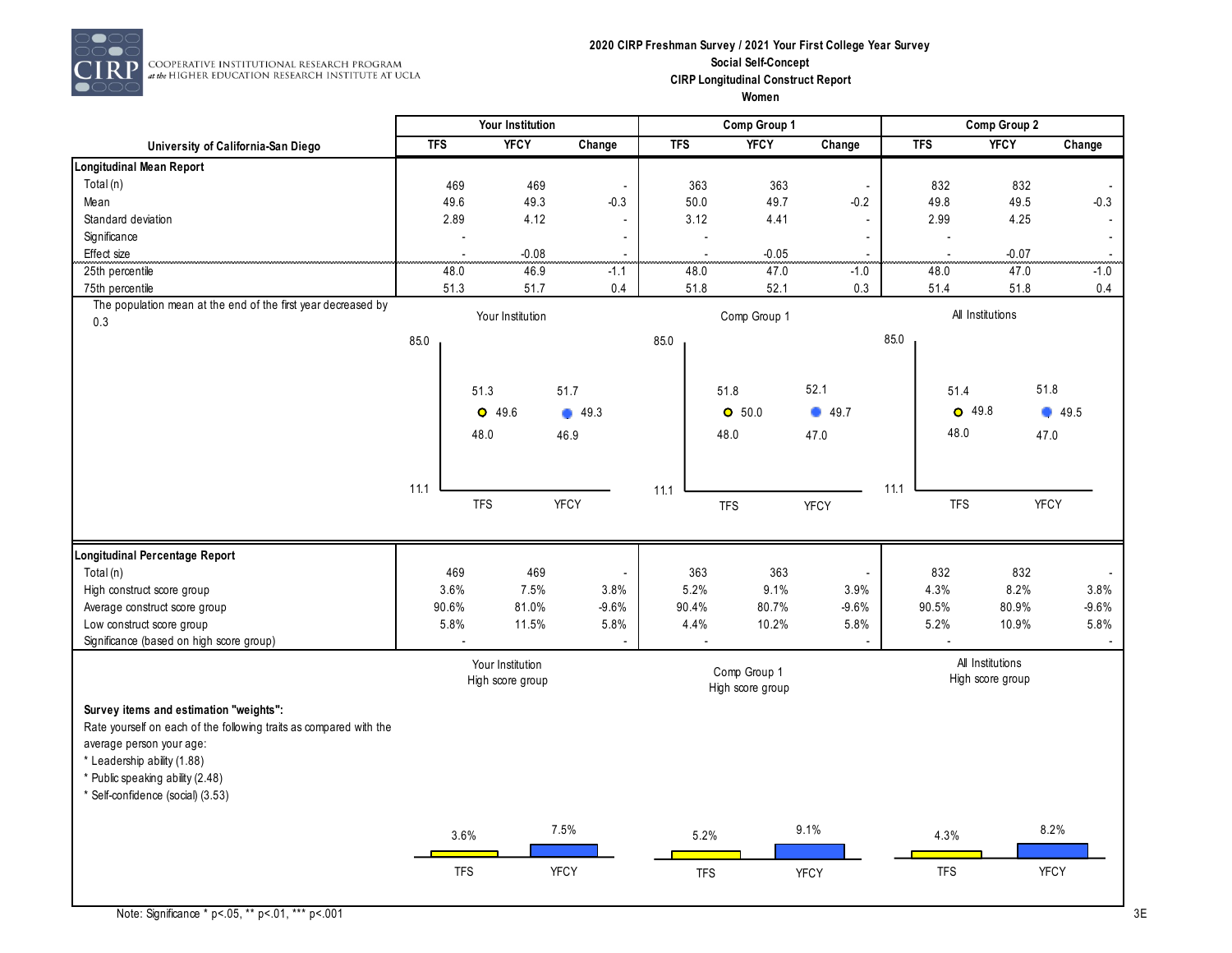

 $\overline{P}$  cooperative institutional research program<br> $\overline{P}$  at the Higher education research institute at ucla

#### **2020 CIRP Freshman Survey / 2021 Your First College Year Survey Science Identity CIRP Longitudinal Construct Report Women**

|                                                                                                                                                                                                                          |                | Your Institution                     |                                      |                          | Comp Group 1                     |             |            |                                      | Comp Group 2      |         |
|--------------------------------------------------------------------------------------------------------------------------------------------------------------------------------------------------------------------------|----------------|--------------------------------------|--------------------------------------|--------------------------|----------------------------------|-------------|------------|--------------------------------------|-------------------|---------|
| University of California-San Diego                                                                                                                                                                                       | <b>TFS</b>     | <b>YFCY</b>                          | Change                               | <b>TFS</b>               | <b>YFCY</b>                      | Change      | <b>TFS</b> |                                      | <b>YFCY</b>       | Change  |
| Longitudinal Mean Report                                                                                                                                                                                                 |                |                                      |                                      |                          |                                  |             |            |                                      |                   |         |
| Total $(n)$                                                                                                                                                                                                              | 411            | 411                                  |                                      | 293                      | 293                              |             |            | 704                                  | 704               |         |
| Mean                                                                                                                                                                                                                     | 51.4           | 53.4                                 | 2.0                                  | 49.3                     | 50.4                             | 1.1         |            | 50.5                                 | 52.2              | 1.7     |
| Standard deviation                                                                                                                                                                                                       | 8.52           | 8.18                                 |                                      | 10.45                    | 8.75                             |             |            | 9.43                                 | 8.55              |         |
| Significance                                                                                                                                                                                                             | $\overline{a}$ | $\star\star\star$                    | $\overline{\phantom{a}}$             |                          |                                  |             |            |                                      | $\star\star\star$ |         |
| Effect size                                                                                                                                                                                                              |                | 0.25                                 | $\overline{\phantom{a}}$<br>$\cdots$ | $\overline{\phantom{a}}$ | 0.13                             |             |            |                                      | 0.19              |         |
| 25th percentile                                                                                                                                                                                                          | 47.2           | 48.7                                 | 1.5                                  | 39.7                     | 44.8                             | 5.1         |            | 44.4                                 | 47.2              | 2.8     |
| 75th percentile                                                                                                                                                                                                          | 56.8           | 59.5                                 | 2.7                                  | 56.6                     | 56.8                             | 0.2         |            | 56.8                                 | 58.7              | 1.9     |
| The population mean at the end of the first year increased by 2                                                                                                                                                          |                | Your Institution                     |                                      |                          | Comp Group 1                     |             |            | All Institutions                     |                   |         |
|                                                                                                                                                                                                                          | 85.0           |                                      |                                      | 85.0                     |                                  |             | 85.0       |                                      |                   |         |
|                                                                                                                                                                                                                          |                | 56.8                                 | 59.5                                 |                          | 56.6                             | 56.8        |            | 56.8                                 | 58.7              |         |
|                                                                                                                                                                                                                          |                | $\phi$ 51.4                          | 53.4                                 |                          |                                  | 650.4       |            | $\phi$<br>50.5                       |                   | 52.2    |
|                                                                                                                                                                                                                          |                |                                      |                                      |                          | $O$ 49.3                         |             |            |                                      |                   |         |
|                                                                                                                                                                                                                          |                | 47.2                                 | 48.7                                 |                          | 39.7                             | 44.8        |            | 44.4                                 | 47.2              |         |
|                                                                                                                                                                                                                          |                |                                      |                                      |                          |                                  |             |            |                                      |                   |         |
|                                                                                                                                                                                                                          | 11.1           | <b>TFS</b>                           | <b>YFCY</b>                          | 11.1                     | <b>TFS</b>                       | <b>YFCY</b> | 11.1       | <b>TFS</b>                           | <b>YFCY</b>       |         |
| ongitudinal Percentage Report                                                                                                                                                                                            |                |                                      |                                      |                          |                                  |             |            |                                      |                   |         |
| Total (n)                                                                                                                                                                                                                | 411            | 411                                  |                                      | 293                      | 293                              |             |            | 704                                  | 704               |         |
| High construct score group                                                                                                                                                                                               | 34.1%          | 43.3%                                | 9.2%                                 | 28.7%                    | 30.4%                            | 1.7%        |            | 31.8%                                | 37.9%             | 6.1%    |
| Average construct score group                                                                                                                                                                                            | 46.2%          | 41.8%                                | $-4.4%$                              | 38.2%                    | 42.7%                            | 4.4%        |            | 42.9%                                | 42.2%             | $-0.7%$ |
| Low construct score group                                                                                                                                                                                                | 19.7%          | 14.8%                                | -4.9%                                | 33.1%                    | 27.0%                            | $-6.1%$     |            | 25.3%                                | 19.9%             | $-5.4%$ |
| Significance (based on high score group)                                                                                                                                                                                 |                |                                      |                                      |                          |                                  |             |            |                                      |                   |         |
| Survey items and estimation "weights":<br>Rate your agreement with each of the following statements:<br>* I have a strong sense of belonging to a community of scientists                                                |                | Your Institution<br>High score group |                                      |                          | Comp Group 1<br>High score group |             |            | All Institutions<br>High score group |                   |         |
| (3.52)<br>* I derive great personal satisfaction from working on a team that<br>is doing important research (1.78)<br>* I think of myself as a scientist (5.54)<br>* I feel like I belong in the field of science (4.43) | 34.1%          |                                      | 43.3%                                | 28.7%                    |                                  | 30.4%       |            | 31.8%                                | 37.9%             |         |
|                                                                                                                                                                                                                          | <b>TFS</b>     |                                      | <b>YFCY</b>                          | <b>TFS</b>               |                                  | <b>YFCY</b> |            | <b>TFS</b>                           | <b>YFCY</b>       |         |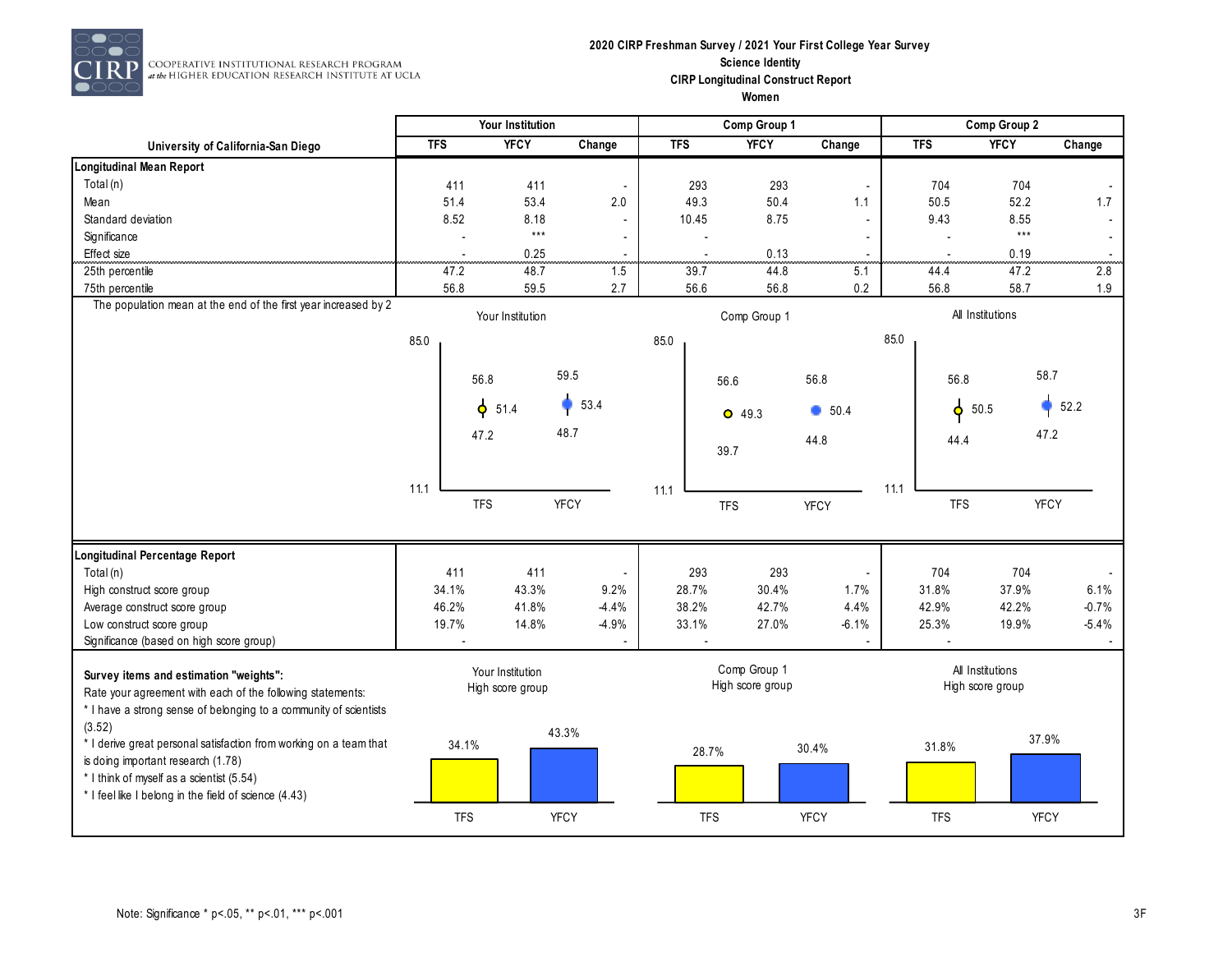

#### **2020 CIRP Freshman Survey / 2021 Your First College Year Survey Science Self-Efficacy CIRP Longitudinal Construct Report Women**

|                                                                      |            | Your Institution                                 |                          |            | Comp Group 1             |                                |            | Comp Group 2                      |                      |
|----------------------------------------------------------------------|------------|--------------------------------------------------|--------------------------|------------|--------------------------|--------------------------------|------------|-----------------------------------|----------------------|
| University of California-San Diego                                   | <b>TFS</b> | <b>YFCY</b>                                      | Change                   | <b>TFS</b> | <b>YFCY</b>              | Change                         | <b>TFS</b> | <b>YFCY</b>                       | Change               |
| Longitudinal Mean Report                                             |            |                                                  |                          |            |                          |                                |            |                                   |                      |
| Total (n)                                                            | 412        | 412                                              |                          | 289        | 289                      |                                | 701        | 701                               |                      |
| Mean                                                                 | 44.7       | 51.4                                             | 6.7                      | 47.6       | 50.7                     | 3.0                            | 45.9       | 51.1                              | 5.2                  |
| Standard deviation                                                   | 10.03      | 9.64                                             |                          | 12.09      | 9.42                     |                                | 11.02      | 9.55                              |                      |
| Significance                                                         |            | $***$                                            |                          |            | $***$                    |                                |            | $***$                             |                      |
| Effect size                                                          |            | 0.70                                             |                          |            | $0.32\,$                 |                                |            | $0.54\,$                          |                      |
| 25th percentile                                                      | 38.5       | 44.9                                             | 6.4                      | 42.1       | 44.7                     | <br>2.6                        | 39.8       | 44.8                              | 5.0                  |
| 75th percentile                                                      | 51.3       | 57.2                                             | 5.9                      | 54.9       | 55.6                     | 0.7                            | 52.9       | 56.6                              | 3.7                  |
| The population mean at the end of the first year increased by<br>6.7 |            | Your Institution                                 |                          |            | Comp Group 1             |                                |            | All Institutions                  |                      |
|                                                                      | 85.0       |                                                  |                          | 85.0       |                          |                                | 85.0       |                                   |                      |
|                                                                      | 11.1       | 51.3<br>$\ddot{\mathbf{\Theta}}$<br>44.7<br>38.5 | 57.2<br>51.4<br>44.9     | 11.1       | 54.9<br>$O$ 47.6<br>42.1 | 55.6<br>$\bullet$ 50.7<br>44.7 | 11.1       | 52.9<br>45.9<br>$\bullet$<br>39.8 | 56.6<br>51.1<br>44.8 |
|                                                                      |            | <b>TFS</b>                                       | <b>YFCY</b>              |            | <b>TFS</b>               | <b>YFCY</b>                    |            | <b>TFS</b>                        | <b>YFCY</b>          |
| Longitudinal Percentage Report                                       |            |                                                  |                          |            |                          |                                |            |                                   |                      |
| Total (n)                                                            | 412        | 412                                              |                          | 289        | 289                      |                                | 701        | 701                               |                      |
| High construct score group                                           | 10.2%      | 30.3%                                            | 20.1%                    | 19.4%      | 27.3%                    | 8.0%                           | 14.0%      | 29.1%                             | 15.1%                |
| Average construct score group                                        | 37.1%      | 44.2%                                            | 7.0%                     | 39.4%      | 47.1%                    | 7.6%                           | 38.1%      | 45.4%                             | 7.3%                 |
| Low construct score group                                            | 52.7%      | 25.5%                                            | $-27.2%$                 | 41.2%      | 25.6%                    | $-15.6%$                       | 47.9%      | 25.5%                             | $-22.4%$             |
| Significance (based on high score group)                             |            | $\star\star$                                     | $\overline{\phantom{a}}$ |            |                          |                                |            | $\star\star$                      |                      |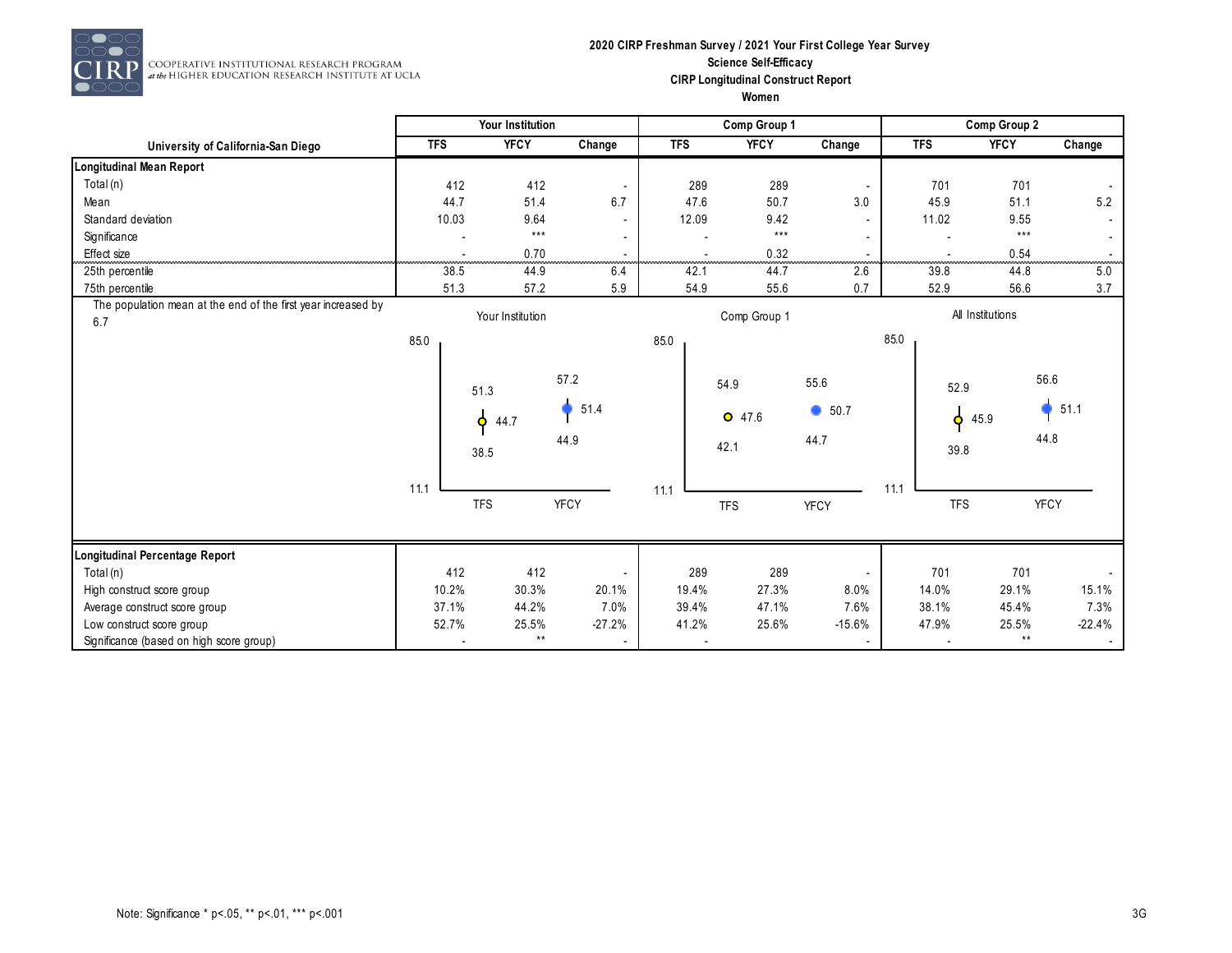

COOPERATIVE INSTITUTIONAL RESEARCH PROGRAM<br>at the HIGHER EDUCATION RESEARCH INSTITUTE AT UCLA

#### **2020 CIRP Freshman Survey / 2021 Your First College Year Survey Science Self-Efficacy CIRP Longitudinal Construct Report Women**

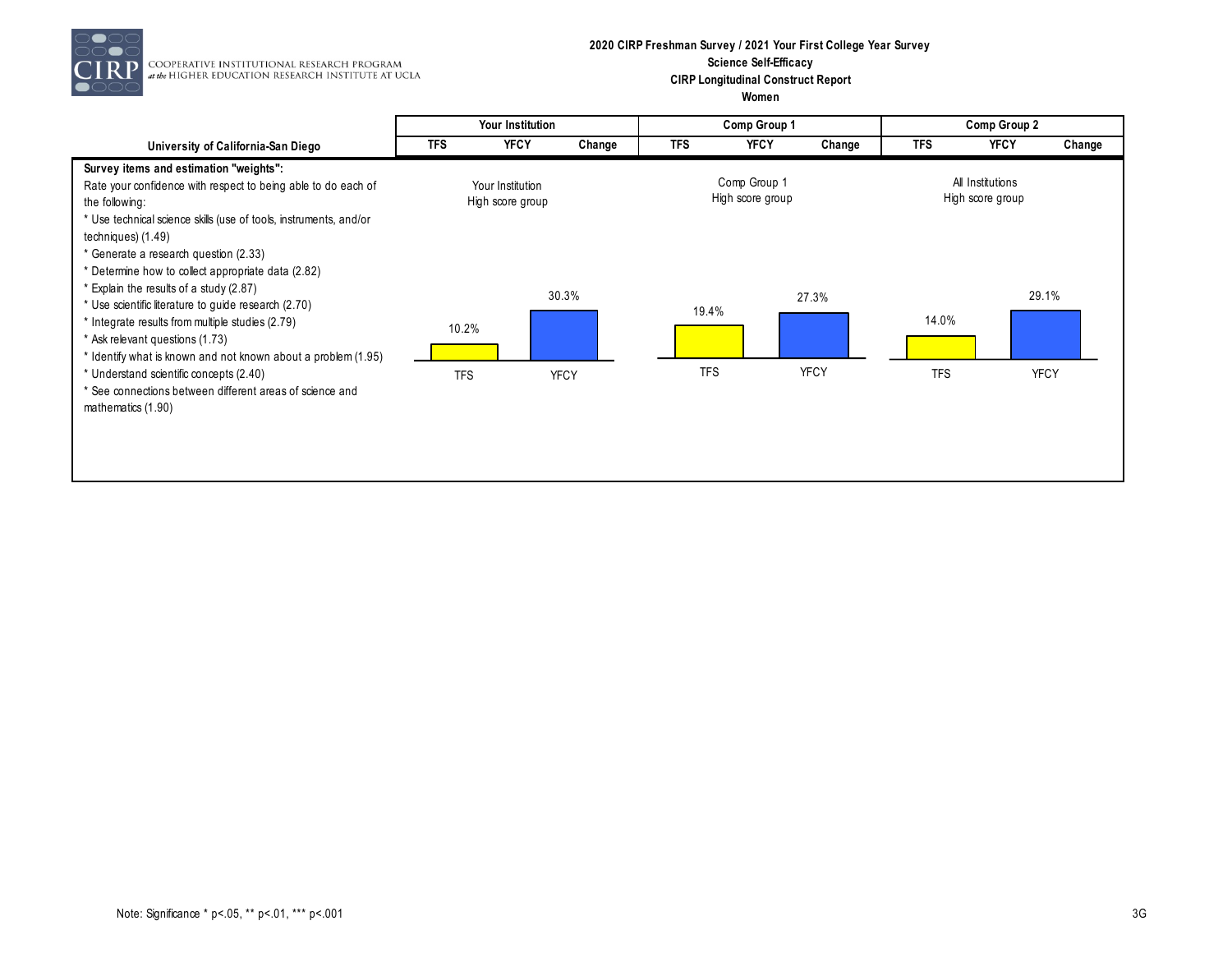

 $\begin{array}{c} \textbf{COOPERATIVE INSTITUTIONAL RESLARCH PROGRAM} \\ \textit{at the HIGHER EDUCATION RESLARCH INSTITUTE AT UCLA} \end{array}$ 

## **2020 CIRP Freshman Survey / 2021 Your First College Year Survey Habits of Mind CIRP Longitudinal Construct Report**

|                                                                 |            | Your Institution  |                          |            | Comp Group 1 |                          |      |                          | Comp Group 2     |                          |
|-----------------------------------------------------------------|------------|-------------------|--------------------------|------------|--------------|--------------------------|------|--------------------------|------------------|--------------------------|
| University of California-San Diego                              | <b>TFS</b> | <b>YFCY</b>       | Change                   | <b>TFS</b> | <b>YFCY</b>  | Change                   |      | <b>TFS</b>               | <b>YFCY</b>      | Change                   |
| Longitudinal Mean Report                                        |            |                   |                          |            |              |                          |      |                          |                  |                          |
| Total (n)                                                       | 18         | 18                |                          | 15         | 15           |                          |      | 33                       | 33               |                          |
| Mean                                                            | 51.3       | 52.3              | 1.0                      | 49.6       | 50.6         | 1.0                      |      | 50.6                     | 51.5             | 1.0                      |
| Standard deviation                                              | 8.38       | 7.21              |                          | 8.16       | 11.73        |                          |      | 8.20                     | 9.41             | $\overline{\phantom{a}}$ |
| Significance                                                    |            |                   |                          |            |              |                          |      |                          |                  | $\sim$                   |
| Effect size                                                     |            | 0.13              |                          |            | 0.08         | .                        |      |                          | 0.10             |                          |
| 25th percentile                                                 | 46.7       | 47.9              | 1.2                      | 40.5       | 47.0         | 6.5                      |      | 46.7                     | 47.2             | 0.5                      |
| 75th percentile                                                 | 58.5       | 55.3              | $-3.2$                   | 56.3       | 57.4         | 1.1                      |      | 56.3                     | 56.9             | 0.6                      |
| The population mean at the end of the first year increased by 1 |            | Your Institution  |                          |            | Comp Group 1 |                          |      |                          | All Institutions |                          |
|                                                                 | 75.0       |                   |                          | 75.0       |              |                          | 75.0 |                          |                  |                          |
|                                                                 |            | 58.5              | 55.3                     |            | 56.3         | 57.4                     |      | 56.3                     |                  | 56.9                     |
|                                                                 |            | 51.3<br>$\bullet$ | 52.3                     |            | $O$ 49.6     | 650.6                    |      | $\phi$ 50.6              |                  | 51.5                     |
|                                                                 |            | 46.7              | 47.9                     |            | 40.5         | 47.0                     |      | 46.7                     |                  | 47.2                     |
|                                                                 | 15.0       |                   |                          | 15.0       |              |                          | 15.0 |                          |                  |                          |
|                                                                 |            | <b>TFS</b>        | <b>YFCY</b>              |            | <b>TFS</b>   | <b>YFCY</b>              |      | <b>TFS</b>               |                  | <b>YFCY</b>              |
| Longitudinal Percentage Report                                  |            |                   |                          |            |              |                          |      |                          |                  |                          |
| Total (n)                                                       | 18         | 18                | $\overline{\phantom{a}}$ | 15         | 15           | $\overline{\phantom{a}}$ |      | 33                       | 33               |                          |
| High construct score group                                      | 27.8%      | 27.8%             | 0.0%                     | 40.0%      | 40.0%        | 0.0%                     |      | 33.3%                    | 33.3%            | 0.0%                     |
| Average construct score group                                   | 61.1%      | 50.0%             | $-11.1%$                 | 33.3%      | 46.7%        | 13.3%                    |      | 48.5%                    | 48.5%            | 0.0%                     |
| Low construct score group                                       | 11.1%      | 22.2%             | 11.1%                    | 26.7%      | 13.3%        | $-13.3%$                 |      | 18.2%                    | 18.2%            | 0.0%                     |
| Significance (based on high score group)                        |            |                   | $\blacksquare$           |            |              | $\overline{\phantom{a}}$ |      | $\overline{\phantom{a}}$ |                  | $\sim$                   |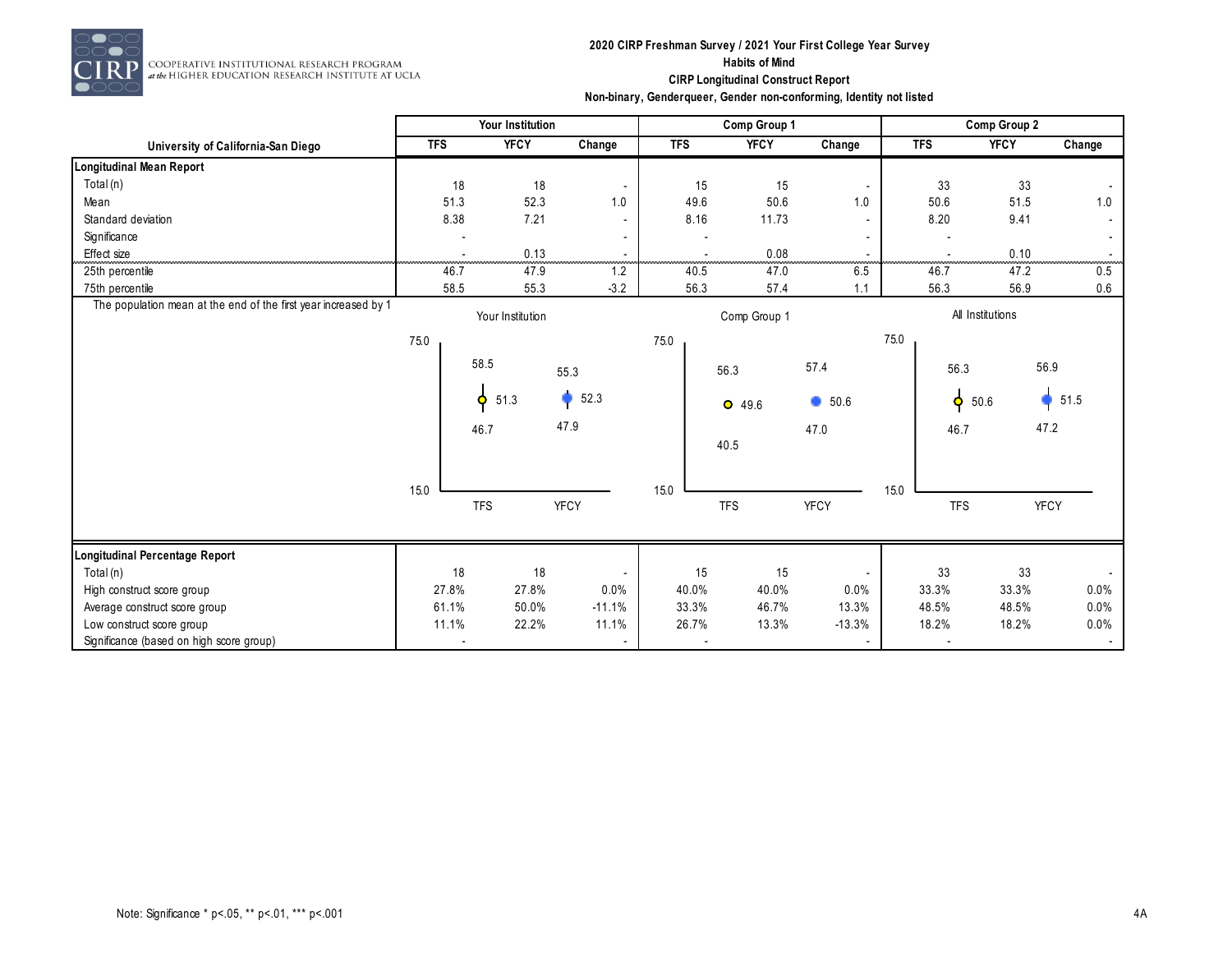

COOPERATIVE INSTITUTIONAL RESEARCH PROGRAM<br>at the HIGHER EDUCATION RESEARCH INSTITUTE AT UCLA

## **2020 CIRP Freshman Survey / 2021 Your First College Year Survey Habits of Mind CIRP Longitudinal Construct Report**

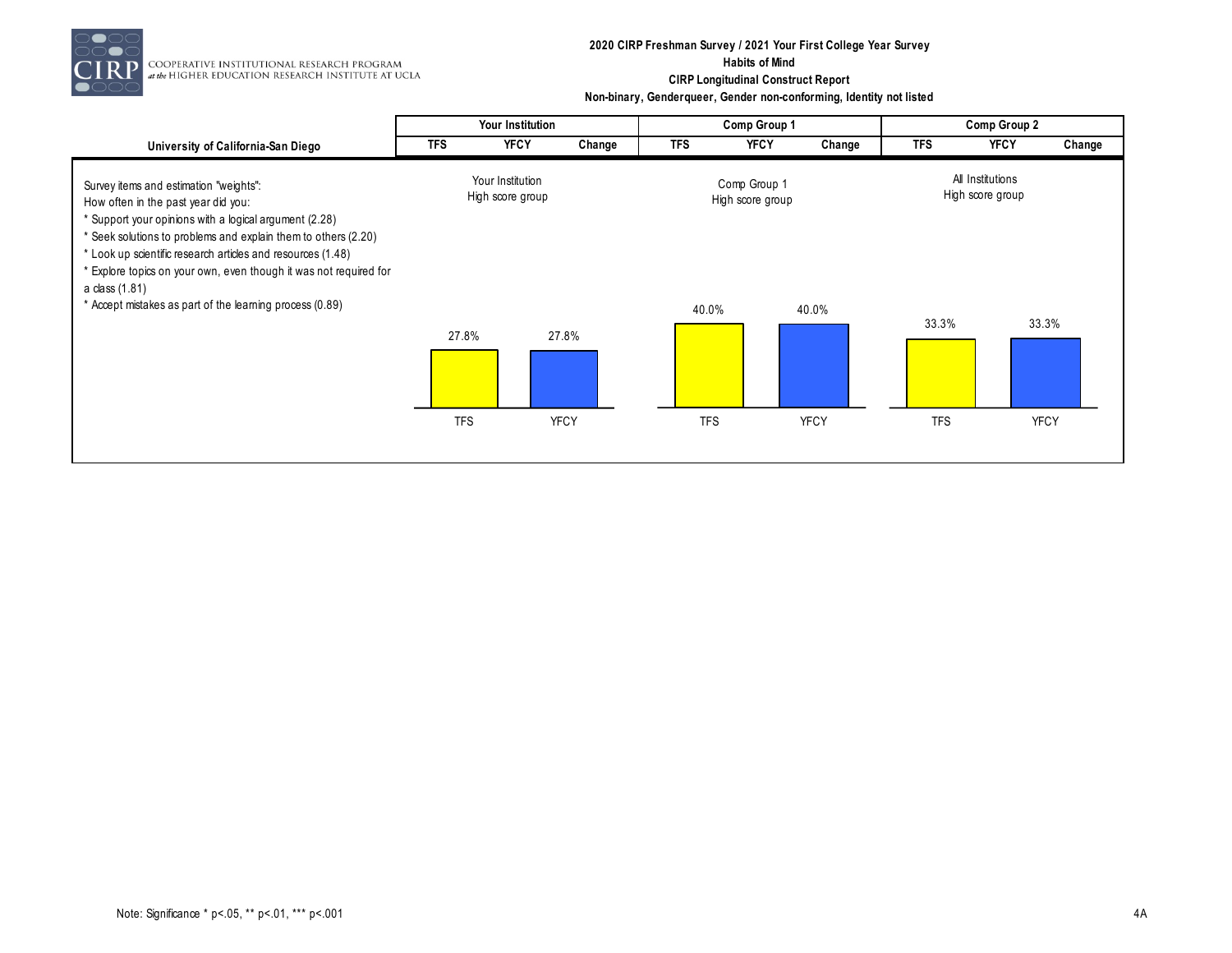

## **2020 CIRP Freshman Survey / 2021 Your First College Year Survey Pluralistic Orientation CIRP Longitudinal Construct Report**

|                                                                      |            | Your Institution                     |                          |            | Comp Group 1                     |             |            | Comp Group 2                         |             |
|----------------------------------------------------------------------|------------|--------------------------------------|--------------------------|------------|----------------------------------|-------------|------------|--------------------------------------|-------------|
| University of California-San Diego                                   | <b>TFS</b> | <b>YFCY</b>                          | Change                   | <b>TFS</b> | <b>YFCY</b>                      | Change      | <b>TFS</b> | <b>YFCY</b>                          | Change      |
| <b>Longitudinal Mean Report</b>                                      |            |                                      |                          |            |                                  |             |            |                                      |             |
| Total (n)                                                            | 19         | 19                                   | $\overline{\phantom{a}}$ | 15         | 15                               |             | 34         | 34                                   |             |
| Mean                                                                 | 56.9       | 56.6                                 | $-0.3$                   | 54.8       | 53.0                             | $-1.8$      | 56.0       | 55.0                                 | $-1.0$      |
| Standard deviation                                                   | 7.99       | 8.55                                 |                          | 8.19       | 8.15                             |             | 8.03       | 8.45                                 |             |
| Significance                                                         |            |                                      |                          |            |                                  |             |            |                                      |             |
| Effect size                                                          |            | $-0.03$                              |                          |            | $-0.22$                          |             | .          | $-0.11$                              | .           |
| 25th percentile                                                      | 50.2       | 48.5                                 | $-1.7$                   | 50.6       | 45.7                             | $-4.9$      | 50.5       | 47.8                                 | $-2.7$      |
| 75th percentile                                                      | 62.4       | 64.0                                 | 1.6                      | 60.6       | 59.8                             | $-0.8$      | 61.0       | 62.4                                 | 1.4         |
| The population mean at the end of the first year decreased by<br>0.3 |            | Your Institution                     |                          |            | Comp Group 1                     |             |            | All Institutions                     |             |
|                                                                      | 72.7       | 62.4                                 | 64.0                     | 72.7       | 60.6                             | 59.8        | 72.7       | 61.0                                 | 62.4        |
|                                                                      |            | Ó<br>56.9                            | 56.6                     |            | $O$ 54.8                         | 653.0       |            | $\phi$<br>56.0                       | 55.0        |
|                                                                      |            | 50.2                                 | 48.5                     |            | 50.6                             | 45.7        |            | 50.5                                 | 47.8        |
|                                                                      |            |                                      |                          |            |                                  |             |            |                                      |             |
|                                                                      | 10.3       |                                      |                          | 10.3       |                                  |             | 10.3       |                                      |             |
|                                                                      |            | <b>TFS</b>                           | YFCY                     |            | <b>TFS</b>                       | <b>YFCY</b> |            | <b>TFS</b>                           | <b>YFCY</b> |
| Longitudinal Percentage Report                                       |            |                                      |                          |            |                                  |             |            |                                      |             |
| Total (n)                                                            | 19         | 19                                   |                          | 15         | 15                               |             | 34         | 34                                   |             |
| High construct score group                                           | 57.9%      | 63.2%                                | 5.3%                     | 53.3%      | 46.7%                            | $-6.7%$     | 55.9%      | 55.9%                                | 0.0%        |
| Average construct score group                                        | 42.1%      | 26.3%                                | $-15.8%$                 | 33.3%      | 46.7%                            | 13.3%       | 38.2%      | 35.3%                                | $-2.9%$     |
| Low construct score group                                            | 0.0%       | 10.5%                                | 10.5%                    | 13.3%      | 6.7%                             | $-6.7%$     | 5.9%       | 8.8%                                 | 2.9%        |
| Significance (based on high score group)                             |            |                                      |                          |            |                                  |             |            |                                      |             |
| Survey items and estimation "weights":                               |            | Your Institution<br>High score group |                          |            | Comp Group 1<br>High score group |             |            | All Institutions<br>High score group |             |
| How would you rate yourself in the following areas:                  | 57.9%      |                                      | 63.2%                    | 53.3%      |                                  |             | 55.9%      |                                      | 55.9%       |
| * Ability to discuss and negotiate controversial issues (2.57)       |            |                                      |                          |            |                                  | 46.7%       |            |                                      |             |
| * Ability to see the world from someone else's perspective (2.43)    |            |                                      |                          |            |                                  |             |            |                                      |             |
| * Ability to work cooperatively with diverse people (2.74)           |            |                                      |                          |            |                                  |             |            |                                      |             |
| * Openness to having my own views challenged (2.44)                  |            |                                      |                          |            |                                  |             |            |                                      |             |
| * Tolerance of others with different beliefs (3.01)                  | <b>TFS</b> |                                      | <b>YFCY</b>              | <b>TFS</b> |                                  | <b>YFCY</b> | <b>TFS</b> |                                      | <b>YFCY</b> |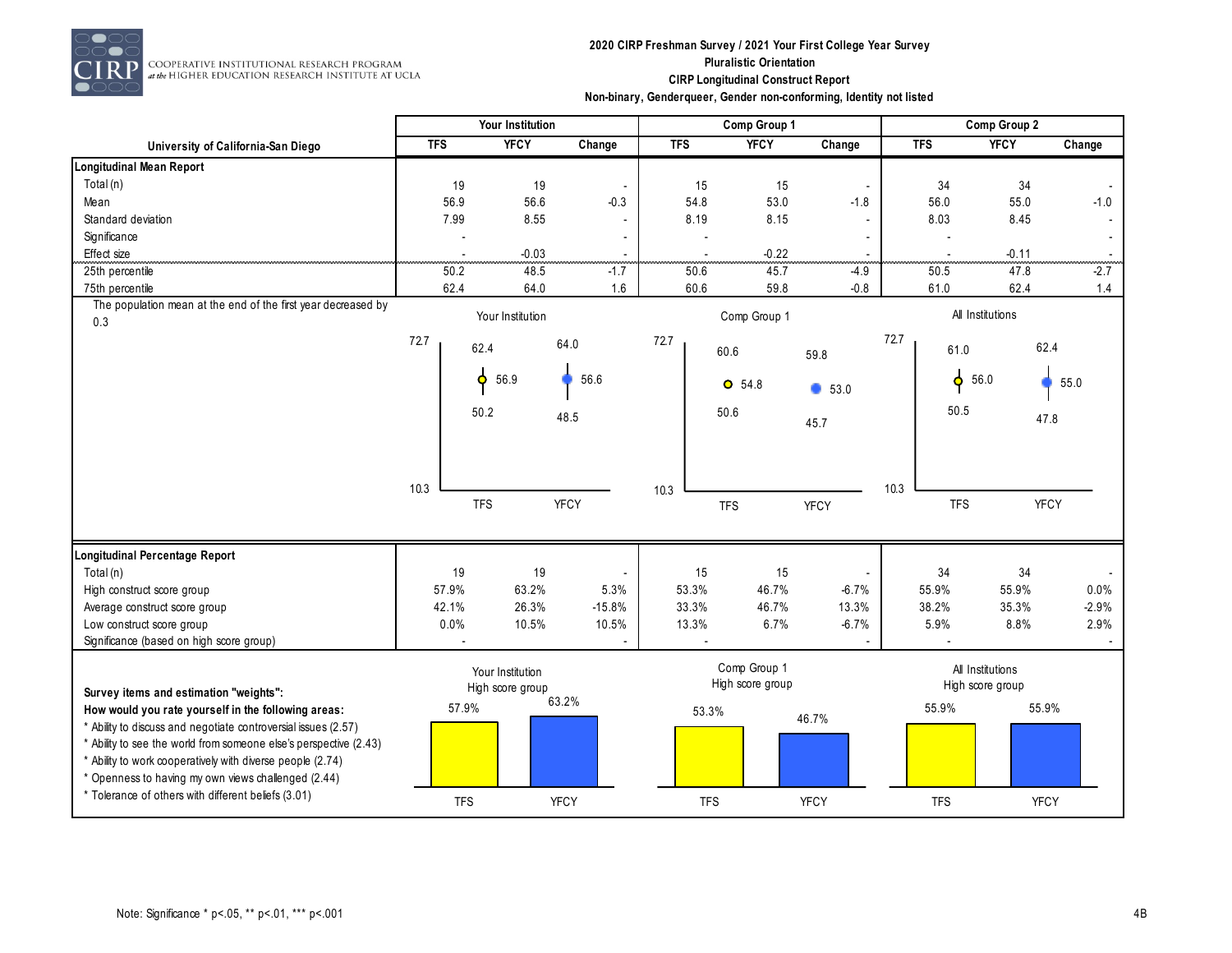

COOPERATIVE INSTITUTIONAL RESEARCH PROGRAM<br>at the HIGHER EDUCATION RESEARCH INSTITUTE AT UCLA

## **2020 CIRP Freshman Survey / 2021 Your First College Year Survey Social Agency CIRP Longitudinal Construct Report**

|                                                                      | Your Institution |                  |                |                          | Comp Group 1     |                          | Comp Group 2 |                   |                    |  |
|----------------------------------------------------------------------|------------------|------------------|----------------|--------------------------|------------------|--------------------------|--------------|-------------------|--------------------|--|
| University of California-San Diego                                   | <b>TFS</b>       | <b>YFCY</b>      | Change         | <b>TFS</b>               | <b>YFCY</b>      | Change                   | <b>TFS</b>   | <b>YFCY</b>       | Change             |  |
| <b>Longitudinal Mean Report</b>                                      |                  |                  |                |                          |                  |                          |              |                   |                    |  |
| Total (n)                                                            | 18               | 18               | $\blacksquare$ | 15                       | 15               | $\overline{\phantom{a}}$ | 33           | 33                |                    |  |
| Mean                                                                 | 53.8             | 53.5             | $-0.3$         | 57.0                     | 59.6             | $2.5\,$                  | 55.3         | 56.3              | 1.0                |  |
| Standard deviation                                                   | 10.69            | 13.94            | $\blacksquare$ | 10.10                    | 10.44            |                          | 10.39        | 12.66             | $\blacksquare$     |  |
| Significance                                                         |                  |                  |                | $\overline{\phantom{a}}$ |                  |                          |              |                   | $\sim$             |  |
| Effect size                                                          |                  | $-0.02$          |                | $\overline{\phantom{a}}$ | 0.24             |                          |              | 0.08              | $\blacksquare$<br> |  |
| 25th percentile                                                      | 47.2             | 43.6             | $-3.6$         | 48.9                     | 52.2             | 3.3                      | 48.5         | 47.6              | $-0.9$             |  |
| 75th percentile                                                      | 63.4             | 60.1             | $-3.3$         | 65.0                     | 69.9             | 4.9                      | 63.6         | 67.2              | 3.6                |  |
| The population mean at the end of the first year decreased by<br>0.3 |                  | Your Institution |                |                          | Comp Group 1     |                          |              | All Institutions  |                    |  |
|                                                                      | 80.0             |                  |                | 80.0                     |                  | 69.9                     | 80.0         |                   |                    |  |
|                                                                      |                  | 63.4             |                |                          | 65.0             |                          |              | 63.6              | 67.2               |  |
|                                                                      |                  |                  | 60.1           |                          |                  |                          |              |                   |                    |  |
|                                                                      |                  | Ó<br>53.8        | 53.5           |                          | $O$ 57.0         | 59.6                     |              | $\bullet$<br>55.3 | 56.3               |  |
|                                                                      |                  |                  |                |                          | 48.9             | 52.2                     |              | 48.5              | 47.6               |  |
|                                                                      |                  | 47.2             | 43.6           |                          |                  |                          |              |                   |                    |  |
|                                                                      | 20.0             |                  |                | 20.0                     |                  |                          | 20.0         |                   |                    |  |
|                                                                      |                  | <b>TFS</b>       | YFCY           |                          | <b>TFS</b>       | <b>YFCY</b>              |              | <b>TFS</b>        | <b>YFCY</b>        |  |
|                                                                      |                  |                  |                |                          |                  |                          |              |                   |                    |  |
| <b>Longitudinal Percentage Report</b>                                |                  |                  |                |                          |                  |                          |              |                   |                    |  |
| Total (n)                                                            | 18               | 18               | $\blacksquare$ | 15                       | 15               | $\overline{a}$           | 33           | 33                |                    |  |
| High construct score group                                           | 38.9%            | 50.0%            | 11.1%          | 40.0%                    | 53.3%            | 13.3%                    | 39.4%        | 51.5%             | 12.1%              |  |
| Average construct score group                                        | 50.0%            | 16.7%            | $-33.3%$       | 46.7%                    | 46.7%            | 0.0%                     | 48.5%        | 30.3%             | $-18.2%$           |  |
| Low construct score group                                            | 11.1%            | 33.3%            | 22.2%          | 13.3%                    | 0.0%             | $-13.3%$                 | 12.1%        | 18.2%             | 6.1%               |  |
| Significance (based on high score group)                             |                  |                  |                |                          |                  |                          |              |                   |                    |  |
| Survey items and estimation "weights":                               |                  | Your Institution |                |                          | Comp Group 1     |                          |              | All Institutions  |                    |  |
| Indicate the importance to you personally of each of the             |                  | High score group |                |                          | High score group |                          |              | High score group  |                    |  |
| following:<br>* Influencing social values (1.78)                     |                  |                  |                |                          |                  |                          |              |                   |                    |  |
| * Helping others who are in difficulty (1.71)                        |                  |                  |                |                          |                  | 53.3%                    |              |                   |                    |  |
| * Participating in a community action program (2.86)                 |                  |                  | 50.0%          |                          |                  |                          |              | 51.5%             |                    |  |
| * Helping to promote racial understanding (2.77)                     | 38.9%            |                  |                | 40.0%                    |                  |                          | 39.4%        |                   |                    |  |
| * Keeping up to date with political affairs (2.15)                   |                  |                  |                |                          |                  |                          |              |                   |                    |  |
| * Becoming a community leader (2.65)                                 |                  |                  |                |                          |                  |                          |              |                   |                    |  |
|                                                                      |                  |                  |                |                          |                  |                          |              |                   |                    |  |
|                                                                      |                  |                  |                |                          |                  |                          |              |                   |                    |  |
|                                                                      | <b>TFS</b>       |                  | <b>YFCY</b>    | <b>TFS</b>               |                  | <b>YFCY</b>              | <b>TFS</b>   | YFCY              |                    |  |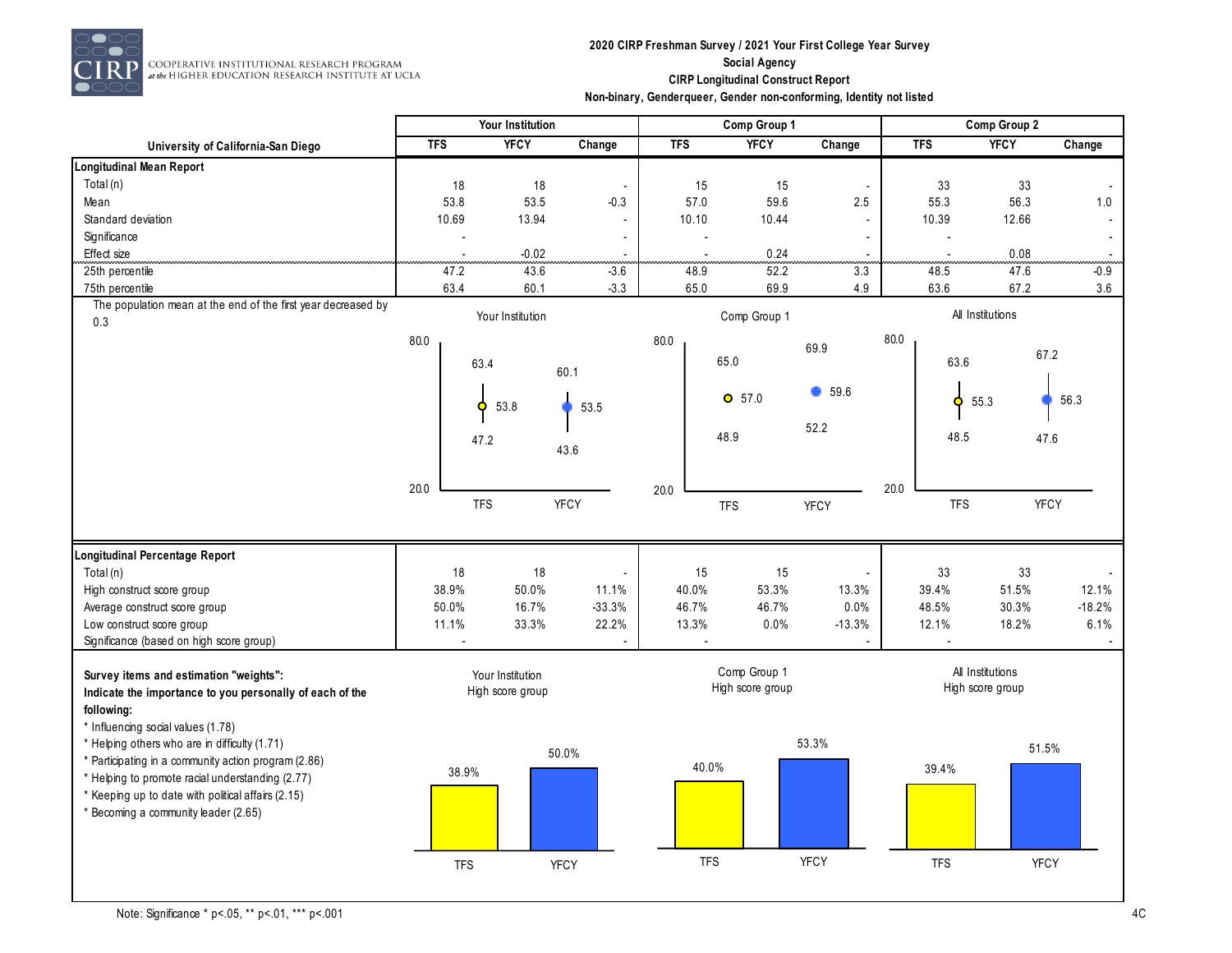

RP COOPERATIVE INSTITUTIONAL RESEARCH PROGRAM<br>at the HIGHER EDUCATION RESEARCH INSTITUTE AT UCLA

## **2020 CIRP Freshman Survey / 2021 Your First College Year Survey Academic Self-Concept CIRP Longitudinal Construct Report**

| Non-binary, Genderqueer, Gender non-conforming, Identity not listed |  |  |  |  |
|---------------------------------------------------------------------|--|--|--|--|
|---------------------------------------------------------------------|--|--|--|--|

|                                                                    |                | Your Institution |             |                | Comp Group 1     |                          |            | Comp Group 2     |             |
|--------------------------------------------------------------------|----------------|------------------|-------------|----------------|------------------|--------------------------|------------|------------------|-------------|
| University of California-San Diego                                 | <b>TFS</b>     | <b>YFCY</b>      | Change      | <b>TFS</b>     | <b>YFCY</b>      | Change                   | <b>TFS</b> | <b>YFCY</b>      | Change      |
| <b>Longitudinal Mean Report</b>                                    |                |                  |             |                |                  |                          |            |                  |             |
| Total (n)                                                          | 18             | 18               |             | 15             | 15               | $\overline{\phantom{a}}$ | 33         | 33               |             |
| Mean                                                               | 49.8           | 47.0             | $-2.9$      | 49.2           | 47.6             | $-1.5$                   | 49.5       | 47.3             | $-2.3$      |
| Standard deviation                                                 | 9.93           | 10.62            |             | 9.31           | 7.58             |                          | 9.50       | 9.23             |             |
| Significance                                                       | $\blacksquare$ |                  |             | $\overline{a}$ |                  |                          |            |                  |             |
| Effect size                                                        |                | $-0.27$          |             |                | $-0.20$          |                          |            | $-0.25$          |             |
| 25th percentile                                                    | 41.5           | 37.5             | -4.0        | 43.6           | 43.4             | $-0.2$                   | 43.6       | 43.4             | $-0.2$      |
| 75th percentile                                                    | 56.9           | 52.2             | $-4.7$      | 54.6           | 56.7             | 2.1                      | 55.3       | 52.2             | $-3.1$      |
| The population mean at the end of the first year decreased by      |                | Your Institution |             |                | Comp Group 1     |                          |            | All Institutions |             |
| 2.9                                                                |                |                  |             |                |                  |                          |            |                  |             |
|                                                                    | 69.9           |                  |             | 69.9           |                  |                          | 69.9       |                  |             |
|                                                                    |                | 56.9             | 52.2        |                | 54.6             | 56.7                     |            | 55.3             | 52.2        |
|                                                                    |                |                  |             |                |                  |                          |            |                  |             |
|                                                                    |                | 49.8<br>Ο        | 47.0        |                | $O$ 49.2         | 47.6                     |            | 49.5<br>Ó        | 47.3        |
|                                                                    |                |                  |             |                | 43.6             | 43.4                     |            | 43.6             | 43.4        |
|                                                                    |                | 41.5             | 37.5        |                |                  |                          |            |                  |             |
|                                                                    |                |                  |             |                |                  |                          |            |                  |             |
|                                                                    |                |                  |             |                |                  |                          |            |                  |             |
|                                                                    | 13.6           |                  |             | 13.6           |                  |                          | 13.6       |                  |             |
|                                                                    |                | <b>TFS</b>       | <b>YFCY</b> |                | <b>TFS</b>       | <b>YFCY</b>              |            | <b>TFS</b>       | <b>YFCY</b> |
|                                                                    |                |                  |             |                |                  |                          |            |                  |             |
| Longitudinal Percentage Report                                     |                |                  |             |                |                  |                          |            |                  |             |
| Total (n)                                                          | 18             | 18               |             | 15             | 15               |                          | 33         | 33               |             |
| High construct score group                                         | 33.3%          | 16.7%            | $-16.7%$    | 20.0%          | 26.7%            | 6.7%                     | 27.3%      | 21.2%            | $-6.1%$     |
| Average construct score group                                      | 38.9%          | 55.6%            | 16.7%       | 46.7%          | 33.3%            | $-13.3%$                 | 42.4%      | 45.5%            | 3.0%        |
| Low construct score group                                          | 27.8%          | 27.8%            | 0.0%        | 33.3%          | 40.0%            | 6.7%                     | 30.3%      | 33.3%            | 3.0%        |
| Significance (based on high score group)                           |                |                  |             |                |                  |                          |            |                  |             |
|                                                                    |                |                  |             |                | Comp Group 1     |                          |            | All Institutions |             |
|                                                                    |                | Your Institution |             |                | High score group |                          |            | High score group |             |
| Survey items and estimation "weights":                             |                | High score group |             |                |                  |                          |            |                  |             |
| Rate yourself on each of the following traits as compared with the |                |                  |             |                |                  |                          |            |                  |             |
| average person your age:                                           |                |                  |             |                |                  |                          |            |                  |             |
| * Academic ability (4.02)                                          | 33.3%          |                  |             |                |                  | 26.7%                    | 27.3%      |                  |             |
| * Mathematical ability (2.69)                                      |                |                  | 16.7%       | 20.0%          |                  |                          |            |                  | 21.2%       |
| * Self-confidence (intellectual) (1.90)                            |                |                  |             |                |                  |                          |            |                  |             |
| * Drive to achieve (1.72)                                          |                |                  |             |                |                  |                          |            |                  |             |
|                                                                    | <b>TFS</b>     |                  | <b>YFCY</b> | <b>TFS</b>     |                  | <b>YFCY</b>              | <b>TFS</b> |                  | YFCY        |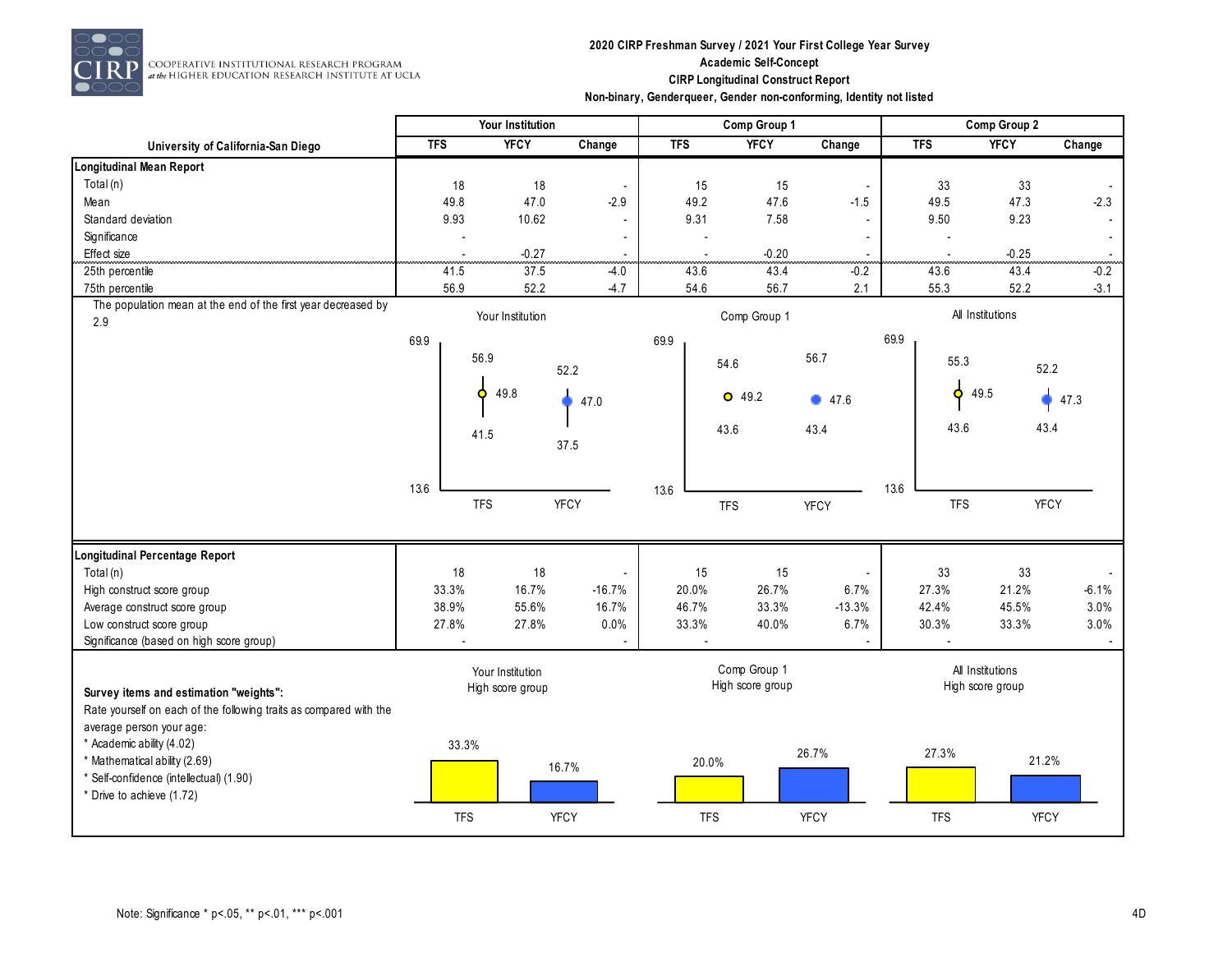

COOPERATIVE INSTITUTIONAL RESEARCH PROGRAM<br>#the HIGHER EDUCATION RESEARCH INSTITUTE AT UCLA

## **2020 CIRP Freshman Survey / 2021 Your First College Year Survey Social Self-Concept CIRP Longitudinal Construct Report**

|                                    | Non-binary, Gendergueer, Gender non-conforming, Identity not listed |             |        |            |              |        |              |      |        |  |  |
|------------------------------------|---------------------------------------------------------------------|-------------|--------|------------|--------------|--------|--------------|------|--------|--|--|
|                                    | <b>Your Institution</b>                                             |             |        |            | Comp Group 1 |        | Comp Group 2 |      |        |  |  |
| University of California-San Diego | <b>TFS</b>                                                          | <b>YFCY</b> | Change | <b>TFS</b> | <b>YFCY</b>  | Change | TFS          | YFCY | Change |  |  |
| <i>l</i> lean Report               |                                                                     |             |        |            |              |        |              |      |        |  |  |

| <b>Longitudinal Mean Report</b>                                    |                  |            |                  |                                  |      |              |            |                          |      |                  |                  |                          |
|--------------------------------------------------------------------|------------------|------------|------------------|----------------------------------|------|--------------|------------|--------------------------|------|------------------|------------------|--------------------------|
| Total $(n)$                                                        |                  | 18         | 18               | $\overline{\phantom{a}}$         |      | 15           | 15         |                          |      | 33               | 33               |                          |
| Mean                                                               |                  | 50.2       | 48.3             | $-1.8$                           |      | 50.1         | 48.7       | $-1.5$                   |      | 50.1             | 48.5             | $-1.7$                   |
| Standard deviation                                                 |                  | 2.33       | 3.19             | $\overline{\phantom{a}}$         |      | 3.68         | 4.31       |                          |      | 2.97             | 3.68             |                          |
| Significance                                                       |                  |            |                  | $\overline{\phantom{a}}$         |      |              |            | $\overline{\phantom{a}}$ |      |                  | $\star$          | $\overline{\phantom{a}}$ |
| Effect size                                                        |                  | .          | $-0.58$          |                                  |      | .            | $-0.34$    |                          |      | --------         | $-0.45$          |                          |
| 25th percentile                                                    |                  | 48.8       | 46.0             | $-2.8$                           |      | 47.9         | 47.4       | $-0.5$                   |      | 48.8             | 46.5             | $-2.3$                   |
| 75th percentile                                                    |                  | 50.9       | 50.7             | $-0.2$                           |      | 51.6         | 51.7       | 0.1                      |      | 51.0             | 51.2             | 0.2                      |
| The population mean at the end of the first year decreased by      |                  |            | Your Institution |                                  |      | Comp Group 1 |            |                          |      | All Institutions |                  |                          |
| 1.8                                                                |                  |            |                  |                                  |      |              |            |                          |      |                  |                  |                          |
|                                                                    | 85.0             |            |                  |                                  | 85.0 |              |            |                          | 85.0 |                  |                  |                          |
|                                                                    |                  |            |                  |                                  |      |              |            |                          |      |                  |                  |                          |
|                                                                    |                  |            | 50.9             | 50.7                             |      |              | 51.6       | 51.7                     |      | 51.0             | 51.2             |                          |
|                                                                    |                  |            | O 50.2           |                                  |      |              |            |                          |      | O 50.1           |                  |                          |
|                                                                    |                  |            |                  | 48.3                             |      |              | $O$ 50.1   | <b>48.7</b>              |      |                  |                  | 48.5                     |
|                                                                    |                  |            | 48.8             | 46.0                             |      |              | 47.9       | 47.4                     |      | 48.8             | 46.5             |                          |
|                                                                    |                  |            |                  |                                  |      |              |            |                          |      |                  |                  |                          |
|                                                                    |                  |            |                  |                                  |      |              |            |                          |      |                  |                  |                          |
|                                                                    | 11.1             |            |                  |                                  | 11.1 |              |            |                          | 11.1 |                  |                  |                          |
|                                                                    |                  |            | <b>TFS</b>       | <b>YFCY</b>                      |      |              | <b>TFS</b> | <b>YFCY</b>              |      | <b>TFS</b>       | <b>YFCY</b>      |                          |
|                                                                    |                  |            |                  |                                  |      |              |            |                          |      |                  |                  |                          |
| Longitudinal Percentage Report                                     |                  |            |                  |                                  |      |              |            |                          |      |                  |                  |                          |
| Total $(n)$                                                        |                  | 18         | 18               | $\overline{\phantom{a}}$         |      | 15           | 15         |                          |      | 33               | 33               |                          |
| High construct score group                                         |                  | 5.6%       | 5.6%             | 0.0%                             |      | 6.7%         | 6.7%       | 0.0%                     |      | 6.1%             | 6.1%             | 0.0%                     |
| Average construct score group                                      |                  | 94.4%      | 77.8%            | $-16.7%$                         |      | 86.7%        | 80.0%      | $-6.7%$                  |      | 90.9%            | 78.8%            | $-12.1%$                 |
| Low construct score group                                          |                  | 0.0%       | 16.7%            | 16.7%                            |      | 6.7%         | 13.3%      | 6.7%                     |      | 3.0%             | 15.2%            | 12.1%                    |
| Significance (based on high score group)                           |                  |            |                  |                                  |      |              |            |                          |      |                  |                  |                          |
|                                                                    |                  |            | Your Institution |                                  |      |              |            |                          |      |                  | All Institutions |                          |
|                                                                    | High score group |            |                  | Comp Group 1<br>High score group |      |              |            | High score group         |      |                  |                  |                          |
|                                                                    |                  |            |                  |                                  |      |              |            |                          |      |                  |                  |                          |
| Survey items and estimation "weights":                             |                  |            |                  |                                  |      |              |            |                          |      |                  |                  |                          |
| Rate yourself on each of the following traits as compared with the |                  |            |                  |                                  |      |              |            |                          |      |                  |                  |                          |
| average person your age:                                           |                  |            |                  |                                  |      |              |            |                          |      |                  |                  |                          |
| * Leadership ability (1.88)                                        |                  |            |                  |                                  |      |              |            |                          |      |                  |                  |                          |
| * Public speaking ability (2.48)                                   |                  | 5.6%       |                  | 5.6%                             |      | 6.7%         |            | 6.7%                     |      | 6.1%             | 6.1%             |                          |
| * Self-confidence (social) (3.53)                                  |                  |            |                  |                                  |      |              |            |                          |      |                  |                  |                          |
|                                                                    |                  | <b>TFS</b> |                  | <b>YFCY</b>                      |      | <b>TFS</b>   |            | <b>YFCY</b>              |      | <b>TFS</b>       | <b>YFCY</b>      |                          |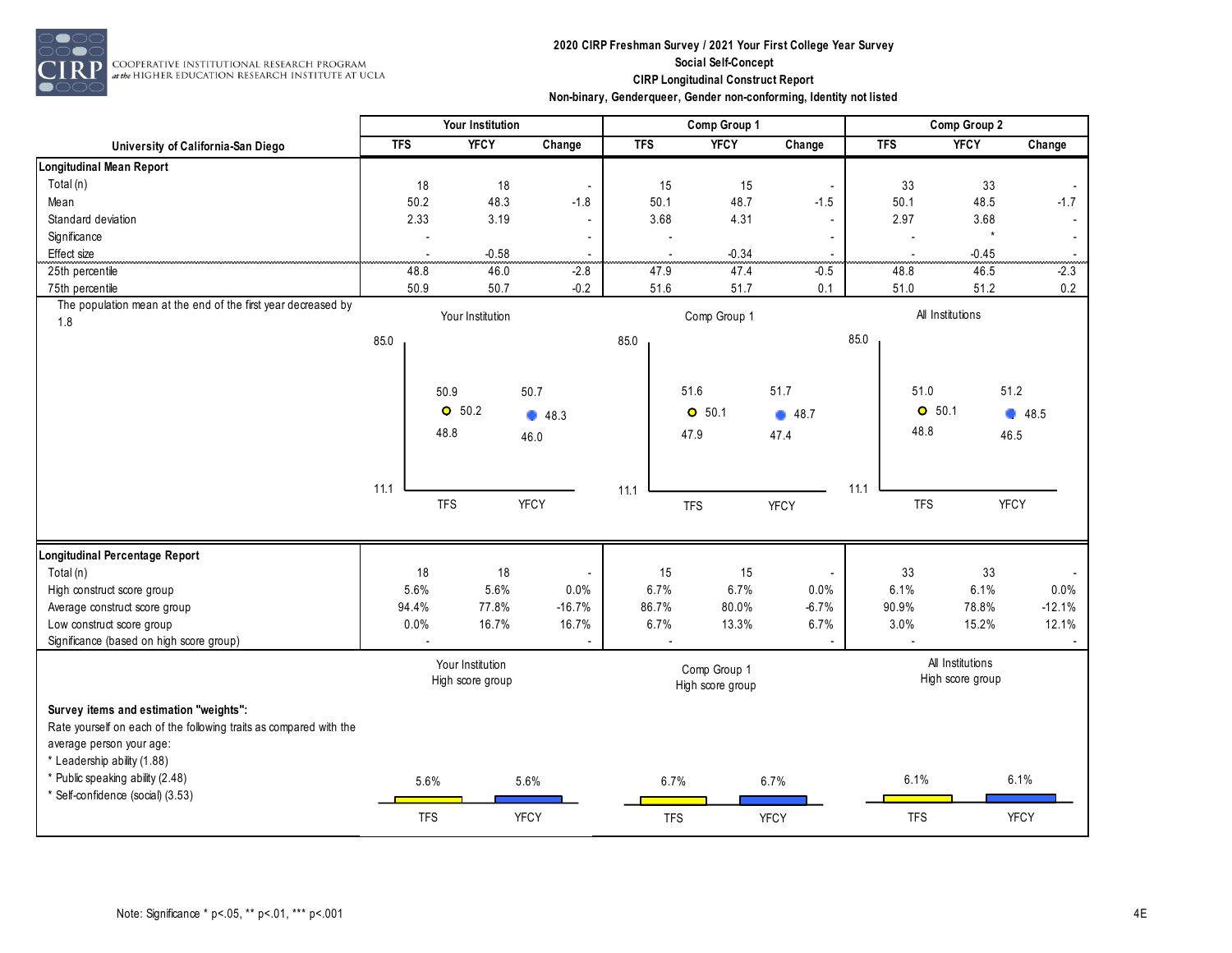

 $\begin{array}{c} \textbf{COOPERATIVE INSTITUTIONAL RESLARCH PROGRAM} \\ \textit{at the HIGHER EDUCATION RESLARCH INSTITUTE AT UCLA} \end{array}$ 

## **2020 CIRP Freshman Survey / 2021 Your First College Year Survey Science Identity CIRP Longitudinal Construct Report**

|                                                                    |            | Your Institution |                          |            | Comp Group 1     |                          | Comp Group 2     |                  |             |  |
|--------------------------------------------------------------------|------------|------------------|--------------------------|------------|------------------|--------------------------|------------------|------------------|-------------|--|
| University of California-San Diego                                 | <b>TFS</b> | <b>YFCY</b>      | Change                   | <b>TFS</b> | <b>YFCY</b>      | Change                   | <b>TFS</b>       | <b>YFCY</b>      | Change      |  |
| <b>Longitudinal Mean Report</b>                                    |            |                  |                          |            |                  |                          |                  |                  |             |  |
| Total (n)                                                          | 18         | 18               | $\blacksquare$           | 13         | 13               | $\overline{\phantom{a}}$ | 31               | 31               |             |  |
| Mean                                                               | 51.7       | 53.5             | 1.8                      | 49.3       | 51.1             | 1.9                      | 50.7             | 52.5             | 1.8         |  |
| Standard deviation                                                 | 9.71       | 9.72             | $\sim$                   | 6.05       | 9.75             |                          | 8.34             | 9.65             |             |  |
| Significance                                                       |            |                  |                          |            |                  |                          |                  |                  | $\sim$      |  |
| Effect size                                                        |            | 0.18             |                          |            | 0.19             |                          |                  | 0.19             |             |  |
| 25th percentile                                                    | 47.2       | 47.8             | 0.6                      | 44.9       | 46.0             | 1.1                      | 44.9             | 46.0             | 1.1         |  |
| 75th percentile                                                    | 60.3       | 60.3             | $0.0\,$                  | 52.5       | 59.5             | $7.0\,$                  | 56.8             | 60.3             | 3.5         |  |
| The population mean at the end of the first year increased by      |            | Your Institution |                          |            | Comp Group 1     |                          |                  | All Institutions |             |  |
| 1.8                                                                |            |                  |                          |            |                  |                          |                  |                  |             |  |
|                                                                    | 85.0       |                  |                          | 85.0       |                  |                          | 85.0             |                  |             |  |
|                                                                    |            |                  |                          |            |                  |                          |                  |                  | 60.3        |  |
|                                                                    |            | 60.3             | 60.3                     |            | 52.5             | 59.5                     | 56.8             |                  |             |  |
|                                                                    |            |                  | 53.5                     |            |                  |                          |                  |                  | 52.5        |  |
|                                                                    |            | $\phi$<br>51.7   |                          |            | $O$ 49.3         | $\bullet$ 51.1           | $\blacklozenge$  | 50.7             |             |  |
|                                                                    |            | 47.2             | 47.8                     |            | 44.9             | 46.0                     | 44.9             |                  | 46.0        |  |
|                                                                    |            |                  |                          |            |                  |                          |                  |                  |             |  |
|                                                                    |            |                  |                          |            |                  |                          |                  |                  |             |  |
|                                                                    | 11.1       |                  |                          | 11.1       |                  |                          | 11.1             |                  |             |  |
|                                                                    |            | <b>TFS</b>       | <b>YFCY</b>              |            | <b>TFS</b>       | <b>YFCY</b>              | <b>TFS</b>       |                  | <b>YFCY</b> |  |
|                                                                    |            |                  |                          |            |                  |                          |                  |                  |             |  |
|                                                                    |            |                  |                          |            |                  |                          |                  |                  |             |  |
| Longitudinal Percentage Report<br>Total (n)                        | 18         | 18               | $\overline{\phantom{a}}$ | 13         | 13               |                          | 31               | 31               |             |  |
| High construct score group                                         | 38.9%      | 50.0%            | 11.1%                    | 7.7%       | 46.2%            | 38.5%                    | 25.8%            | 48.4%            | 22.6%       |  |
| Average construct score group                                      | 38.9%      | 27.8%            | $-11.1%$                 | 61.5%      | 30.8%            | $-30.8%$                 | 48.4%            | 29.0%            | $-19.4%$    |  |
| Low construct score group                                          | 22.2%      | 22.2%            | $0.0\%$                  | 30.8%      | 23.1%            | $-7.7%$                  | 25.8%            | 22.6%            | $-3.2%$     |  |
| Significance (based on high score group)                           |            |                  |                          |            |                  |                          |                  |                  |             |  |
|                                                                    |            |                  |                          |            |                  |                          |                  |                  |             |  |
| Survey items and estimation "weights":                             |            | Your Institution |                          |            | Comp Group 1     |                          | All Institutions |                  |             |  |
| Rate your agreement with each of the following statements:         |            | High score group |                          |            | High score group |                          | High score group |                  |             |  |
| * I have a strong sense of belonging to a community of scientists  |            |                  |                          |            |                  |                          |                  |                  |             |  |
| (3.52)                                                             |            |                  | 50.0%                    |            |                  | 46.2%                    |                  | 48.4%            |             |  |
| * I derive great personal satisfaction from working on a team that | 38.9%      |                  |                          |            |                  |                          |                  |                  |             |  |
| is doing important research (1.78)                                 |            |                  |                          |            |                  |                          | 25.8%            |                  |             |  |
| * I think of myself as a scientist (5.54)                          |            |                  |                          | 7.7%       |                  |                          |                  |                  |             |  |
| * I feel like I belong in the field of science (4.43)              |            |                  |                          |            |                  |                          |                  |                  |             |  |
|                                                                    |            |                  |                          |            |                  |                          |                  |                  |             |  |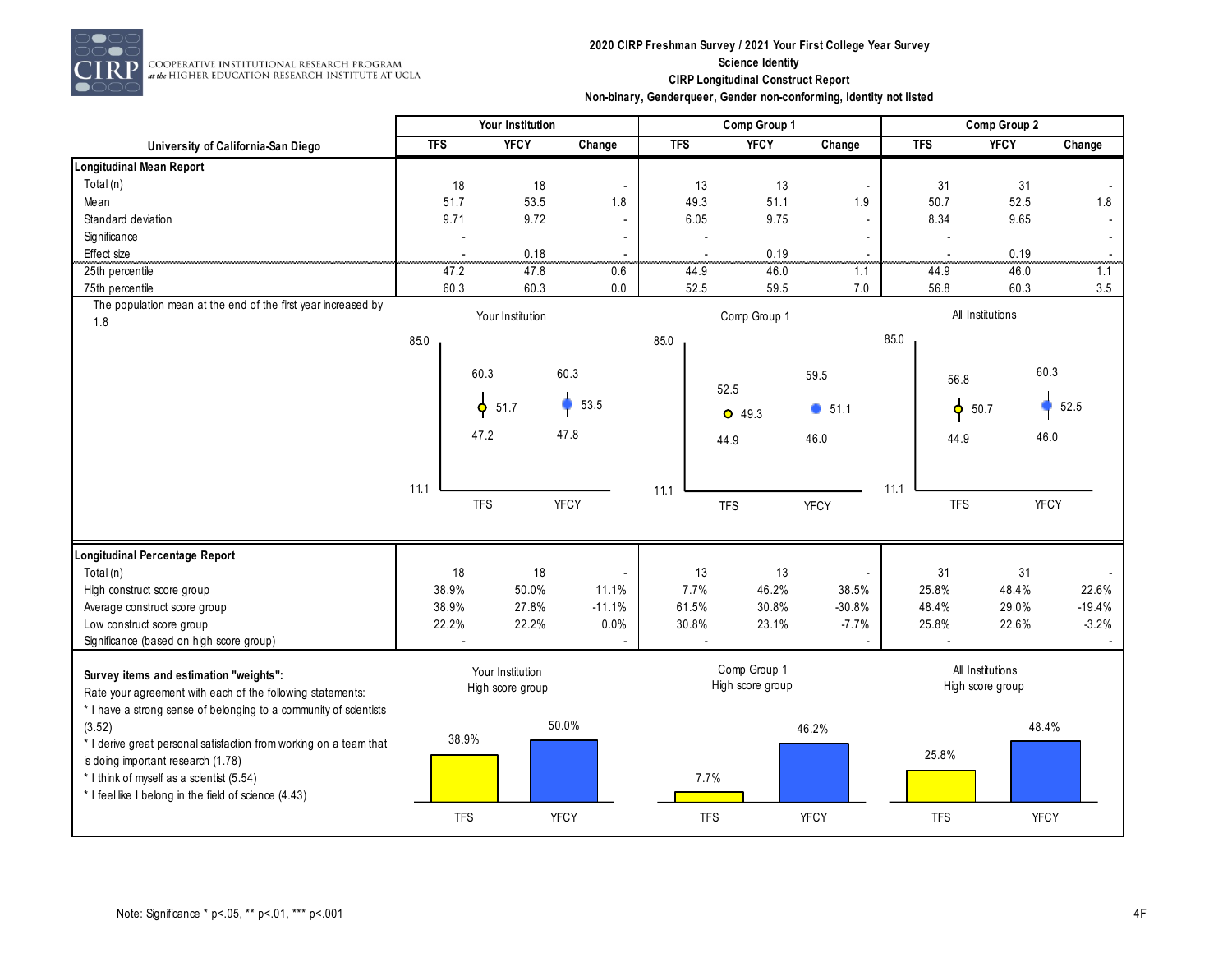

## **2020 CIRP Freshman Survey / 2021 Your First College Year Survey Science Self-Efficacy CIRP Longitudinal Construct Report**

| Non-binary, Genderqueer, Gender non-conforming, Identity not listed |  |  |
|---------------------------------------------------------------------|--|--|
|---------------------------------------------------------------------|--|--|

|                                                                      |            | Your Institution  |                          |                          | Comp Group 1 |                | Comp Group 2 |                   |             |  |
|----------------------------------------------------------------------|------------|-------------------|--------------------------|--------------------------|--------------|----------------|--------------|-------------------|-------------|--|
| University of California-San Diego                                   | <b>TFS</b> | <b>YFCY</b>       | Change                   | <b>TFS</b>               | <b>YFCY</b>  | Change         | <b>TFS</b>   | <b>YFCY</b>       | Change      |  |
| Longitudinal Mean Report                                             |            |                   |                          |                          |              |                |              |                   |             |  |
| Total (n)                                                            | 18         | 18                |                          | 13                       | 13           |                |              | 31<br>31          |             |  |
| Mean                                                                 | 51.1       | 54.8              | 3.7                      | 46.0                     | 48.7         | 2.7            |              | 48.9<br>52.2      | 3.3         |  |
| Standard deviation                                                   | 10.00      | 10.95             |                          | 11.42                    | 12.69        |                | 10.75        | 11.91             |             |  |
| Significance                                                         |            |                   |                          |                          |              |                |              |                   | $\sim$      |  |
| Effect size                                                          |            | 0.34              |                          |                          | 0.21         |                |              | 0.28              |             |  |
| 25th percentile                                                      | 43.9       | 47.8              | 3.9                      | 38.0                     | 43.3         | 5.3            | 42.7         | 43.3              | 0.6         |  |
| 75th percentile                                                      | 54.9       | 60.4              | 5.5                      | 52.7                     | 57.0         | 4.3            | 54.4         | 60.4              | 6.0         |  |
| The population mean at the end of the first year increased by<br>3.7 |            | Your Institution  |                          |                          | Comp Group 1 |                |              | All Institutions  |             |  |
|                                                                      | 85.0       |                   |                          | 85.0                     |              |                | 85.0         |                   |             |  |
|                                                                      |            | 54.9              | 60.4<br>54.8             |                          | 52.7         | 57.0           |              | 54.4              | 60.4        |  |
|                                                                      |            | $\bullet$<br>51.1 |                          |                          | $O$ 46.0     | <b>48.7</b>    |              | $\bullet$<br>48.9 | 52.2        |  |
|                                                                      |            | 43.9              | 47.8                     |                          | 38.0         | 43.3           |              | 42.7              | 43.3        |  |
|                                                                      | 11.1       |                   |                          | 11.1                     |              |                | 11.1         |                   |             |  |
|                                                                      |            | <b>TFS</b>        | <b>YFCY</b>              |                          | <b>TFS</b>   | <b>YFCY</b>    |              | <b>TFS</b>        | <b>YFCY</b> |  |
| Longitudinal Percentage Report                                       |            |                   |                          |                          |              |                |              |                   |             |  |
| Total (n)                                                            | 18         | 18                |                          | 13                       | 13           |                |              | 31<br>31          |             |  |
| High construct score group                                           | 22.2%      | 50.0%             | 27.8%                    | 15.4%                    | 38.5%        | 23.1%          | 19.4%        | 45.2%             | 25.8%       |  |
| Average construct score group                                        | 50.0%      | 27.8%             | $-22.2%$                 | 38.5%                    | 23.1%        | $-15.4%$       | 45.2%        | 25.8%             | $-19.4%$    |  |
| Low construct score group                                            | 27.8%      | 22.2%             | $-5.6%$                  | 46.2%                    | 38.5%        | $-7.7%$        | 35.5%        | 29.0%             | $-6.5%$     |  |
| Significance (based on high score group)                             |            |                   | $\overline{\phantom{a}}$ | $\overline{\phantom{a}}$ |              | $\blacksquare$ |              |                   | $\sim$      |  |